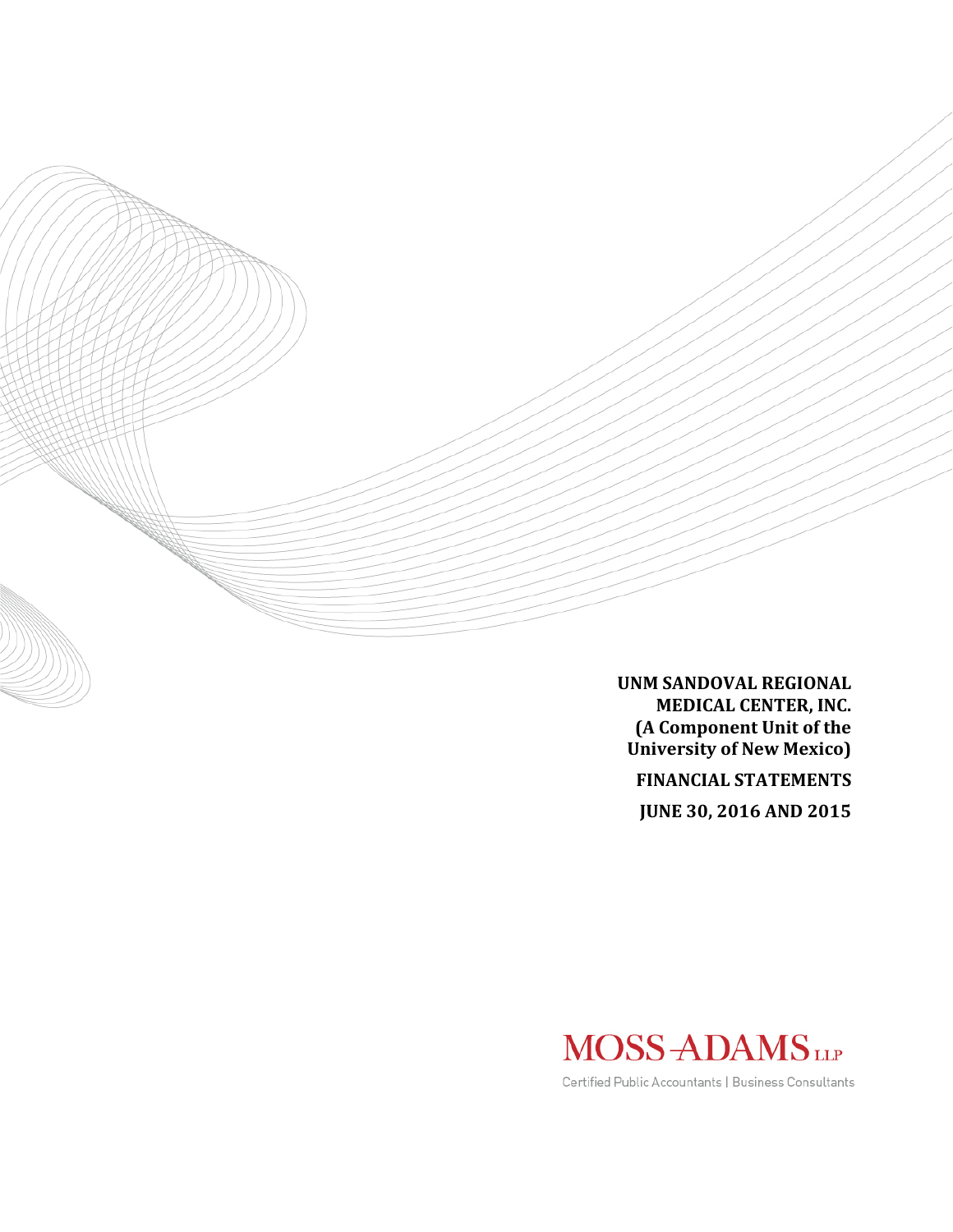## **UNM SANDOVAL REGIONAL MEDICAL CENTER, INC.**

### **(A Component Unit of the University of New Mexico) Official Roster June 30, 2016**

### **BOARD OF DIRECTORS**

| Paul Roth, MD<br>Albuquerque, NM        | Chairperson (Term expires 6/30/17, Regent appointed) |
|-----------------------------------------|------------------------------------------------------|
| Charlotte Garcia<br>Albuquerque, NM     | Member (Term expires 6/30/18, County appointed)      |
| Steve McKernan<br>Albuquerque, NM       | Member (Term expires 6/30/16, Regent appointed)      |
| Michael Richards, MD<br>Albuquerque, NM | Member (Term expires 6/30/16, Regent appointed)      |
| Eleana Zamora, MD<br>Albuquerque, NM    | Member (Term expires 6/30/18, Regent appointed)      |
| Maxine Velasquez<br>Albuquerque, NM     | Member (Term expires 6/30/17, County appointed)      |
| Jerry Geist<br>Albuquerque, NM          | Member (Term expires 6/30/16, Regent appointed)      |
| Donnie Leonard<br>Albuquerque, NM       | Member (Term expires 6/30/17, County appointed)      |
| Joanna Boothe<br>Albuquerque, NM        | Member (Term expires 6/30/18, County appointed)      |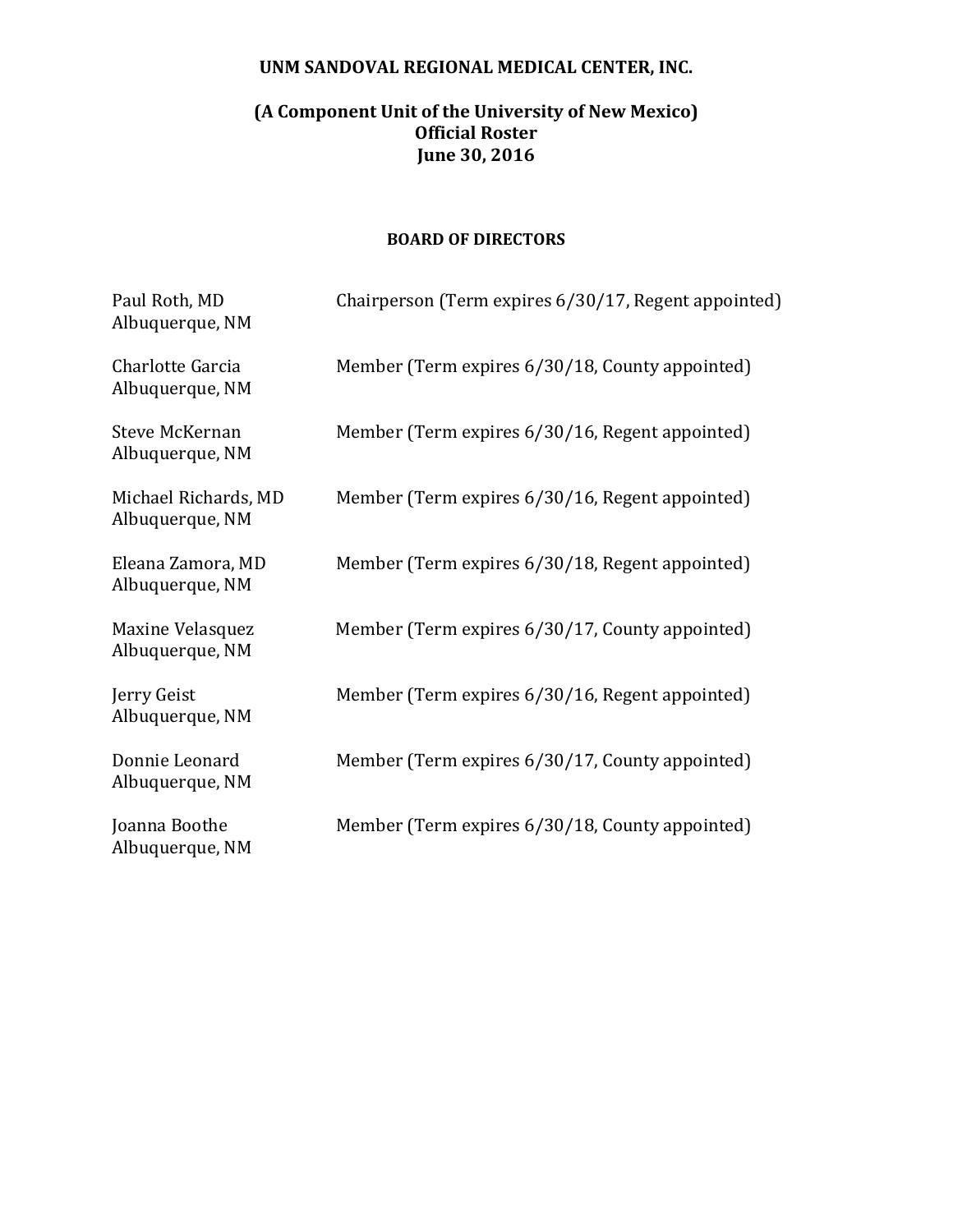### **UNM SANDOVAL REGIONAL MEDICAL CENTER, INC.**

## **(A Component Unit of the University of New Mexico) Official Roster (continued) June 30, 2016**

### **ADMINISTRATIVE OFFICERS**

| Robert G. Frank, Ph.D. | President - University of New Mexico                                                             |
|------------------------|--------------------------------------------------------------------------------------------------|
| Paul Roth, M.D.        | Chancellor - UNM Health Sciences Center<br>Dean, School of Medicine - UNM Health Sciences Center |
| Ava Lovell             | Senior Executive Financial Officer – UNM Health Sciences<br>Center                               |
| Steve McKernan         | Chief Executive Officer - UNM Hospitals<br>Chief Operating Officer - UNM Health System           |
| Ella Watt              | Chief Financial Officer - UNM Hospitals<br>Chief Financial Officer - UNM Health System           |
| Michael Richards, M.D. | Executive Physician-in-Chief                                                                     |
| Jamie Silva-Steele     | Chief Executive Officer – Sandoval Regional Medical Center                                       |
| Paul Echols, MD        | Chief Medical Officer - Sandoval Regional Medical Center                                         |
| Pamela Demarest        | Chief Nursing Officer – Sandoval Regional Medical Center                                         |
| Darlene Fernandez      | Chief Financial Officer - Sandoval Regional Medical<br>Center                                    |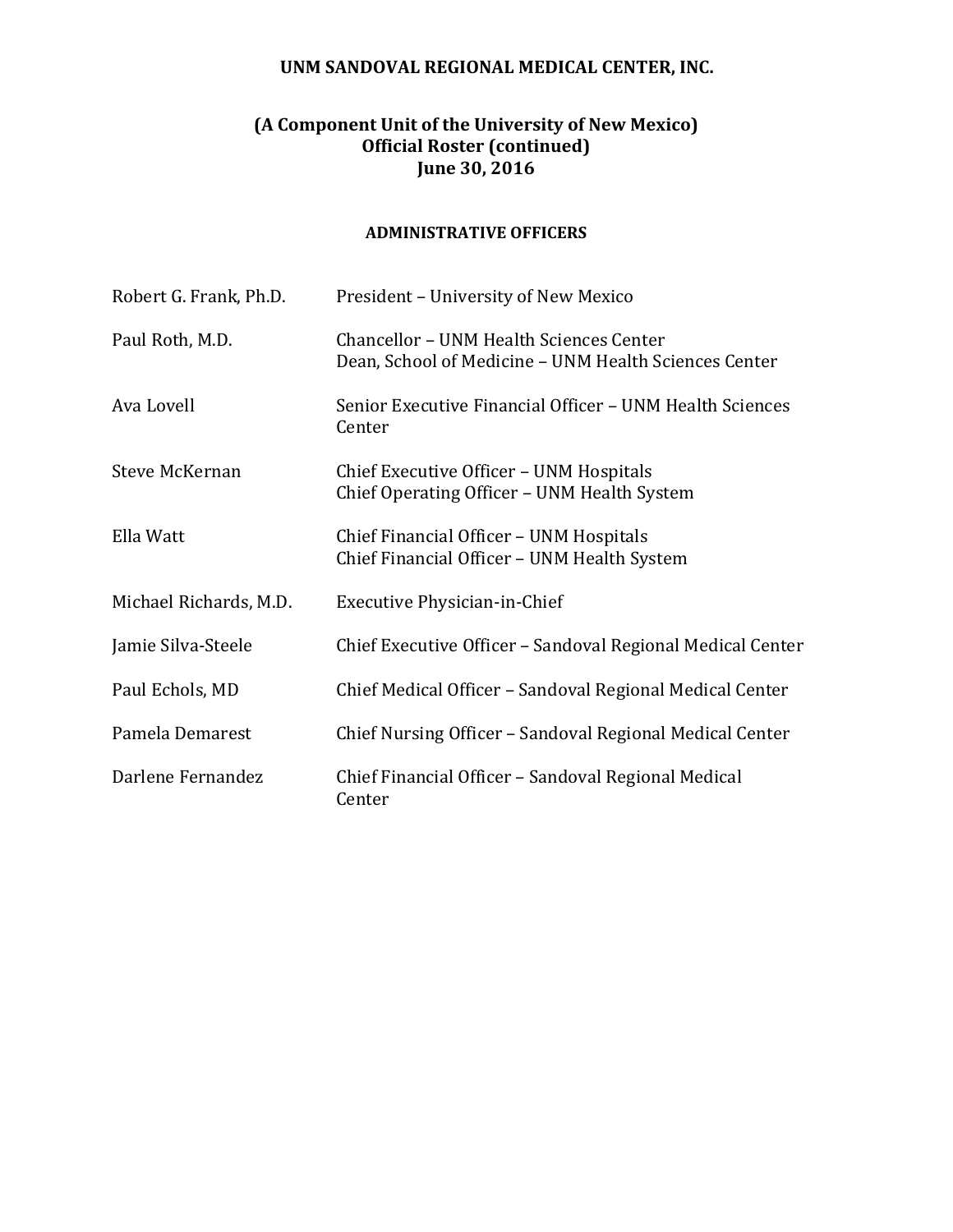## **UNM SANDOVAL REGIONAL MEDICAL CENTER, INC. (A Component Unit of the University of New Mexico)**

## **TABLE OF CONTENTS**

|                                                                                                                                                                 | Page      |
|-----------------------------------------------------------------------------------------------------------------------------------------------------------------|-----------|
| <b>Report of Independent Auditors</b>                                                                                                                           | $1 - 2$   |
| Management's Discussion and Analysis                                                                                                                            | $3-16$    |
| <b>Financial Statements:</b>                                                                                                                                    |           |
| <b>Statements of Net Position</b>                                                                                                                               | 17        |
| Statements of Revenues, Expenses and Changes in Net Position                                                                                                    | 18        |
| <b>Statements of Cash Flows</b>                                                                                                                                 | $19 - 20$ |
| Notes to Financial Statements                                                                                                                                   | $21 - 42$ |
| Report of Independent Auditors on Internal Control Over<br>Financial Reporting and on Compliance and Other<br>Matters Based on an Audit of Financial Statements |           |
| Performed in Accordance with Government Auditing Standards                                                                                                      | 43-44     |
| Schedule of Findings and Responses                                                                                                                              | 45        |
| Summary Schedule of Prior Audit Findings                                                                                                                        | 46        |
| Exit Conference                                                                                                                                                 | 47        |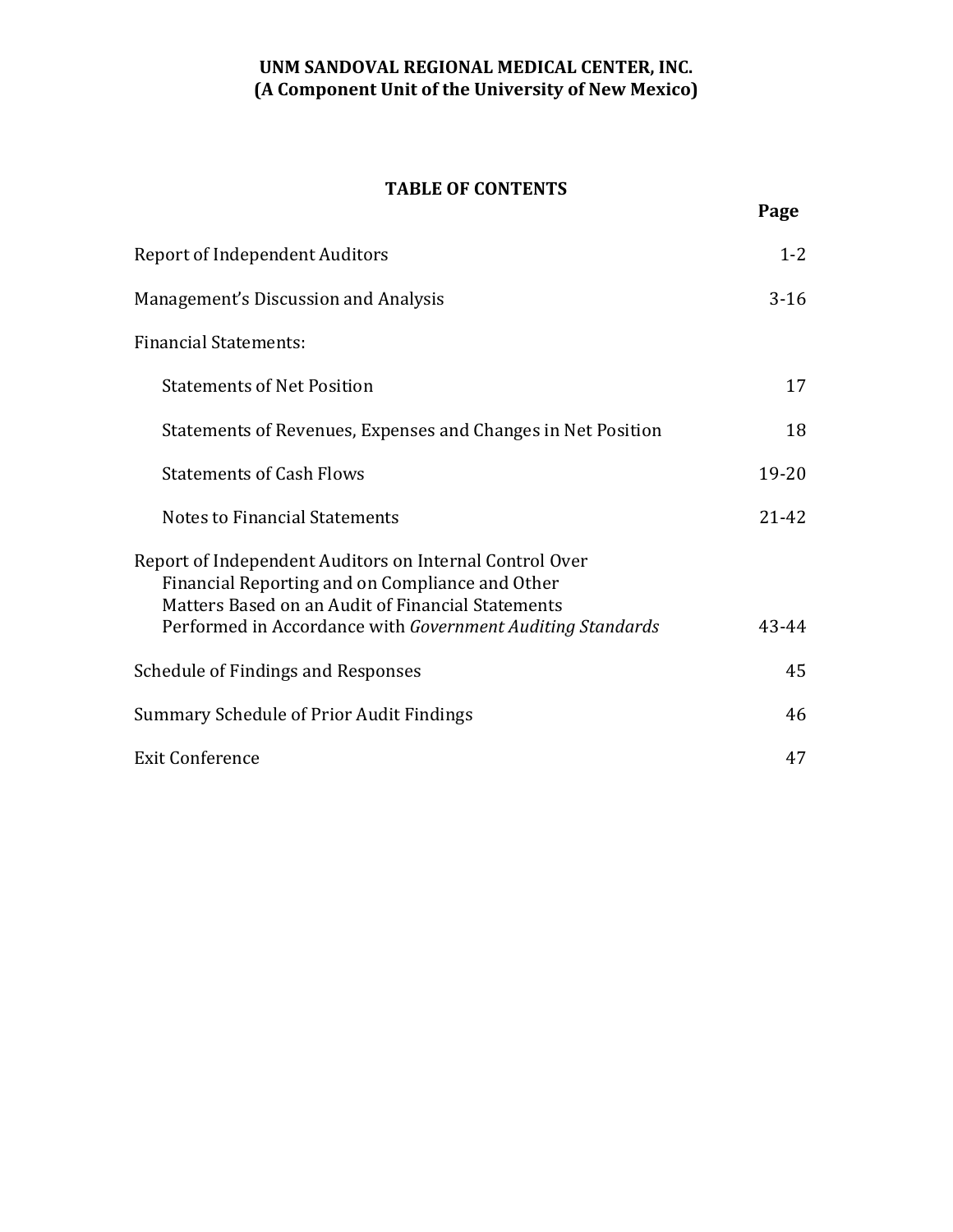# **REPORT OF INDEPENDENT AUDITORS**

UNM Sandoval Regional Medical Center, Inc. Board of Directors and Mr. Timothy Keller, New Mexico State Auditor

#### **Report on the Financial Statements**

MOSS-ADAMS<sub>LLP</sub> **Certified Public Accountants | Business Consultants** 

We have audited the accompanying financial statements of Sandoval Regional Medical Center, Inc. (SRMC or the Medical Center), a component unit of the University of New Mexico, State of New Mexico, operated by the University of New Mexico Health Sciences Center Clinical Operations, which comprise the statements of net position as of June 30, 2016 and 2015, and the related statements of revenues, expenses, and changes in net position and cash flows for the years then ended, and the related notes to the financial statements.

#### *Management's Responsibility for the Financial Statements*

Management is responsible for the preparation and fair presentation of these financial statements and budget comparison in accordance with accounting principles generally accepted in the United States of America; this includes the design, implementation, and maintenance of internal control relevant to the preparation and fair presentation of financial statements that are free from material misstatement, whether due to fraud or error.

#### *Auditor's Responsibility*

Our responsibility is to express an opinion on these financial statements based on our audits. We conducted our audits in accordance with auditing standards generally accepted in the United States of America and the standards applicable to financial audits contained in *Government Auditing Standards*, issued by the Comptroller General of the United States. Those standards require that we plan and perform the audit to obtain reasonable assurance about whether the financial statements are free from material misstatement. 

An audit involves performing procedures to obtain audit evidence about the amounts and disclosures in the financial statements. The procedures selected depend on the auditor's judgment, including the assessment of the risks of material misstatement of the financial statements, whether due to fraud or error. In making those risk assessments, the auditor considers internal control relevant to the entity's preparation and fair presentation of the financial statements in order to design audit procedures that are appropriate in the circumstances, but not for the purpose of expressing an opinion on the effectiveness of the Medical Center's internal control. Accordingly, we express no such opinion. An audit also includes evaluating the appropriateness of accounting policies used and the reasonableness of significant accounting estimates made by management, as well as evaluating the overall presentation of the financial statements.

We believe that the audit evidence we have obtained is sufficient and appropriate to provide a basis for our audit opinions.

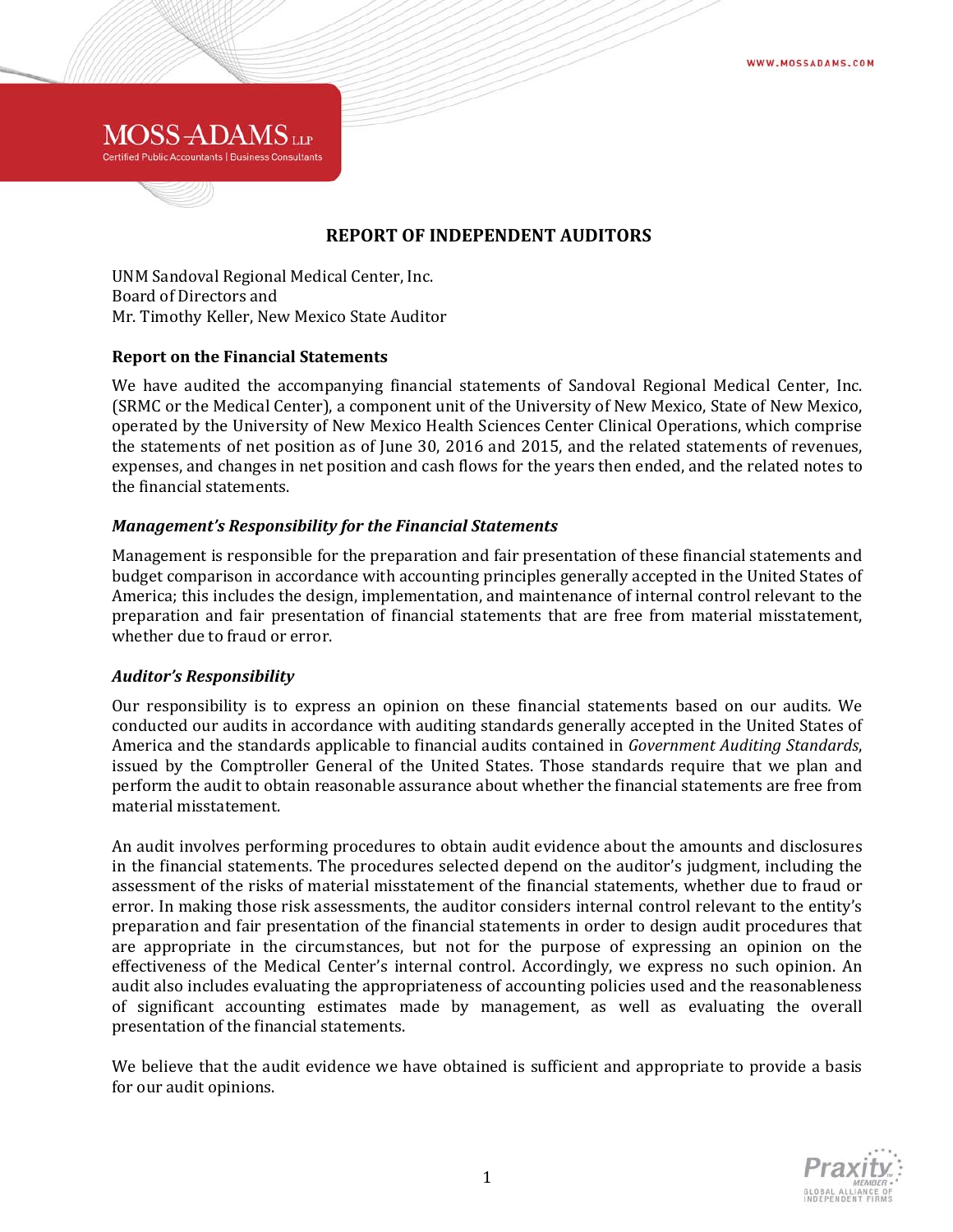UNM Sandoval Regional Medical Center, Inc. Board of Directors and Mr. Timothy Keller, New Mexico State Auditor

### *Opinions*

In our opinion, the financial statements referred to above present fairly, in all material respects, the financial position of the Medical Center as of June 30, 2016 and 2015, and the changes in its financial position and its cash flows for the years then ended in accordance with accounting principles generally accepted in the United States of America.

#### *Emphasis of Matter*

As discussed in Note 1, the financial statements present only the Medical Center and are not intended to present fairly the financial position of the University of New Mexico as of June 30, 2016 and 2015, and the changes in its financial position for the years then ended in conformity with accounting principles generally accepted in the United States of America.

#### *Other Matters*

#### *Required Supplementary Information*

Accounting principles generally accepted in the United States of America require that management's discussion and analysis on pages 3-16 be presented to supplement the basic financial statements. Such information, although not a part of the basic financial statements, is required by the Governmental Accounting Standards Board who considers it to be an essential part of financial reporting for placing the basic financial statements in an appropriate operational, economic, or historical context. We have applied certain limited procedures to the required supplementary information in accordance with auditing standards generally accepted in the United States of America, which consisted of inquiries of management about the methods of preparing the information and comparing the information for consistency with management's responses to our inquiries, the basic financial statements, and other knowledge we obtained during our audit of the basic financial statements. We do not express an opinion or provide any assurance on the information because the limited procedures do not provide us with sufficient evidence to express an opinion or provide any assurance.

#### **Other Reporting Required by** *Government Auditing Standards*

In accordance with *Government Auditing Standards*, we have also issued our report dated October 21, 2016 on our consideration of the Medical Center's internal control over financial reporting and on our tests of its compliance with certain provisions of laws, regulations, contracts, and grant agreements and other matters. The purpose of that report is to describe the scope of our testing of internal control over financial reporting and compliance and the results of that testing, and not to provide an opinion on internal control over financial reporting or on compliance. That report is an integral part of an audit performed in accordance with *Government Auditing Standards* in considering the Medical Center's internal control over financial reporting and compliance.

Mess adams LLP

Albuquerque, New Mexico October 21, 2016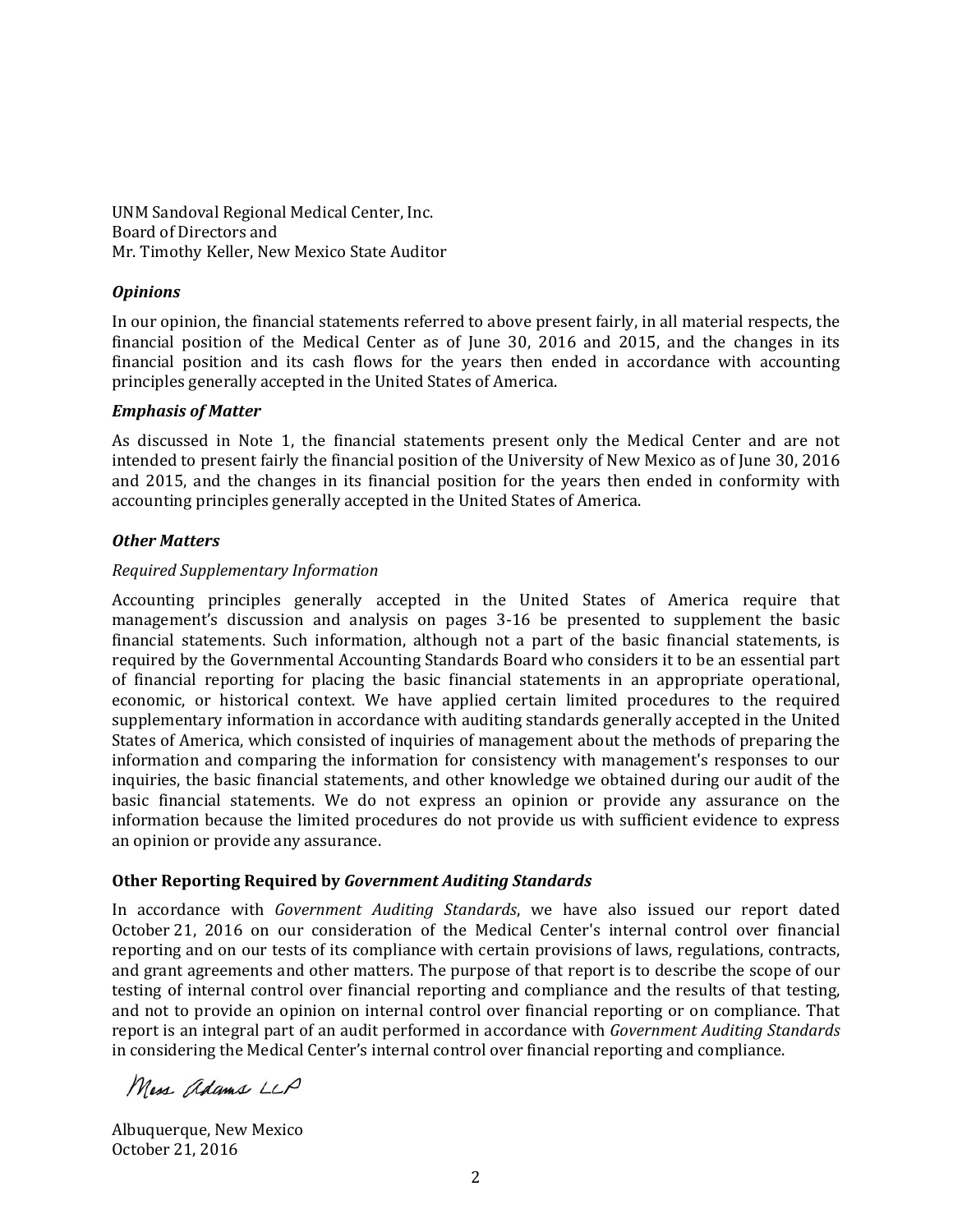The following discussion and analysis provides an overview of the financial position and activities of UNM Sandoval Regional Medical Center (the Medical Center) as of and for the years ended June 30, 2016, 2015, and 2014. This discussion should be read in conjunction with the accompanying financial statements and notes. Management has prepared the basic financial statements and the related note disclosures along with this discussion and analysis. As such, the financial statements, notes, and this discussion are the responsibility of the Medical Center's management.

### **Using This Annual Report**

This annual report consists of financial statements prepared in accordance with Governmental Accounting Standards Board (GASB) Statement No. 34, *Basic Financial Statements – and Management's Discussion and Analysis – for State and Local Governments*, as amended.

The financial statements prescribed by GASB 34, as amended, (the statements of net position, statements of revenues, expenses, and changes in net position, and the statements of cash flows) present financial information in a form similar to that used by commercial corporations. They are prepared under the accrual basis of accounting, whereby revenues and assets are recognized when the service is provided, and expenses and liabilities are recognized when others provide the service or goods are received, regardless of when cash is exchanged.

The statements of net position include all assets and liabilities. Over time, increases or decreases in net position (the difference between assets and liabilities) is one indicator of the improvement or erosion of the Medical Center's financial health when considered with nonfinancial facts such as patient statistics and the condition of facilities. This statement includes all assets and liabilities using the accrual basis of accounting, which is consistent with the accounting method used by nongovernmental hospitals and healthcare organizations. 

The statements of revenues, expenses, and changes in net position present the revenues earned and expenses incurred during the year. Activities are reported as either operating or nonoperating. A public hospital's dependency on governmental funding can result in an operating deficit since the financial reporting model classifies such aid as nonoperating revenues, which is the case with county mill levy received by the Medical Center. The utilization of capital assets is reflected in the financial statements as depreciation, which amortizes the cost of an asset over its expected useful life.

The statements of cash flows presents information related to cash inflows and outflows summarized by operating, capital and noncapital financing, and investing activities.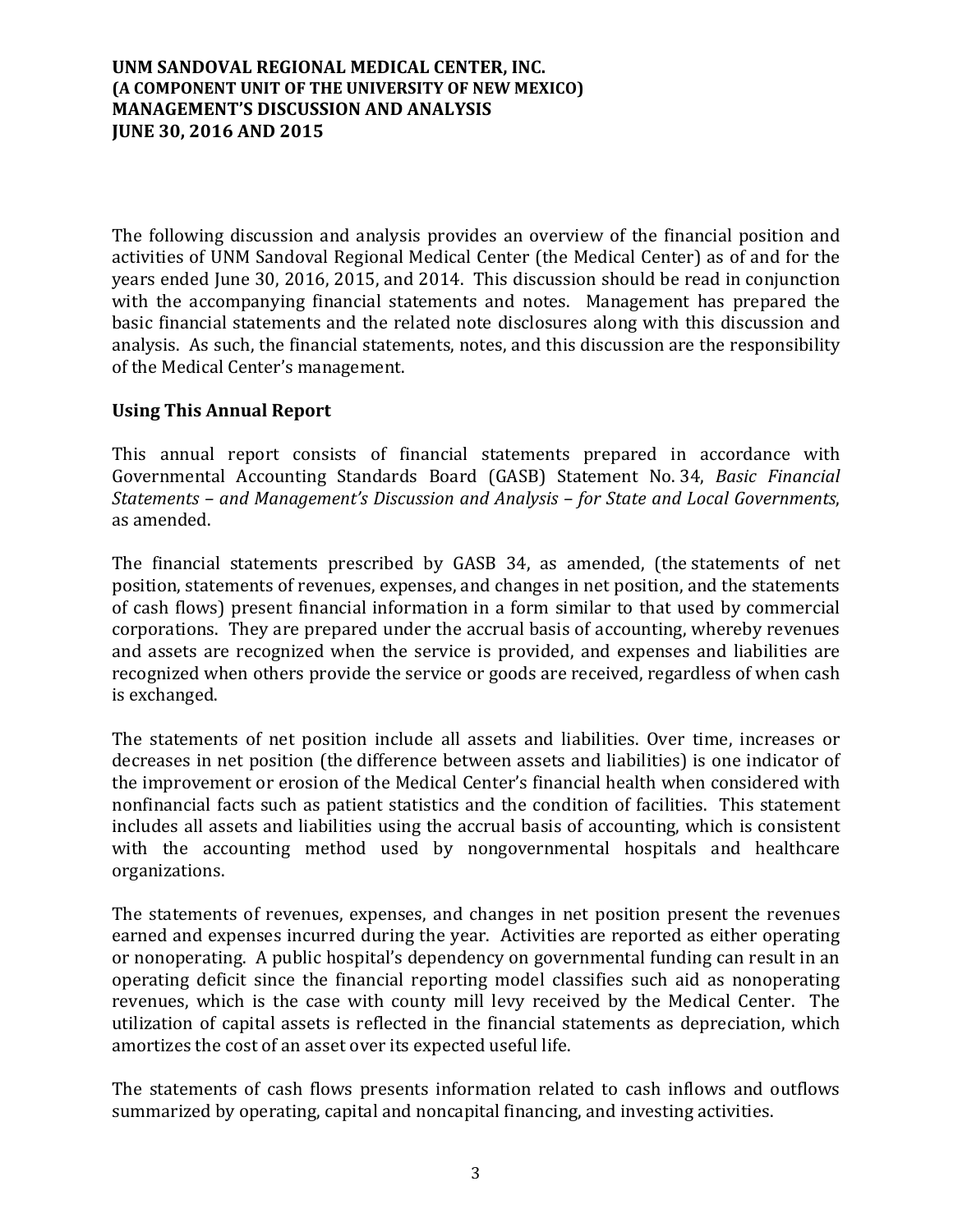### **Overview of Entity**

In August 2009, Regents of the University of New Mexico (UNM) approved the formation of the Medical Center, a New Mexico nonprofit corporation organization under and pursuant to the New Mexico University Research Park and Economic Development Act. The Medical Center was organized for the operation of a licensed general, community teaching Medical Center in Sandoval County and to facilitate and develop the clinical and medical practices of the faculty of the University of New Mexico School of Medicine (UNMSOM).

The following summarizes the healthcare services that are offered by the Medical Center:

*Inpatient Care* – Acute care provided by practitioners in 48 acute medical-surgical beds, 12 intensive care unit beds and 12 dedicated senior behavioral health beds. The Medical Center is equipped with an emergency department with 11 exam rooms, two trauma rooms and two triage rooms. Additionally, the Medical Center is equipped with six operating rooms, three minor procedure rooms and one interventional radiology  $(IR)$  lab.

*Outpatient Care –* Comprehensive offering of sleep disorders center, laboratory, radiology, diagnostic services, rehabilitation services, medical and surgical clinics.

*Surgical Services* - Anesthesia, General Surgery, Orthopedic (including hand), Bariatric, Podiatry, Otolaryngology, Urologic, Gynecologic, Urogynecologic, Gastrointestinal, Breast, minimally invasive spine surgery and outpatient laparoscopic surgery.

*Physician Services* – the Medical Center has an "open" medical staff, allowing community physicians in addition to the UNM SOM providers to be members of the active medical staff and to admit and follow their patients at the Medical Center. There are currently 603 physicians credentialed of which 496 are School of Medicine physicians and the remaining 107 are community physicians.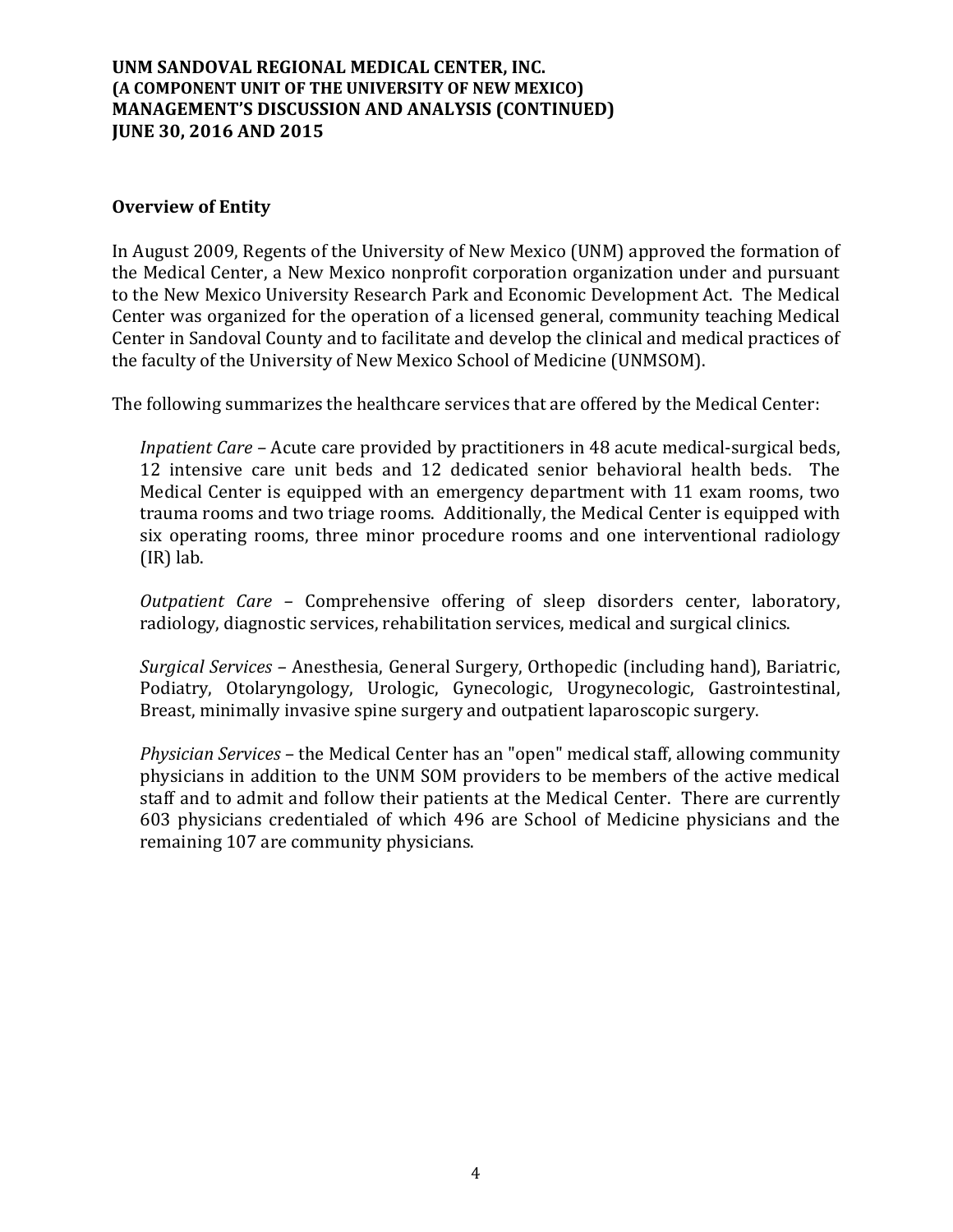### **Financial Summary**

#### **Condensed Summary of Net Position**

|                                     |                      | As of June 30, |                |
|-------------------------------------|----------------------|----------------|----------------|
| <b>Assets</b>                       | 2016                 | 2015           | 2014           |
| Current assets                      | \$<br>39,456,579     | 35,382,906     | 40,841,685     |
| Capital assets, net                 | 114,356,360          | 121,779,060    | 128,091,305    |
| Noncurrent assets                   | 7,411,546            | 5,404,485      | 3,480,942      |
| Total assets                        | \$<br>161,224,485    | 162,566,451    | 172,413,932    |
| Liabilities                         |                      |                |                |
| Current liabilities                 | \$<br>17,145,678     | 14,951,394     | 24,079,883     |
| Noncurrent liabilities              | 124,960,000          | 128,500,000    | 131,880,000    |
| <b>Total liabilities</b>            | \$<br>142,105,678    | 143,451,394    | 155,959,883    |
| <b>Net Position</b>                 |                      |                |                |
| Net investment in capital assets    | \$<br>(14, 143, 640) | (10,100,940)   | (15, 333, 693) |
| Restricted net position, expendable | 13,426,714           | 11,336,578     | 24,100,300     |
| Unrestricted                        | 19,835,733           | 17,879,419     | 7,687,442      |
| Total net position                  | \$<br>19,118,807     | 19,115,057     | 16,454,049     |

At June 30, 2016, total Medical Center assets were \$161.2 million compared to \$162.6 million at June 30, 2015. The Medical Center's most significant assets at June 30, 2016 were net capital assets of \$114.4 million, cash and cash equivalents of \$22.7 million followed by patient receivables of \$11.6 million.

The decrease in assets from June 30, 2015 to June 30, 2016 is primarily due to decreases in net capital assets. The decrease in net capital assets is the result of depreciation exceeding capital additions since the facility is still relatively new. Operating cash increased by \$3.5 million during the year ended June 30, 2016 from \$13.2 million at June 30, 2015 to \$16.7 million at June 30, 2016. This increase was driven largely by an additional \$5.1 million received in cash receipts for patient care for the year ended June 30, 2016 compared to the year ended June 30, 2015.

At June 30, 2015, total Medical Center assets were \$162.6 million compared to \$172.4 million at June 30, 2014. The Medical Center's most significant assets at June 30, 2015 were net capital assets of \$121.8 million, cash and cash equivalents of \$19.0 million followed by patient receivables of \$10.3 million.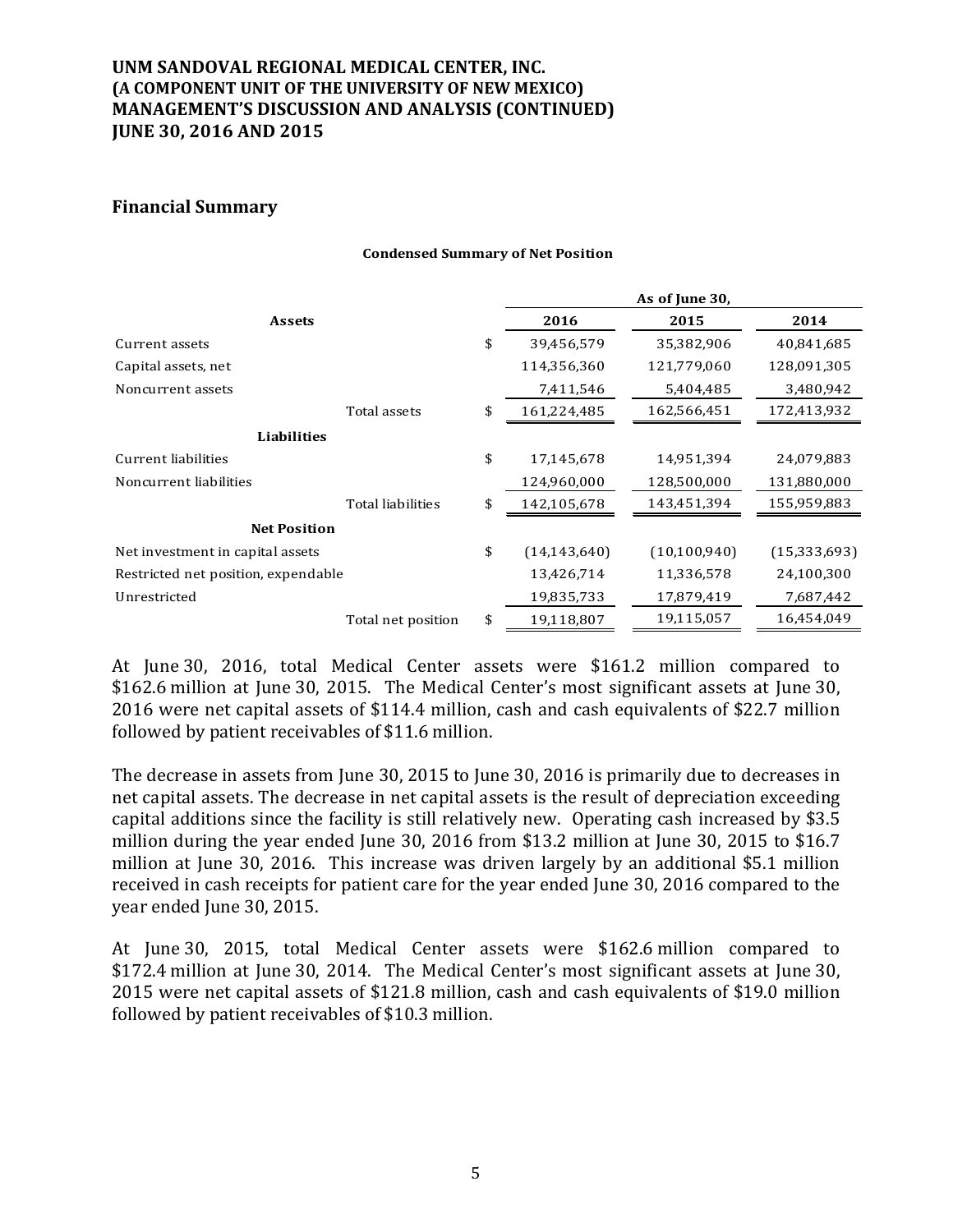The Medical Center's liabilities totaled \$142.1 million at June 30, 2016 compared to \$143.5 million at June  $30$ , 2015. At June  $30$ , 2016, current and noncurrent bonds payable of \$128.5 million was the largest liability, followed by accounts payable of \$4.9 million. The decrease in liabilities is due to a decrease in the amount of bonds payable resulting from the payments of the scheduled mandatory bond redemptions of \$3.4 million during the year ended June 30, 2016.

The Medical Center's liabilities totaled \$143.5 million at June 30, 2015 compared to \$156.0 million at June 30, 2014. At June 30, 2015, current and noncurrent bonds payable of \$131.9 million was the largest liability, followed by accounts payable of \$3.9 million.

At June 30, 2016, 2015 and 2014, the Medical Center's current assets of \$39.5 million, \$35.4 million and \$40.8 million, respectively, were sufficient to cover current liabilities of \$17.1 million (current ratio of 2.30),  $$15.0$  million (current ratio of 2.37) and  $$24.1$  million (current ratio of 1.70), respectively.

Total net position as of June 30, 2016 increased by \$3,750 to \$19.1 million, which included an operating loss of  $$2.2$  million and net nonoperating revenues of  $$2.2$  million. Unrestricted net position totaled \$19.8 million with a net deficiency in capital assets of \$14.1 million at June 30, 2016. Restricted net position, expendable as of June 30, 2016 increased by \$2.1 million to \$13.4 million, which was driven by a \$2.0 million increase in cash held by trustee for mortgage reserve fund.

Total net position as of June 30, 2015 increased by \$2.7 million to \$19.1 million, which included an operating gain of \$1.6 million and net nonoperating revenues of \$1.1 million. Unrestricted net position totaled \$17.9 million with a net deficiency in capital assets of \$10.1 million at June 30, 2015. Restricted net position, expendable as of June 30, 2015 decreased by \$12.8 million to \$11.3 million, which was driven by a \$10.4 million reduction in cash held by trustee for debt service that was used to pay scheduled mandatory bond redemptions, a \$4.3 million reduction in cash held by trustee for operations that was drawn down during fiscal year 2015, and partially offset by an increase of \$1.9 million in cash held by trustee for mortgage reserve fund.

Total net position (assets minus liabilities) is classified by the Medical Center's ability to use these assets to meet operating needs. Unrestricted net position may be used to meet all operating needs of the Medical Center. A portion of the Medical Center's net position is restricted by the trust indenture and debt agreement.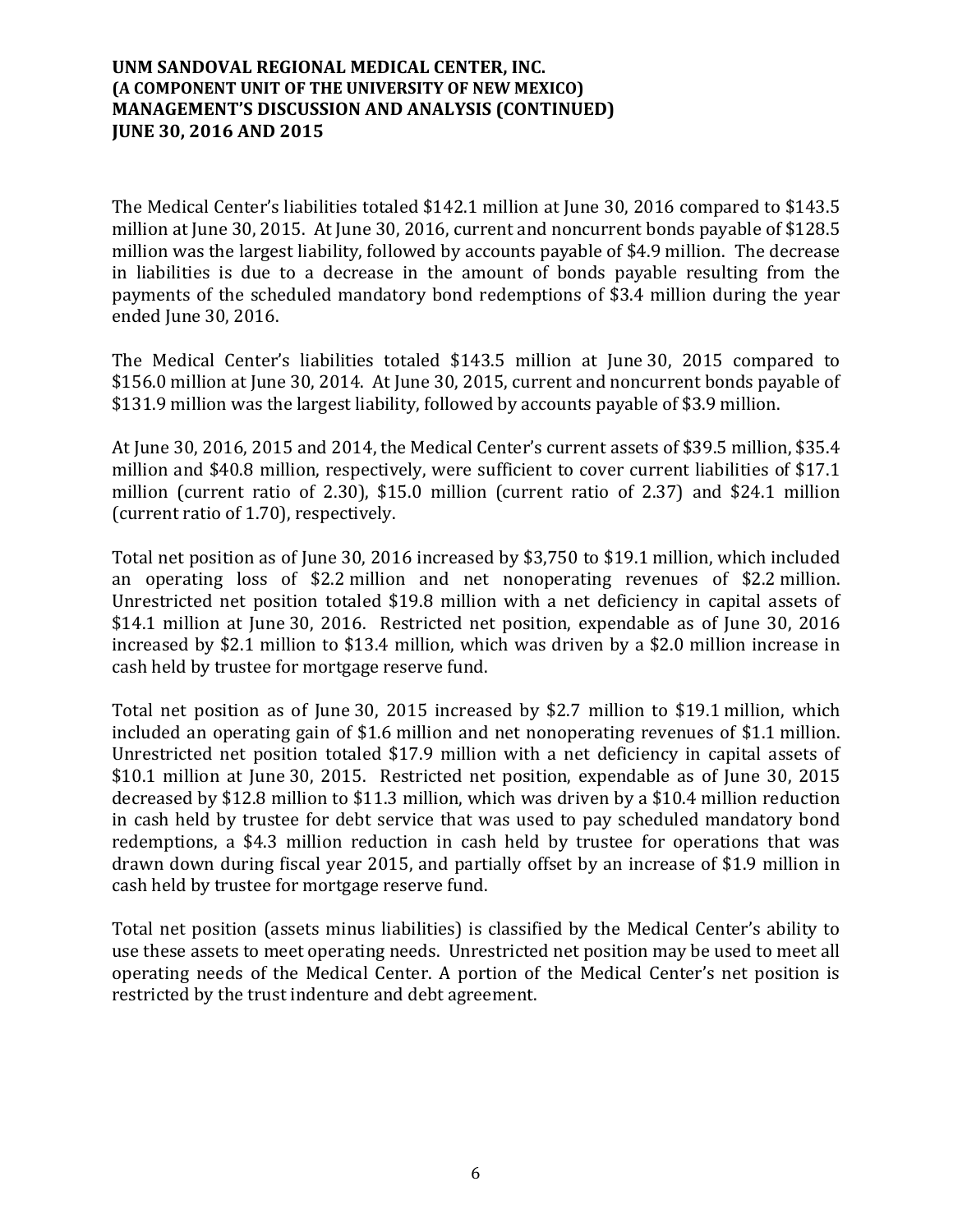|                                           | Year Ended June 30, |              |                |
|-------------------------------------------|---------------------|--------------|----------------|
|                                           | 2016                | 2015         | 2014           |
| Total operating revenues                  | \$<br>77,175,219    | 75,270,952   | 54,091,041     |
| Total operating expenses                  | (79, 405, 472)      | (73,687,255) | (59, 373, 188) |
| Operating (loss) gain                     | (2,230,253)         | 1,583,697    | (5,282,147)    |
| Net nonoperating revenues (expenses)      | 2,234,003           | 1,077,311    | 2,717,130      |
| Total increase (decrease) in net position | 3,750               | 2,661,008    | (2,565,017)    |
| Net position, beginning of year           | 19,115,057          | 16,454,049   | 19,019,066     |
| Net position, end of year                 | \$<br>19,118,807    | 19,115,057   | 16,454,049     |

#### **Condensed Summary of Revenues, Expenses, and Changes in Net Position**

### **Operating Revenues**

The sources of operating revenues for the Medical Center are net patient service and other operating revenues, with the most significant source being net patient service revenues. Operating revenues were \$77.2 million, \$75.3 million and \$54.1 million for the years ended June 30, 2016, 2015 and 2014, respectively.

Net patient service revenue is comprised of gross patient revenue, net of contractual allowances, charity care, provision for doubtful accounts, and any third party cost report settlements. Net patient service revenues were \$76.6 million, \$74.8 million and \$52.7 million for the years ended June 30, 2016, 2015 and 2014 respectively. The increase of \$1.8 million is the result of an increase in volumes (see chart below).

The following table summarizes key operating statistics for the years ended June 30, 2016, 2015 and 2014:

|                         |              | Year Ended June 30, |        |  |  |
|-------------------------|--------------|---------------------|--------|--|--|
|                         | 2016<br>2015 |                     | 2014   |  |  |
| <b>Inpatient Days</b>   | 15,918       | 15,348              | 12,136 |  |  |
| <b>Discharges</b>       | 3.453        | 3,178               | 2,682  |  |  |
| Outpatient Visits       | 36,224       | 31,849              | 27,498 |  |  |
| <b>Emergency Visits</b> | 18,954       | 15,808              | 14,080 |  |  |
| Surgeries               | 4,135        | 3,713               | 3,517  |  |  |

The average daily census (ADC) for the year ended June 30, 2016 was 43.5 and increased by 1.5 patients per day from an ADC of 42.0 for the year ended June 30, 2015.

Payment to New Hospitals as defined under C.F.R. §412.300(b), is paid at 85 percent of its allowable Medicare Inpatient hospital capital-related costs through its cost report ending at least 2 years after the hospital accepts its first patient. The Medical Center accepted its first patient on July 17, 2012, thus the first cost report period beginning at least two years after this date is cost report period July 1, 2015 to June 30, 2016. Beginning July 1, 2016.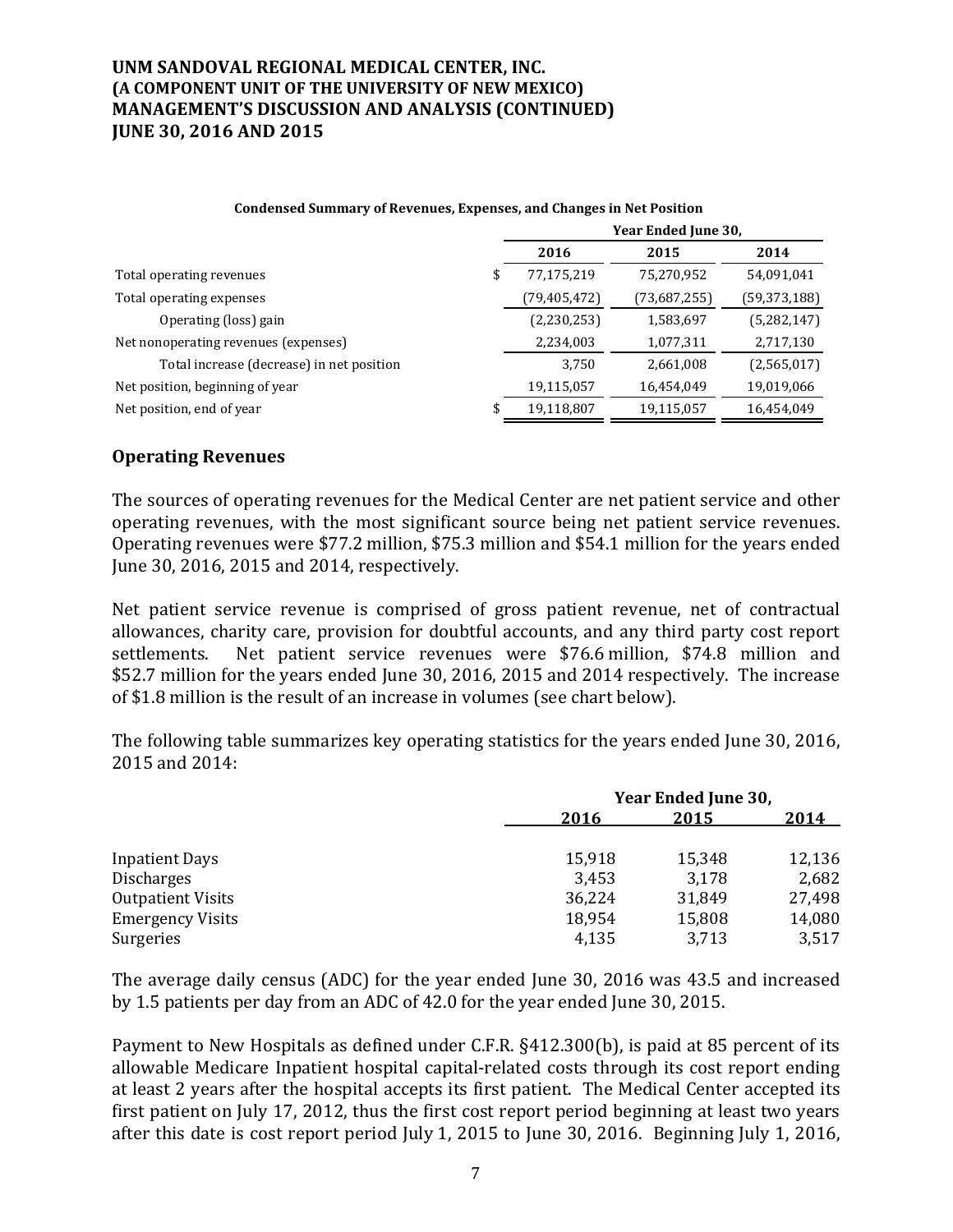the Medical Center will be subject to the prospective federal capital rate. Net patient service revenue for the fiscal years ended June 30, 2016 and 2015 includes cost report estimates for the Medicare and Medicaid programs. At June 30, 2016, a payable for Medicare was recorded in the amount of \$142,624 and a receivable for Medicaid was recorded in the amount of \$309,678. The entire receivable amount for Medicaid is an estimate for the capital reimbursement component. At June 30, 2015, receivables for Medicare and Medicaid were recorded in the amounts of \$1,154,000 and \$330,261, respectively, and include an estimate for the capital reimbursement component. Reductions totaling \$1,042,000 were made adjusting the estimated 2014 Medicare cost report settlement receivable due to revisions in the disproportionate share (DSH) calculation when the amended cost report was filed during 2015. Laws and regulations governing the Medicare and Medicaid programs are extremely complex and subject to interpretation. As a result, there is at least a reasonable possibility that recorded estimates will change by a material amount in the near term. Estimates are continually monitored and reviewed, and as settlements are made or more information is available to improve estimates, differences are reflected in current operations. Net patient service revenue for the fiscal year ended June 30, 2014 included cost report estimates for the Medicare and Medicaid programs in the amounts of \$2.0 million and \$228,093, respectively. 

The Medical Center offers a financial assistance program called SRMC Care to which all eligible patients are encouraged to apply. This program assigns patients primary care providers and enables them to receive care throughout the Medical Center and at all clinic locations. This program is available to Sandoval County residents who also meet certain income and asset thresholds. Patients applying for coverage under SRMC Care must apply for coverage under Medicaid or the Health Insurance Exchange (HIX), if eligible. Patients may continue to receive SRMC Care until they receive Medicaid eligibility or notification of coverage under the Exchange. Patients certified under Medicaid or the Exchange may continue to qualify for SRMC Care as a secondary coverage for copays and deductibles if they meet the income guidelines. If a patient has access to insurance coverage under the Exchange, or through other coverage options, such as an employer or spouse, the patient would be expected to obtain coverage through that source prior to eligibility for SRMC Care. The Medical Center uses the same sliding income scale as the Affordable Care Act to determine if insurance coverage is considered affordable. If coverage is determined not affordable, patients may be granted a hardship waiver, and would not be required to pursue coverage under HIX. These patients would qualify for SRMC Care.

The Medical Center does not pursue collection of amounts determined to qualify as charity care, with the exception of copayments. The cost of charity care provided under this program for the years ended June 30, 2016, 2015, and 2014 approximated \$1.8 million, \$1.2 million, and \$2.4 million, respectively.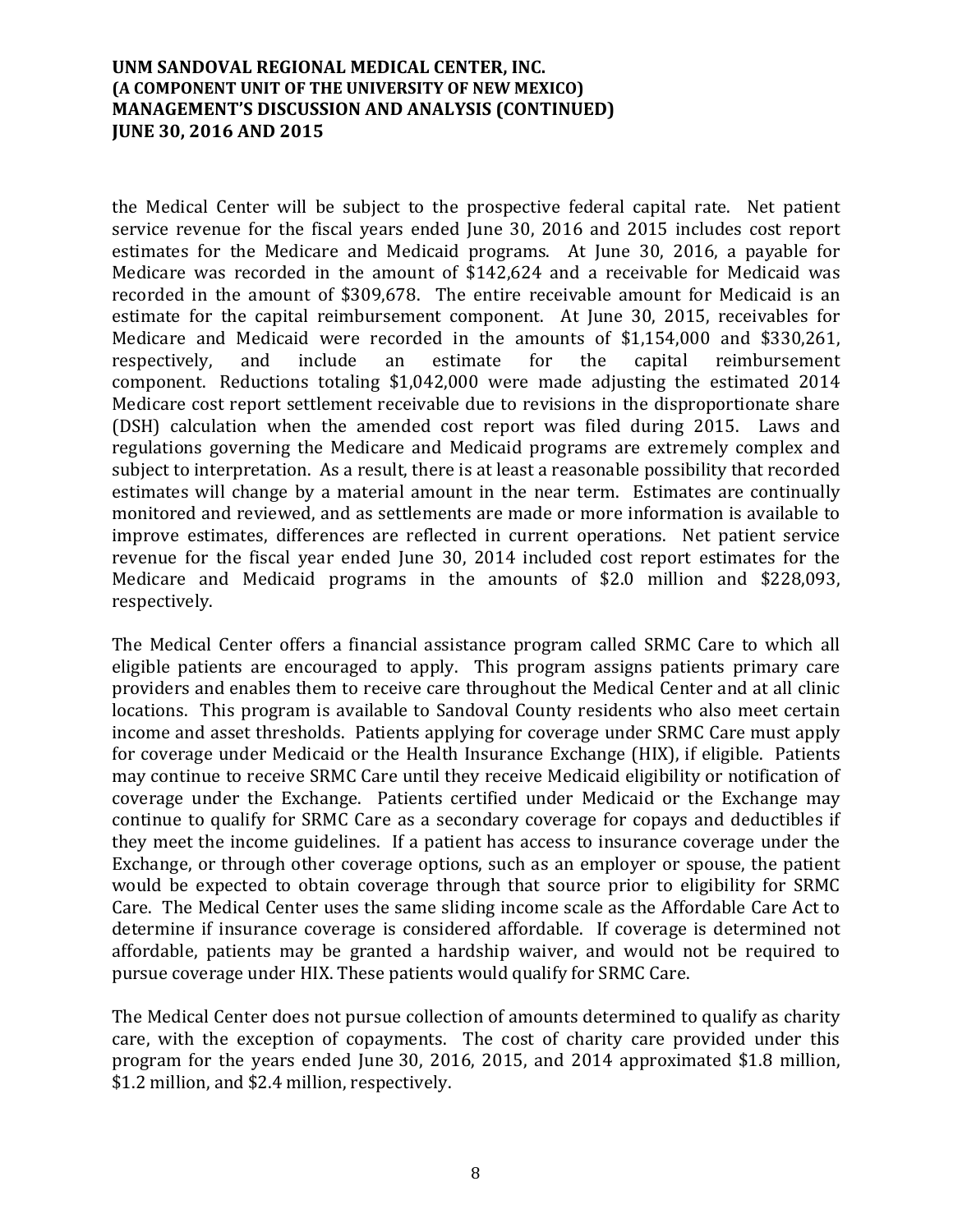The Medical Center provides care to patients who are either uninsured or under-insured and who do not meet the criteria for financial assistance. The Medical Center encourages patients to meet with a financial counselor to develop payment arrangements. Although the Medical Center pursues collection of these accounts usually through an extended payment plan or a discounted rate, interest is not charged on these accounts, liens are not placed on property or assets, and judgments are not filed against the patients. These accounts are fully reserved and recorded as provision for uncollectible accounts. Provision expense recorded for fiscal years 2016, 2015 and 2014 was \$7.3 million, \$2.8 million, and \$19.6 million, respectively. The cost of care provided to patients who are either uninsured or underinsured and who do not meet the criteria for financial assistance for years ended June 30, 2016, 2015 and 2014 was \$3.4 million, \$1.3 million, and \$9.3 million, respectively.

### **Operating Expenses**

Operating expenses for the Medical Center include items such as employee compensation and benefits, medical services, medical supplies, and equipment.

For the year ended June 30, 2016, total operating expenses were \$79.4 million and represent an increase of \$5.7 million from the year ended June 30, 2015. The most significant expense was an increase of \$3.4 million for employee compensation. The number of employees increased during fiscal year 2016 as a result of an increase in staffing levels to support an increase in clinical volumes. There was also a wage increase of 2.7% in November 2015. Employee benefits increased by \$582,000 as a direct result of the increase in employee compensation. The second largest increase was \$1.7 million in medical and other supplies, which was the result of an increase in implantable supplies due to the increase in surgeries performed.

### **Nonoperating Revenues and Expenses**

For the years ended June 30, 2016, 2015, and 2014, net nonoperating revenues net of nonoperating expenses were \$2.2 million \$1.1 million and \$2.7 million, respectively.

The most significant nonoperating revenue at June 30, 2016, 2015, and 2014, was the Sandoval County mill levy (the "mill levy") tax subsidy totaling \$6.2 million, \$6.1 million and \$8.0 million, respectively. The decrease in 2015 was a result of the Medical Center's share of the tax proceeds decreasing from  $60\%$  in 2014 to 45% in 2015 and 2016. This tax subsidy is provided for the general operations of the Medical Center. The Medical Center received this tax subsidy by voter endorsement for the services the Medical Center provides. Pursuant to a Health Facility Agreement with the Board of County Commissioners of Sandoval County, New Mexico, after opening, the Medical Center was entitled to receive the proceeds of a mill levy adopted by the Board of County Commissioners of Sandoval County and approved by the voters of Sandoval County. The Medical Center recognizes Mill Levy Funds based on the fiscal year that the levy is collected by the County, and records the funds received as nonoperating revenues.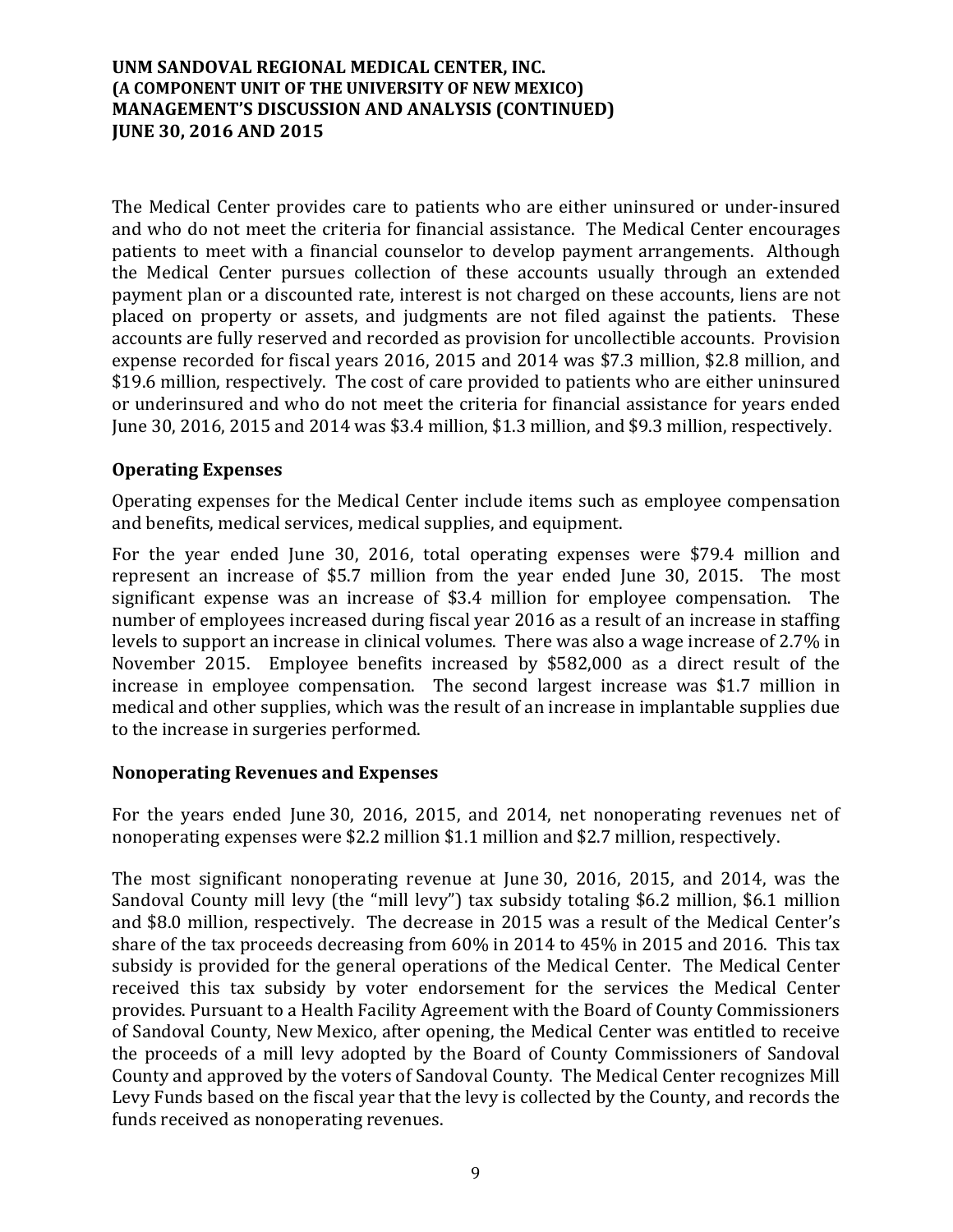The next largest source of nonoperating revenue in the years ended June 30, 2016, 2015 and 2014 was the Federal Bond Subsidy in the amount of \$2.0 million, \$2.0 million and \$2.2 million, respectively. The Medical Center receives subsidy payments related to interest payments under the federal Build America Bond and Taxable Revenue Recovery Zone Economic Development Bond programs. The Medical Center is eligible to receive cash subsidy payments from the United States Department of Treasury equal to 35% of the interest payable on the Build America Bonds (Series 2010A), and 45% of the interest payable on the Recovery Zone Economic Development Bonds (Series 2010B). Pursuant to the Budget Control Act of 2011, as postponed by the American Taxpayer Relief Act of 2012, the budget sequestration impact was a reduction of  $7.2\%$ , effective July 1, 2013. This had the effect of changing the subsidy payment from the United States Department of Treasury equal to 32.48% of the interest payable on the Build America Bonds (Series 2010A), and 41.76% of the interest payable on the Recovery Zone Economic Development Bonds (Series 2010B). For Federal fiscal year 2016, beginning October 1, 2015, the sequestration percentage changed slightly to 6.8%.

The most significant nonoperating expense recorded for the years ended June 30, 2016, 2015, and 2014 was bond interest expense in the amount of \$5.9 million, \$6.0 million, and \$6.5 million, respectively.

### **Capital Assets**

At June 30, 2016, the Medical Center had \$114.4 million invested in capital assets, net of accumulated depreciation of \$35.1 million. Depreciation charges for the year ended June 30, 2016, 2015 and 2014 totaled \$8.5 million, \$9.6 million and \$9.1 million, respectively. 

|                                 |                   | Year Ended June 30, |              |
|---------------------------------|-------------------|---------------------|--------------|
|                                 | 2016              | 2015                | 2014         |
| Land, building and improvements | \$<br>105,233,120 | 105,130,301         | 104,937,400  |
| Building service equipment      | 3,670,354         | 3,505,706           | 2,690,802    |
| Fixed equipment                 | 4,044,135         | 3,484,347           | 2,382,124    |
| Major moveable equipment        | 36,368,556        | 36,145,365          | 34,749,109   |
| Construction in progress        | 165,778           | 200,675             | 397,709      |
|                                 | 149,481,943       | 148,466,394         | 145,157,144  |
| Less accumulated depreciation   | (35,125,583)      | (26,687,334)        | (17,065,839) |
| Net property and equipment      | \$<br>114,356,360 | 121,779,060         | 128,091,305  |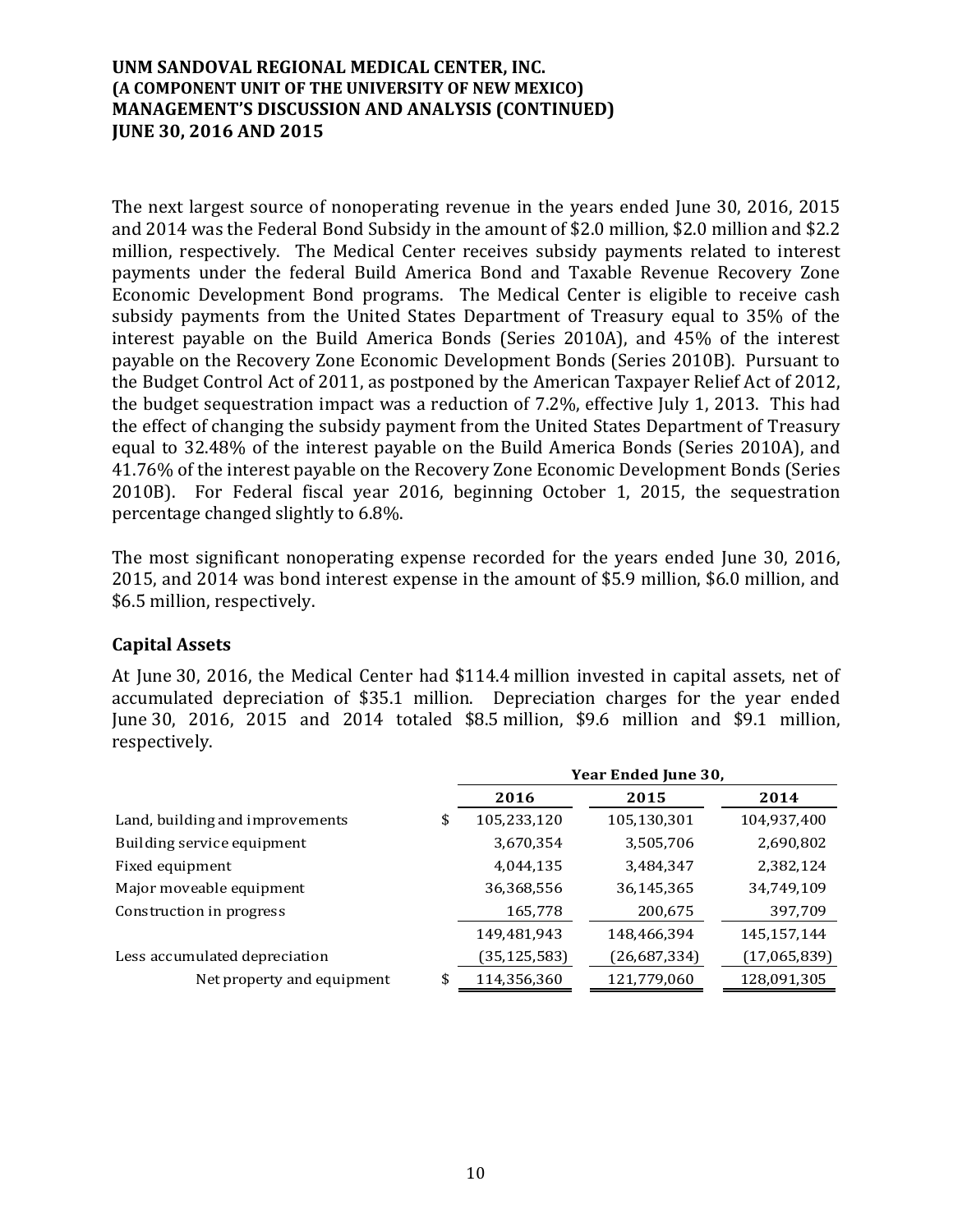For the year ended June 30, 2016, total depreciable capital assets increased by \$1.1 million from June 30, 2015. Major moveable equipment additions were \$744,094 with the largest asset additions of \$113,340 for a sterilization system, \$48,128 for an operating room discoscope system and \$44,903 for an operating room video system. Building service equipment increased by \$164,648 for multiple assets. Building and building improvements increased by  $$102,818$  with the largest asset of  $$68,846$  for a new cardiology exam room.

## **Debt Activity**

The Medical Center's current and noncurrent bonds payable totaled \$128.5 million, \$131.9 million and \$143.4 million at June 30, 2016, 2015 and 2014, respectively. The current portion of this debt was \$3.5 million, \$3.4 million and \$11.5 million at June 30, 2016, 2015, and 2014, respectively. This debt is related to the Government National Mortgage Association (GNMA) Collateralized Series 2010A and 2010B bonds.

On July 20, 2015, the scheduled mandatory bond redemption payment was made by the Medical Center on the Series 2010A; a principal payment of \$1.67 million and an interest payment of \$2.75 million. On January 20, 2016 a principal payment of \$1.71 million and an interest payment of \$2.71 million were made. No principal payment was due on the Series 2010B bonds, but interest payments of \$243,500 were made on both dates.

There is a loan guarantee that is considered federal assistance subject to the requirements of Office of Management and Budget (OMB) Uniform Guidance. Accordingly, the loan guarantee is considered a federal award for purposes of UNM's June 30, 2016, 2015, and 2014 Single Audit.

## **Factors Impacting Future Periods**

In the 2016 New Mexico State legislative session, House Bill 2 was issued which stated that the Human Services Department (HSD) "...shall reduce reimbursement rates to Medicaid providers..." This was in response to significant shortfalls in State revenues, largely related to reduced oil and gas taxes. On April 29, 2016, HSD published Medical Assistance Program Manual Supplement Number 16-01 announcing that the HSD would be implementing payment rate reductions to be effective July 1, 2016. The HSD convened a subcommittee of the Medicaid Advisory Committee (MAC) to provide recommendations for reductions. On June 29, 2016, HSD issued Supplement Number 16-03 that finalized the reductions that were effective July 1, 2016. Inpatient hospital reimbursement rates at acute care and critical access hospitals were decreased by  $5\%$ . This reduction applies to all payment methodologies for inpatient hospital services, including DRG methodology, reimbursement for capital costs and outlier payments.

Hospital outpatient reimbursement rates at acute care, critical access and outpatient rehabilitative hospitals were reduced by 3%. Outpatient hospital laboratory services were reduced by 6% to align with the Medicaid fee schedule for laboratory services and to reflect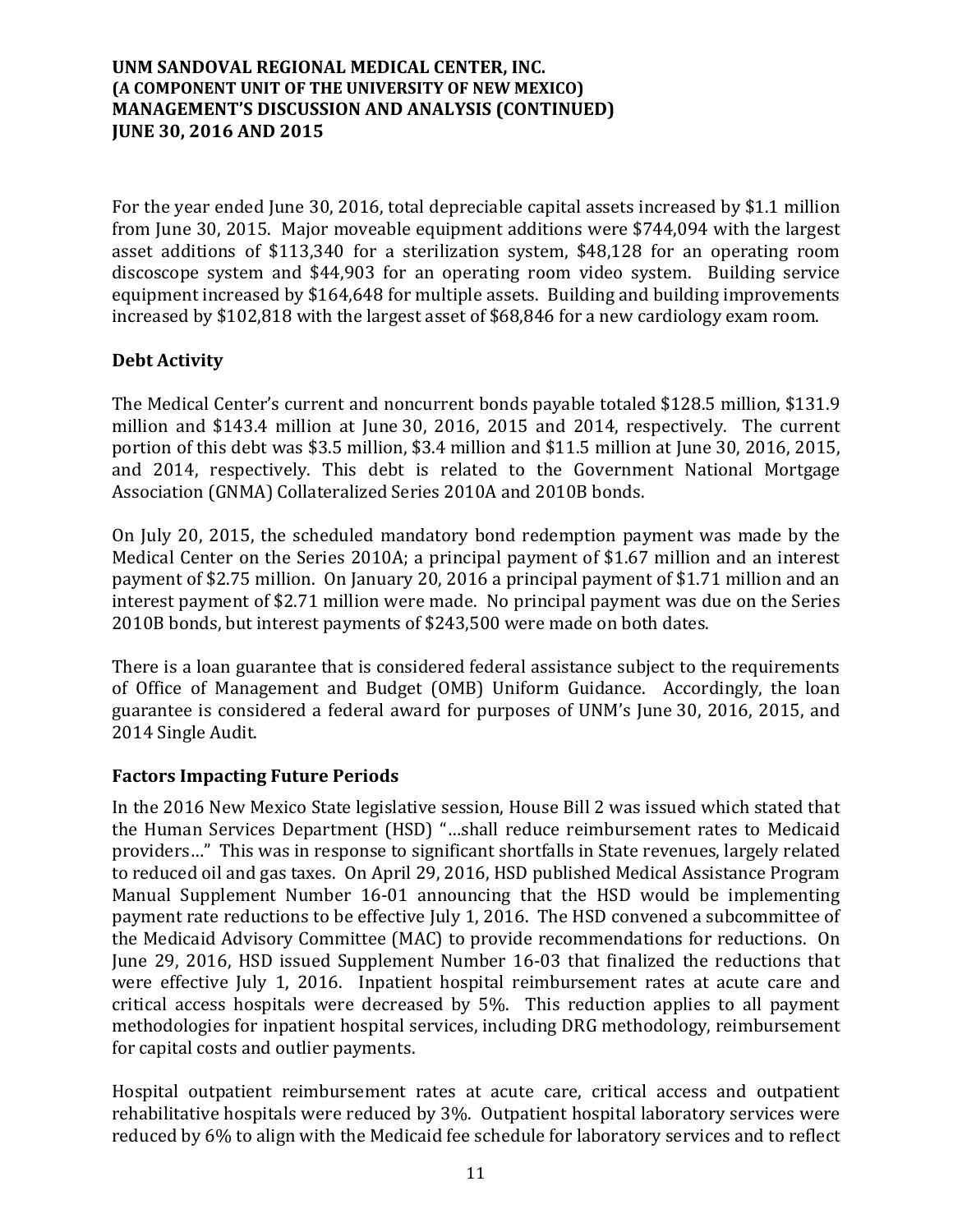movement of the Medicaid fee schedule to 94% of Medicare rates for laboratory services. The Medical Center's reimbursement from Medicaid managed care organizations (MCO) is based on the State outpatient fee schedules. Reimbursement rates for both fee-for-service and Medicaid MCO patients are impacted by this outpatient reduction.

Supplement 16-03 delayed implementation of certain fee schedule reductions for physicians and other practitioners until August 1, 2016, to allow for further analysis by HSD. On July 20, 2016, HSD published Supplement Number 16-07 with final reductions that were effective August 1, 2016. HSD considers the fee schedule for the Medicare program to be the "standard for fee-for-service payment methodology in America ... and intends to move its reimbursement policy for the Medicaid program toward greater alignment with a percentage of Medicare rates." The Supplement states that "New Mexico's Medicaid rates were  $7<sup>th</sup>$  highest in the nation in 2014, at an average of 91% of Medicare and 25% above the national average for state Medicaid programs." HSD implemented a first phase of reductions effective August 1, 2016 and a second phase of reductions to be effective January 1, 2017. The practitioner reductions effective August 1, 2016, range from 0% to 6% depending on a comparison of each CPT codes current reimbursement rate to Medicare reimbursement rates, with a goal of reimbursement being at or below 94% of Medicare reimbursement rates. For the reductions effective January 1, 2017, HSD intends to move any rates that are above 100% of Medicare rates to 94% of Medicare rates. The State does not expect these reductions in inpatient and outpatient hospital and practitioner reimbursement to have an impact on Medicaid recipient access to providers. The impact of these inpatient, outpatient and practitioner reductions on the Medical Center is estimated at \$310,000. 

Effective July 1, 2016, one of the Medical Center's MCO, United Healthcare, terminated its Medicaid managed care contract with the Medical Center after the MCO sought extensive reductions in Medicaid reimbursement. The Medical Center is no longer contracted with United Healthcare to provide Medicaid services. The Medical Center expects to see a decline in United Healthcare Medicaid patients scheduled for clinic visits and procedures. The Medical Center is anticipating to backfill this loss in volumes with patients covered by other Medicaid and commercial providers. The Medical Center's commercial contract with United Healthcare is unaffected by these changes.

The Medical Center currently has a 3-year agreement with Molina Healthcare to provide services to Medicaid patients. During fiscal year 2016, Molina forced reopening of negotiations by threatening contract termination as it sought substantial reductions in its Medicaid payments to the Hospital. In lieu of termination and the corresponding impact to Medicaid beneficiaries, the Medical Center and Molina have tentatively agreed to a reduction in rates for both inpatient acute and outpatient services that would be effective for dates of service beginning August 1, 2016. These reductions are estimated to impact the Medical Center by \$1.3 million.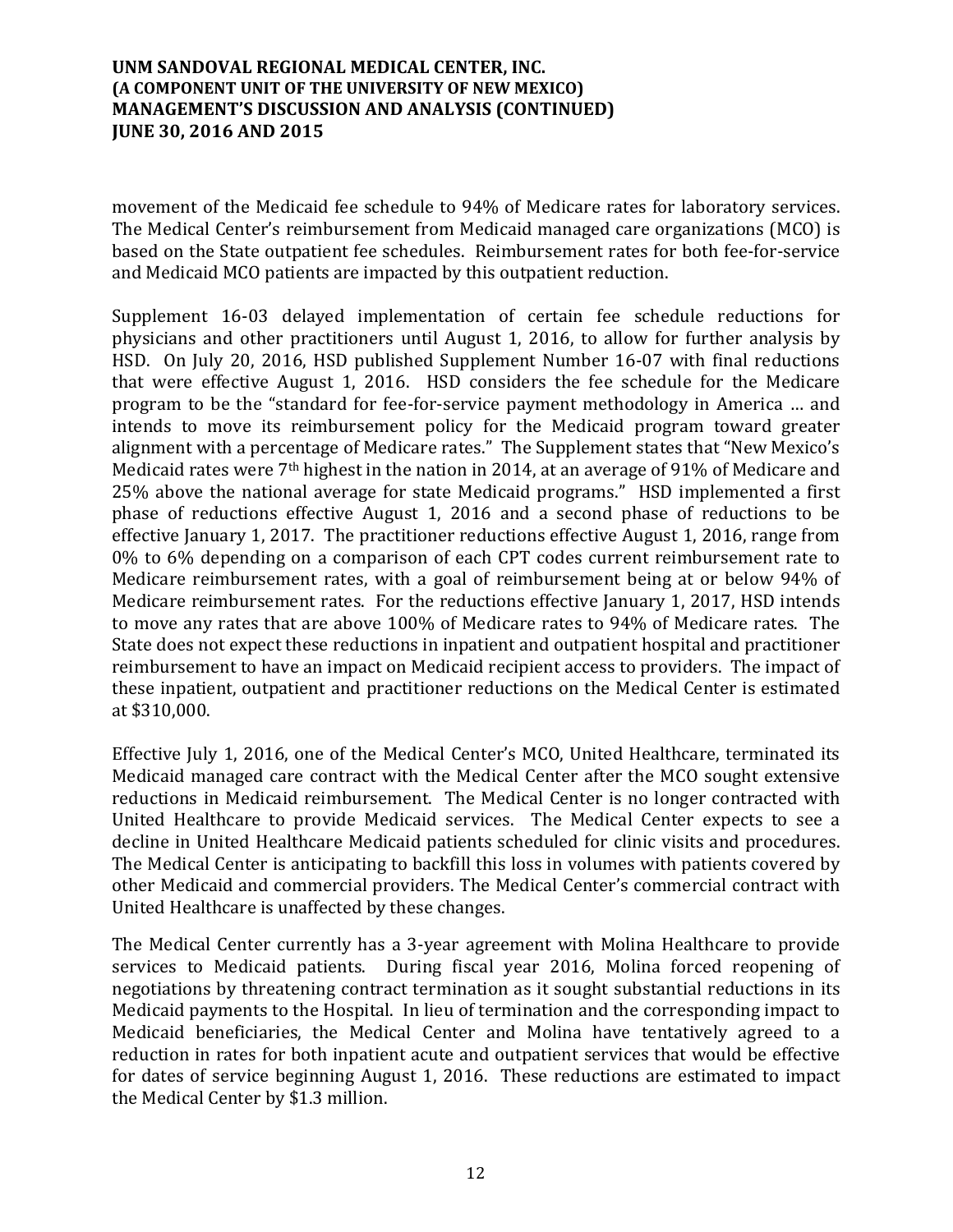On August 2, 2016, CMS released the fiscal year 2017 Inpatient Prospective Payment (IPPS) Final Rule. The IPPS rates will increase by a market basket increase of 2.7%, less a  $0.3\%$ productivity reduction mandated under the Affordable Care Act (ACA), less a  $1.5\%$ documentation and coding reduction mandated by the American Taxpayer Relief Act of 2012 (ATRA), less a 0.75% reduction to offset projected increases associated with new admission and medical review criteria for inpatient services, and plus a 0.8% increase for two-midnight policy adjustments. CMS states that the fiscal year 2017 ATRA cut, combined with those applied in fiscal years  $2014$ ,  $2015$  and  $2016$  will fulfill the \$11 billion required recoupment. CMS is expected to restore this reduction to the standardized amount in fiscal vear 2018.

In the fiscal year 2014 IPPS final rule, CMS imposed a permanent 0.2% reduction to offset what CMS estimated to be a \$220 million increase in inpatient PPS due to implementation of the two-midnight rule. Several hospitals and hospital organizations filed suit against CMS challenging the reduction. In September 2015, the court rejected CMS's arguments and required CMS to provide further justification for the reduction. CMS failed to provide adequate justification. In the fiscal year 2017 final rule, CMS will implement a permanent increase of 0.2% for fiscal vear 2017 and onward. The rule also provides for a temporary increase of  $0.6\%$  to recover the negative impact of this cut on fiscal years 2014, 2015, and 2016. The temporary increase will be removed from the market basket in fiscal year 2018. The net impact of the market basket increase and adjustments is estimated to be \$600,000.

Hospitals not submitting quality data and not meaningful use users of electronic health records (EHRs) in fiscal year 2015 are subject to a full reduction in the initial market basket increase of 2.7%. If a hospital is subject to both reductions, they will start with a market basket rate of 0.0%, and will receive an update of negative 1.75%. The Medical Center has submitted quality measures and is considered a meaningful use user for fiscal year 2015; therefore, there will be no negative impact on the Medical Center's reimbursement for these two factors.

Beginning in fiscal year 2014, ACA required changes to Medicare DSH payments. The Medical Center receives 25% of the DSH payment previously received using the traditional formula as part of the "base" DRG payments for each Medicare inpatient discharge. The remaining 75% flows into a separate funding pool and is distributed based on each DSHeligible hospital's ratio of uncompensated care relative to the total for all DSH-eligible hospitals. This portion of the Medicare DSH funding is paid as a flat amount on each Medicare inpatient discharge. This pool is reduced as uninsured populations decline. The national uninsured rate is estimated to be 10% for fiscal year 2017. The estimated impact associated with the federal fiscal year 2017 Medicare Disproportionate share will be an increase of \$42,000.

The 2017 IPPS final rule implements the Notice of Observation Treatment and Implication of Care Eligibility (NOTICE) Act. This Act requires hospitals to provide Medicare beneficiaries receiving observation services for more than 24 hours a notice and an oral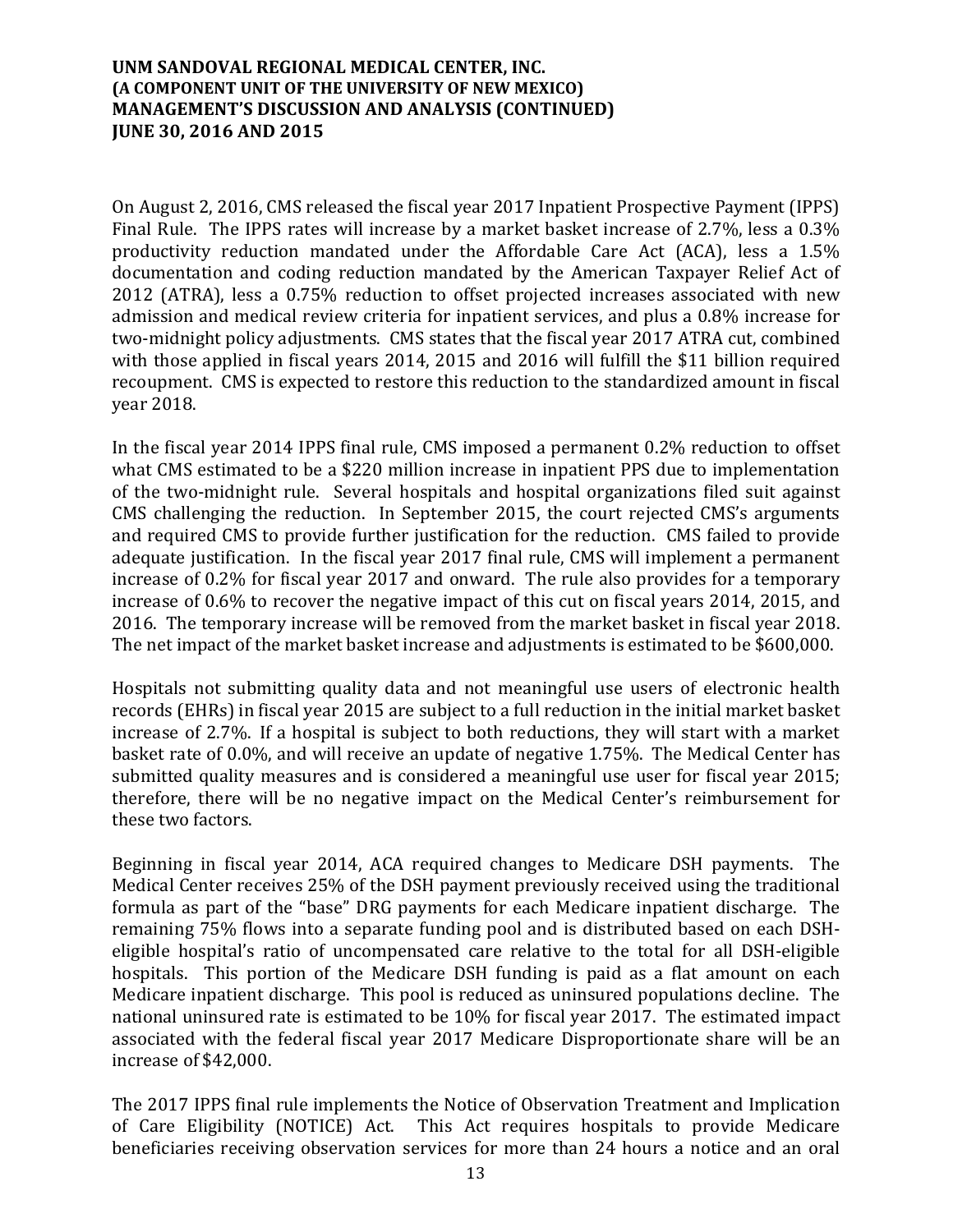explanation that the beneficiary is an outpatient receiving observation services and the implications of that status. Hospitals will be required to furnish a new CMS-developed standardized notice, the Medicare Outpatient Observation Notice (MOON), to Medicare beneficiaries receiving observation services for more than 24 hours. The notice must be delivered no later than 36 hours after observation services begin, or sooner if the patient is transferred, discharged or admitted as an inpatient. Implementation of the NOTICE act is delayed beyond the August  $6$ , 2016 statutory deadline as the MOON is submitted for comment and a comment review period. CMS will announce the start of the implementation period on its Beneficiary Notices Initiative website.

On July 6, 2016, CMS issued the proposed calendar year 2017 Outpatient Prospective Payment rule. CMS proposed to raise the base OPPS Payment rate by a market basket increase of 2.8%, less a productivity adjustment of  $0.5\%$  and  $0.75\%$  for reductions required under ACA. For hospitals that do not report the required quality measures identified by CMS, the update will be decreased by 2.0 percentage points, to  $-0.45\%$ . The Medical Center does report quality measures so no financial impact is anticipated.

OPPS currently includes 37 comprehensive ambulatory payment classifications (C-APCs) that package a number of related items and services contained on the same claim into a single payment for a comprehensive primary service. For calendar year 2017, CMS has proposed adding 25 C-APCs, many of which are major surgical APCs. CMS has proposed adding new C-APC clinical families to include nerve procedures, excisions, biopsy, incision and drainage procedures and airway endoscopy procedures.

Effective January 1, 2016, CMS implemented the Comprehensive Care for Joint Replacement Model  $(CIR)$ , a mandatory bundled payment program for hip and knee replacement surgery (MS-DRGs 469 and 470). The CJR payment model holds the hospital in which the joint replacement takes place financially responsible for the entire episode of care, from the date of surgery through 90 days post-discharge. The episode of care includes the surgical procedure and inpatient stay and related services within 90 days of discharge, including inpatient and outpatient, readmission, inpatient rehabilitation, skillednursing and home health services. CMS will test the CJR model for five years with the first model year beginning April 1, 2016 and year five ending December 31, 2020. Under the model, all providers continue to receive payment under Medicare fee-for-service. After the completion of the performance year, claims payments are grouped into episodes and aggregated. CMS will compare the participating hospital's total episode payment to their "target price". The "target price" would reflect a hospital's hospital-specific and regional blended historical payments, less 2.0%. If the total episode payments are below the target price, Medicare will pay the hospital the difference in the form of a "reconciliation payment." If spending was in excess of the target price, the hospital will pay Medicare the difference. Only hospitals meeting or exceeding performance thresholds on certain quality measures will be eligible for a "reconciliation payment." The first performance year begins April 1, 2016 and ends December 31, 2016. Medicare will not require repayment from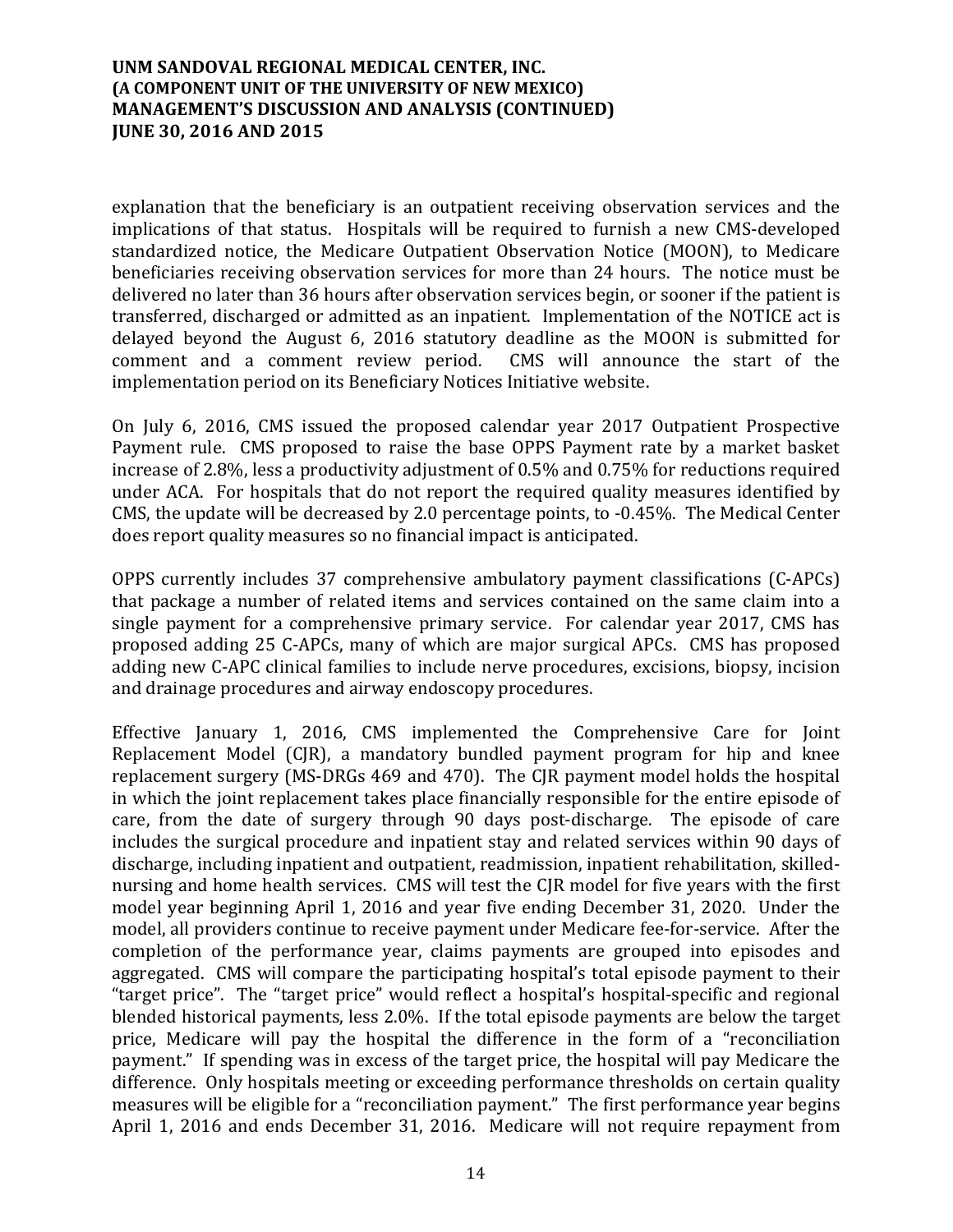hospitals for performance year one for actual episode payments that exceed their target price. 

On August 2, 2016, CMS published a proposed rule to implement retrospective bundled payments in certain selected geographic areas for Medicare fee-for-services receiving care for acute myocardial infarction (AMI), coronary artery bypass graft (CABG) and surgical hip/femur fracture treatment excluding lower extremity joint replacement (SHFFT). Similar to the CJR model, inpatient hospitals would be the episode initiator and bear the financial risk of Medicare fee-for-service patients discharged under these conditions. The episode would consist of all services provided during the acute inpatient encounter and post-discharge services through 90 days post-discharge. The rule proposes to test this payment model for 5 performance years beginning July 1, 2017 and ending December 31, 2021. Providers will continue to receive Medicare fee-for-service payments. Upon completion of a performance year, claims payments will be combined to calculate the actual episode payment and compared against a target price. Reconciliation payments will be made to hospitals when actual payments are less than the target price. Also similar to CJR, hospitals must meet certain quality measures to be eligible for reconciliation payments. Beginning with the second performance year, CMS will require repayment from hospital when their actual payments are greater than the target price. CMS proposed to test this payment model in 98 metropolitan service areas (MSAs) from a possible 294 MSAs. The Medical Center is included in the Albuquerque, NM (MSA), which is listed as one of the potential MSAs. If the MSA is selected, the Medical Center would be a participant in this episode payment model.

On July 28, 2016, Centers for Medicare & Medicaid Services (CMS) released the fiscal year 2017 Inpatient Psychiatric Facilities (IPF) Prospective Payment System (PPS) Final Rule. The IPF PPS rates will increase by a market basket increase of  $2.8\%$ , less a  $0.3\%$ productivity reduction and an additional market basket reduction of 0.2% as mandated under the ACA, and a decrease of 0.1% resulting from an updated outlier threshold. The increase to the Medical Center would be an estimated \$26,600.

The RAC program encompassing New Mexico became effective in March 2009, with Connolly Consulting Associates, Inc. as the contractor. CMS is currently in the procurement process for the next round of RAC contractors. The new RAC contracts are expected to be awarded by the end of calendar year 2016. October 1, 2016 is the last day that current RAC contractors can submit claim adjustments to MAC for overpayment or underpayments. Once new contracts have been awarded, the RAC contractors can begin sending Additional Documentation Requests. 

The Sandoval County mill levy the Medical Center receives is based on property values. It is possible that the amount of the mill levy may remain flat or potentially decrease as a result of reduced property values and slowdowns in the building construction industry. The Medical Center receives mill levy proceeds pursuant to the Sandoval County Health Facilities Agreement between the Board of County Commissioners of the County of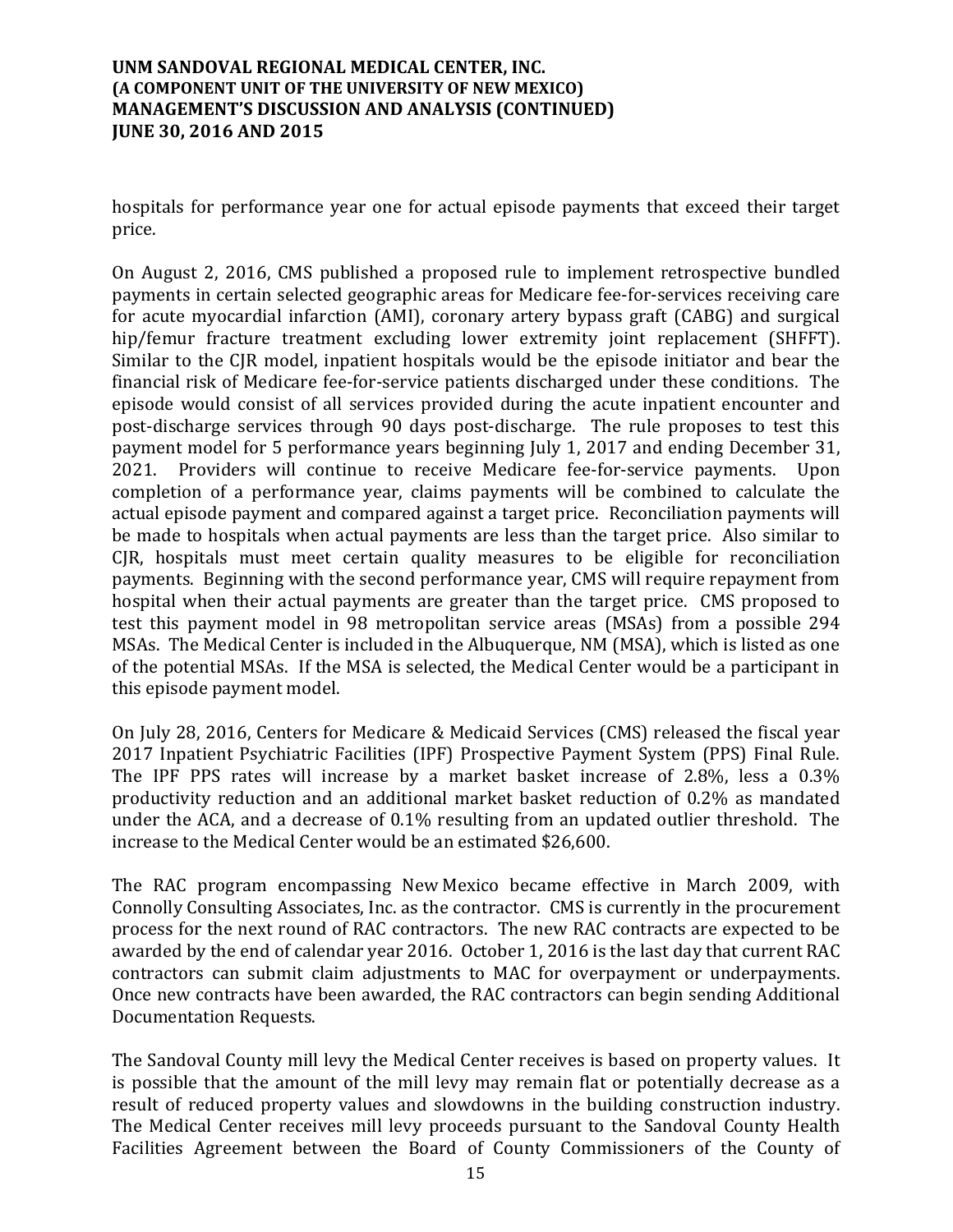Sandoval and the Medical Center. The mill levy is subject to approval by the Sandoval County voters every eight years, and it will be up for renewal in the November 2016 election. On August 4, 2016, the Sandoval County Commission voted to place the mill levy on the November ballot.

### **Contacting The Medical Center's Financial Management**

This financial report is designed to provide the public with a general overview of the Medical Center's finances and to show the Medical Center's accountability for the money it receives. If you have questions about this report or need additional financial information, contact the Medical Center's Controller's office at PO Box 80600, Albuquerque, NM 87198-0600.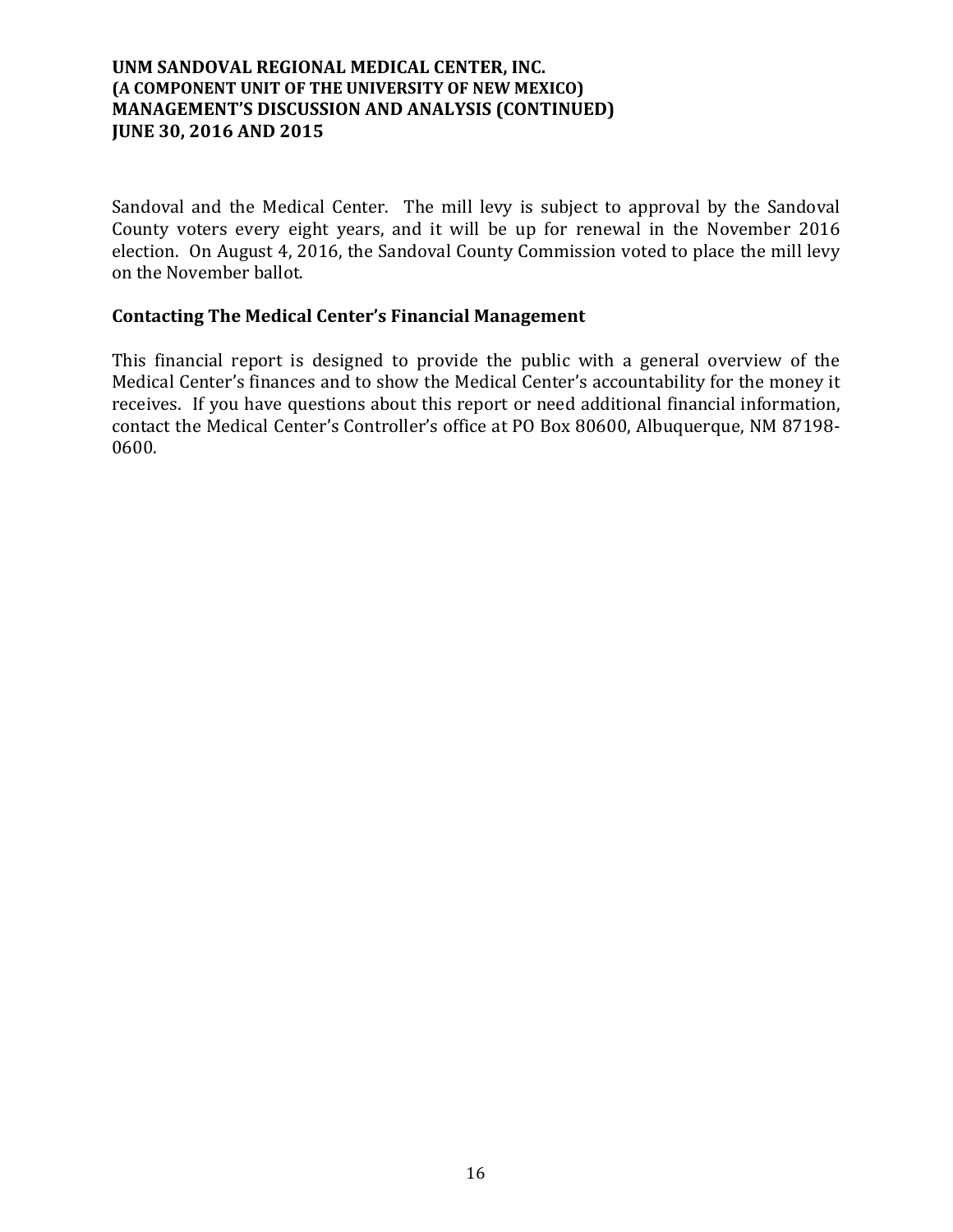#### **UNM SANDOVAL REGIONAL MEDICAL CENTER, INC. (A COMPONENT UNIT OF UNIVERSITY OF NEW MEXICO) STATEMENTS OF NET POSITION June 30, 2016 and 2015**

| <b>Assets</b>                                                                                                                                                                              | 2016                                   | 2015                                    |
|--------------------------------------------------------------------------------------------------------------------------------------------------------------------------------------------|----------------------------------------|-----------------------------------------|
| Current assets:<br>Cash and cash equivalents                                                                                                                                               | \$<br>16,748,235                       | 13,184,429                              |
| Restricted cash and cash equivalents:<br>Held by trustee for debt service                                                                                                                  | 5,937,858                              | 5,853,358                               |
| Total cash and cash equivalents                                                                                                                                                            | 22,686,093                             | 19,037,787                              |
| Receivables:<br>Patient (net of allowance for doubtful accounts and contractual allowance<br>of approximately \$27,495,637 in 2016 and \$16,420,546 in 2015)<br>Due from UNM Medical Group | 11,600,655<br>47,567                   | 10,299,629                              |
| Estimated third party settlements<br>Sandoval County mill levy<br>Interest receivable - bond subsidy proceeds<br>Other                                                                     | 826,489<br>74,034<br>973,763<br>70,571 | 1,942,338<br>73,372<br>993,213<br>1,010 |
| Total net receivables                                                                                                                                                                      | 13,593,079                             | 13,309,562                              |
| Prepaid expenses<br>Inventories                                                                                                                                                            | 776,323<br>2,401,084                   | 948,318<br>2,087,239                    |
| Total current assets                                                                                                                                                                       | 39,456,579                             | 35,382,906                              |
| Noncurrent assets:<br>Restricted investments:                                                                                                                                              |                                        |                                         |
| Held by trustee for mortgage reserve fund                                                                                                                                                  | 7,411,546                              | 5,404,485                               |
| Capital assets, net                                                                                                                                                                        | 114,356,360                            | 121,779,060                             |
| Total noncurrent assets                                                                                                                                                                    | 121,767,906                            | 127,183,545                             |
| Total assets                                                                                                                                                                               | 161,224,485                            | 162,566,451                             |
| <b>Liabilities</b>                                                                                                                                                                         |                                        |                                         |
| Current liabilities:<br>Accounts payable                                                                                                                                                   | 4,861,256                              | 3,875,745                               |
| Accrued payroll<br>Due to University of New Mexico                                                                                                                                         | 1,478,255<br>66,313                    | 1,300,909<br>158,005                    |
| Due to University of New Mexico Health System<br>Due to UNM Medical Group                                                                                                                  | 1,278,331<br>197,804                   | 201,047<br>103,542                      |
| Estimated third party settlements<br>Bonds payable - current                                                                                                                               | 1,201,016<br>3,540,000                 | 1,432,930<br>3,380,000                  |
| Interest payable bonds<br>Accrued compensated absences                                                                                                                                     | 2,915,600<br>1,607,103                 | 2,991,650<br>1,507,566                  |
| Total current liabilities                                                                                                                                                                  | 17,145,678                             | 14,951,394                              |
| Noncurrent liabilities:<br>Bonds payable                                                                                                                                                   | 124,960,000                            | 128,500,000                             |
| Total noncurrent liabilities                                                                                                                                                               | 124,960,000                            | 128,500,000                             |
| <b>Total liabilities</b>                                                                                                                                                                   | 142,105,678                            | 143,451,394                             |
| <b>Net Position</b>                                                                                                                                                                        |                                        |                                         |
| Net deficiency in capital assets                                                                                                                                                           | (14, 143, 640)                         | (10, 100, 940)                          |
| Restricted, expendable<br>Expendable bequests and contributions<br>In accordance with the trust indenture and debt agreement                                                               | 77,310<br>13,349,404                   | 78,735<br>11,257,843                    |
| Unrestricted                                                                                                                                                                               | 19,835,733                             | 17,879,419                              |
|                                                                                                                                                                                            |                                        |                                         |
| Total net position                                                                                                                                                                         | \$<br>19,118,807                       | 19,115,057                              |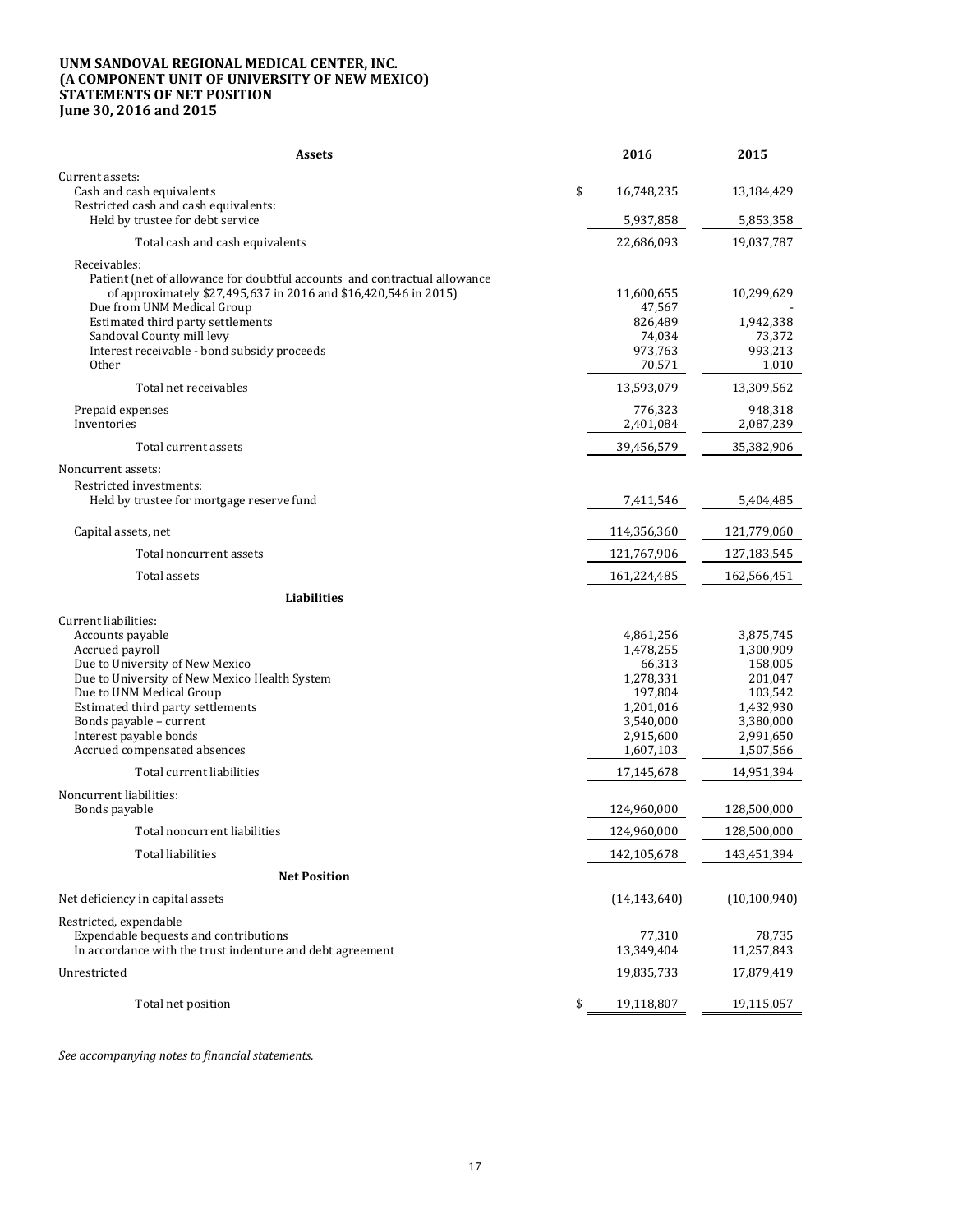### **UNM SANDOVAL REGIONAL MEDICAL CENTER, INC. (A COMPONENT UNIT OF UNIVERSITY OF NEW MEXICO) STATEMENTS OF REVENUES, EXPENSES AND CHANGES IN NET POSITION Years Ended June 30, 2016 and 2015**

|                                                                                                                                                                                                          | 2016                                                                                                              | 2015                                                                                                              |
|----------------------------------------------------------------------------------------------------------------------------------------------------------------------------------------------------------|-------------------------------------------------------------------------------------------------------------------|-------------------------------------------------------------------------------------------------------------------|
| Operating revenues:<br>Net patient service revenue<br>Other operating revenues                                                                                                                           | \$<br>76,623,662<br>551,557                                                                                       | 74,754,919<br>516,033                                                                                             |
| Total operating revenues                                                                                                                                                                                 | 77,175,219                                                                                                        | 75,270,952                                                                                                        |
| Operating expenses:<br>Employee compensation<br>Medical and other supplies<br>Depreciation<br><b>Medical services</b><br><b>Benefits</b><br><b>Purchased services</b><br>Equipment<br>Occupancy<br>Other | 32,449,963<br>16,913,832<br>8,456,101<br>7,139,074<br>5,954,159<br>3,374,966<br>2,893,275<br>1,507,620<br>716,482 | 29,004,375<br>15,188,359<br>9,621,494<br>5,592,810<br>5,371,916<br>3,718,064<br>2,889,499<br>1,619,039<br>681,699 |
| Total operating expenses                                                                                                                                                                                 | 79,405,472                                                                                                        | 73,687,255                                                                                                        |
| Operating (loss) gain                                                                                                                                                                                    | (2,230,253)                                                                                                       | 1,583,697                                                                                                         |
| Nonoperating revenues (expenses):<br>Sandoval County mill levy<br>Federal bond subsidy<br>Interest income, net<br>Interest on bonds<br>Bequests and contributions<br>Other nonoperating expense          | 6,152,531<br>1,960,076<br>11,883<br>(5,869,675)<br>20<br>(20, 832)                                                | 6,080,650<br>1,998,362<br>5,991<br>(6,017,732)<br>11,066<br>(1,001,026)                                           |
| Net nonoperating revenues (expenses)                                                                                                                                                                     | 2,234,003                                                                                                         | 1,077,311                                                                                                         |
| Increase in net position                                                                                                                                                                                 | 3,750                                                                                                             | 2,661,008                                                                                                         |
| Net position, beginning of year                                                                                                                                                                          | 19,115,057                                                                                                        | 16,454,049                                                                                                        |
| Net position, end of year                                                                                                                                                                                | \$<br>19,118,807                                                                                                  | 19,115,057                                                                                                        |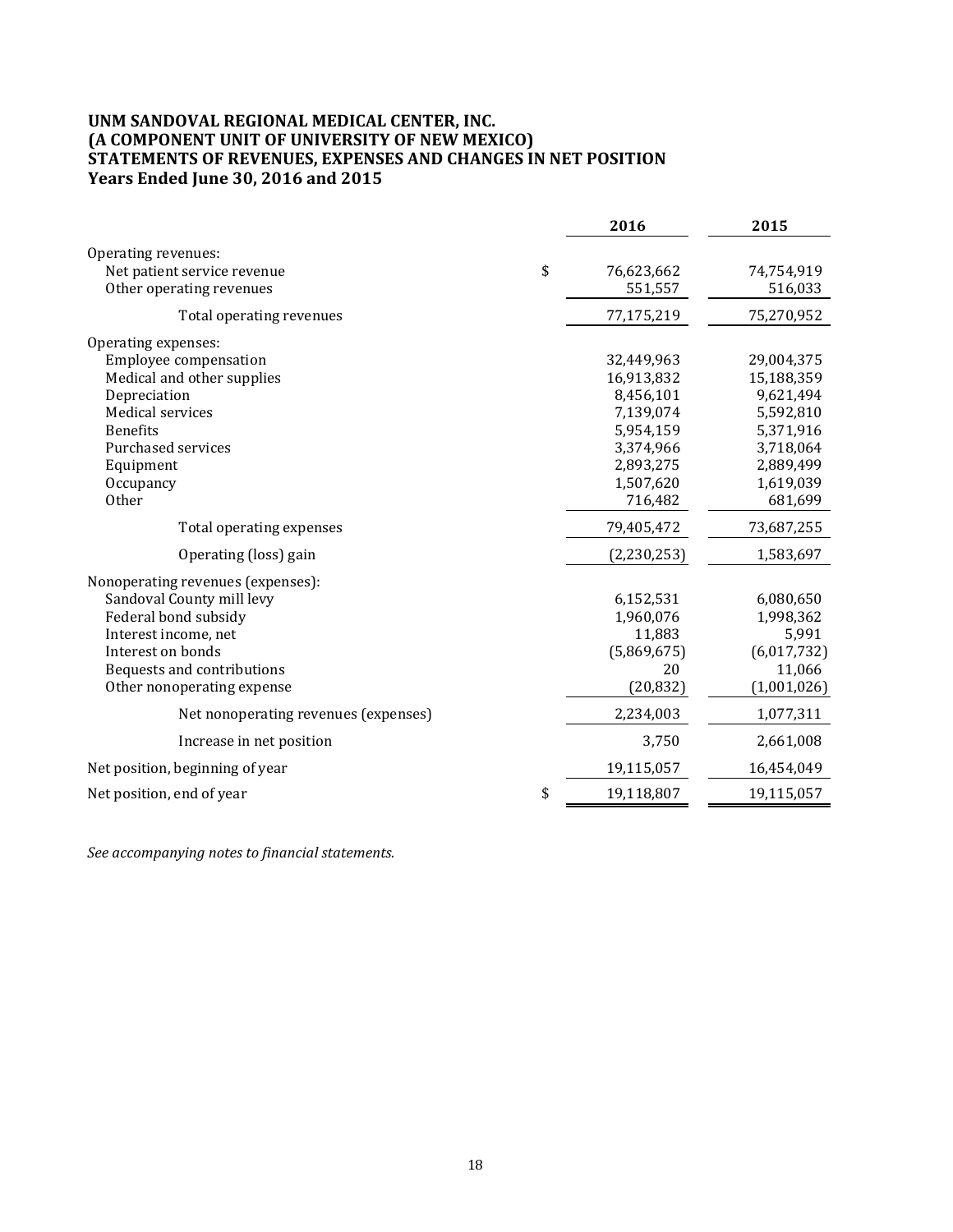### **UNM SANDOVAL REGIONAL MEDICAL CENTER, INC. (A COMPONENT UNIT OF UNIVERSITY OF NEW MEXICO) STATEMENTS OF CASH FLOWS Years Ended June 30, 2016 and 2015**

| Cash received from Medicare and Medicaid<br>\$<br>25,925,174<br>22,858,729<br>Cash received from insurance and patients<br>50,281,397<br>49,497,852<br>(24,710,090)<br>Cash payments to employees<br>(28, 246, 457)<br>Cash payments to suppliers<br>(35, 300, 859)<br>(38, 172, 064)<br>Cash received from (payments to) University of New Mexico Health System<br>(1, 238, 654)<br>(322, 795)<br>Cash payments from UNM Medical Group<br>103,542<br>(1,047,673)<br>Cash (payments to) received from University of New Mexico<br>(927, 926)<br>(91,692)<br>Other receipts<br>481,996<br>516,033<br>7,892,027<br>Net cash provided by operating activities<br>11,714,486<br>Cash flows from noncapital financing activities:<br>Cash received from Sandoval County mill levy<br>6,151,869<br>6,110,099<br>Cash received from contributions<br>20<br>11,066<br>Net cash provided by noncapital financing activities<br>6,151,889<br>6,121,165<br>Cash flows from capital financing activities:<br>Purchases of capital assets<br>(1,061,126)<br>(3,309,249)<br>Cash received from federal bond subsidy<br>1,979,526<br>2,086,411<br>Cash payments to UNM Medical Group for negative arbitrage fund<br>(2,040,000)<br>Interest payments on bonds<br>(6, 278, 145)<br>(5,945,725)<br>Cash payments for mortgage reserve fund<br>(2,007,061)<br>(1,923,543)<br>Principal payments on bonds<br>(3,380,000)<br>(11,545,000)<br>Cash payments for mortgage-related activities (Mortgage servicing,<br>MIP, GNMA guaranty)<br>(792,690)<br>(1,001,026)<br>Other receipts<br>799,583<br>Net cash used in capital financing activities<br>(10, 407, 493)<br>(24,010,552)<br>Cash flows from investing activities:<br>Interest on investments<br>11,883<br>5,991<br>5,991<br>Net cash provided by investing activities<br>11,883<br>Net increase (decrease) in cash and cash equivalents<br>3,648,306<br>(6, 168, 910)<br>Cash and cash equivalents, beginning of year<br>19,037,787<br>25,206,697<br>\$<br>Cash and cash equivalents, end of year<br>22,686,093<br>19,037,787 |                                       | 2016 | 2015 |
|---------------------------------------------------------------------------------------------------------------------------------------------------------------------------------------------------------------------------------------------------------------------------------------------------------------------------------------------------------------------------------------------------------------------------------------------------------------------------------------------------------------------------------------------------------------------------------------------------------------------------------------------------------------------------------------------------------------------------------------------------------------------------------------------------------------------------------------------------------------------------------------------------------------------------------------------------------------------------------------------------------------------------------------------------------------------------------------------------------------------------------------------------------------------------------------------------------------------------------------------------------------------------------------------------------------------------------------------------------------------------------------------------------------------------------------------------------------------------------------------------------------------------------------------------------------------------------------------------------------------------------------------------------------------------------------------------------------------------------------------------------------------------------------------------------------------------------------------------------------------------------------------------------------------------------------------------------------------------------------------------------------------------------------------------------------------|---------------------------------------|------|------|
|                                                                                                                                                                                                                                                                                                                                                                                                                                                                                                                                                                                                                                                                                                                                                                                                                                                                                                                                                                                                                                                                                                                                                                                                                                                                                                                                                                                                                                                                                                                                                                                                                                                                                                                                                                                                                                                                                                                                                                                                                                                                     | Cash flows from operating activities: |      |      |
|                                                                                                                                                                                                                                                                                                                                                                                                                                                                                                                                                                                                                                                                                                                                                                                                                                                                                                                                                                                                                                                                                                                                                                                                                                                                                                                                                                                                                                                                                                                                                                                                                                                                                                                                                                                                                                                                                                                                                                                                                                                                     |                                       |      |      |
|                                                                                                                                                                                                                                                                                                                                                                                                                                                                                                                                                                                                                                                                                                                                                                                                                                                                                                                                                                                                                                                                                                                                                                                                                                                                                                                                                                                                                                                                                                                                                                                                                                                                                                                                                                                                                                                                                                                                                                                                                                                                     |                                       |      |      |
|                                                                                                                                                                                                                                                                                                                                                                                                                                                                                                                                                                                                                                                                                                                                                                                                                                                                                                                                                                                                                                                                                                                                                                                                                                                                                                                                                                                                                                                                                                                                                                                                                                                                                                                                                                                                                                                                                                                                                                                                                                                                     |                                       |      |      |
|                                                                                                                                                                                                                                                                                                                                                                                                                                                                                                                                                                                                                                                                                                                                                                                                                                                                                                                                                                                                                                                                                                                                                                                                                                                                                                                                                                                                                                                                                                                                                                                                                                                                                                                                                                                                                                                                                                                                                                                                                                                                     |                                       |      |      |
|                                                                                                                                                                                                                                                                                                                                                                                                                                                                                                                                                                                                                                                                                                                                                                                                                                                                                                                                                                                                                                                                                                                                                                                                                                                                                                                                                                                                                                                                                                                                                                                                                                                                                                                                                                                                                                                                                                                                                                                                                                                                     |                                       |      |      |
|                                                                                                                                                                                                                                                                                                                                                                                                                                                                                                                                                                                                                                                                                                                                                                                                                                                                                                                                                                                                                                                                                                                                                                                                                                                                                                                                                                                                                                                                                                                                                                                                                                                                                                                                                                                                                                                                                                                                                                                                                                                                     |                                       |      |      |
|                                                                                                                                                                                                                                                                                                                                                                                                                                                                                                                                                                                                                                                                                                                                                                                                                                                                                                                                                                                                                                                                                                                                                                                                                                                                                                                                                                                                                                                                                                                                                                                                                                                                                                                                                                                                                                                                                                                                                                                                                                                                     |                                       |      |      |
|                                                                                                                                                                                                                                                                                                                                                                                                                                                                                                                                                                                                                                                                                                                                                                                                                                                                                                                                                                                                                                                                                                                                                                                                                                                                                                                                                                                                                                                                                                                                                                                                                                                                                                                                                                                                                                                                                                                                                                                                                                                                     |                                       |      |      |
|                                                                                                                                                                                                                                                                                                                                                                                                                                                                                                                                                                                                                                                                                                                                                                                                                                                                                                                                                                                                                                                                                                                                                                                                                                                                                                                                                                                                                                                                                                                                                                                                                                                                                                                                                                                                                                                                                                                                                                                                                                                                     |                                       |      |      |
|                                                                                                                                                                                                                                                                                                                                                                                                                                                                                                                                                                                                                                                                                                                                                                                                                                                                                                                                                                                                                                                                                                                                                                                                                                                                                                                                                                                                                                                                                                                                                                                                                                                                                                                                                                                                                                                                                                                                                                                                                                                                     |                                       |      |      |
|                                                                                                                                                                                                                                                                                                                                                                                                                                                                                                                                                                                                                                                                                                                                                                                                                                                                                                                                                                                                                                                                                                                                                                                                                                                                                                                                                                                                                                                                                                                                                                                                                                                                                                                                                                                                                                                                                                                                                                                                                                                                     |                                       |      |      |
|                                                                                                                                                                                                                                                                                                                                                                                                                                                                                                                                                                                                                                                                                                                                                                                                                                                                                                                                                                                                                                                                                                                                                                                                                                                                                                                                                                                                                                                                                                                                                                                                                                                                                                                                                                                                                                                                                                                                                                                                                                                                     |                                       |      |      |
|                                                                                                                                                                                                                                                                                                                                                                                                                                                                                                                                                                                                                                                                                                                                                                                                                                                                                                                                                                                                                                                                                                                                                                                                                                                                                                                                                                                                                                                                                                                                                                                                                                                                                                                                                                                                                                                                                                                                                                                                                                                                     |                                       |      |      |
|                                                                                                                                                                                                                                                                                                                                                                                                                                                                                                                                                                                                                                                                                                                                                                                                                                                                                                                                                                                                                                                                                                                                                                                                                                                                                                                                                                                                                                                                                                                                                                                                                                                                                                                                                                                                                                                                                                                                                                                                                                                                     |                                       |      |      |
|                                                                                                                                                                                                                                                                                                                                                                                                                                                                                                                                                                                                                                                                                                                                                                                                                                                                                                                                                                                                                                                                                                                                                                                                                                                                                                                                                                                                                                                                                                                                                                                                                                                                                                                                                                                                                                                                                                                                                                                                                                                                     |                                       |      |      |
|                                                                                                                                                                                                                                                                                                                                                                                                                                                                                                                                                                                                                                                                                                                                                                                                                                                                                                                                                                                                                                                                                                                                                                                                                                                                                                                                                                                                                                                                                                                                                                                                                                                                                                                                                                                                                                                                                                                                                                                                                                                                     |                                       |      |      |
|                                                                                                                                                                                                                                                                                                                                                                                                                                                                                                                                                                                                                                                                                                                                                                                                                                                                                                                                                                                                                                                                                                                                                                                                                                                                                                                                                                                                                                                                                                                                                                                                                                                                                                                                                                                                                                                                                                                                                                                                                                                                     |                                       |      |      |
|                                                                                                                                                                                                                                                                                                                                                                                                                                                                                                                                                                                                                                                                                                                                                                                                                                                                                                                                                                                                                                                                                                                                                                                                                                                                                                                                                                                                                                                                                                                                                                                                                                                                                                                                                                                                                                                                                                                                                                                                                                                                     |                                       |      |      |
|                                                                                                                                                                                                                                                                                                                                                                                                                                                                                                                                                                                                                                                                                                                                                                                                                                                                                                                                                                                                                                                                                                                                                                                                                                                                                                                                                                                                                                                                                                                                                                                                                                                                                                                                                                                                                                                                                                                                                                                                                                                                     |                                       |      |      |
|                                                                                                                                                                                                                                                                                                                                                                                                                                                                                                                                                                                                                                                                                                                                                                                                                                                                                                                                                                                                                                                                                                                                                                                                                                                                                                                                                                                                                                                                                                                                                                                                                                                                                                                                                                                                                                                                                                                                                                                                                                                                     |                                       |      |      |
|                                                                                                                                                                                                                                                                                                                                                                                                                                                                                                                                                                                                                                                                                                                                                                                                                                                                                                                                                                                                                                                                                                                                                                                                                                                                                                                                                                                                                                                                                                                                                                                                                                                                                                                                                                                                                                                                                                                                                                                                                                                                     |                                       |      |      |
|                                                                                                                                                                                                                                                                                                                                                                                                                                                                                                                                                                                                                                                                                                                                                                                                                                                                                                                                                                                                                                                                                                                                                                                                                                                                                                                                                                                                                                                                                                                                                                                                                                                                                                                                                                                                                                                                                                                                                                                                                                                                     |                                       |      |      |
|                                                                                                                                                                                                                                                                                                                                                                                                                                                                                                                                                                                                                                                                                                                                                                                                                                                                                                                                                                                                                                                                                                                                                                                                                                                                                                                                                                                                                                                                                                                                                                                                                                                                                                                                                                                                                                                                                                                                                                                                                                                                     |                                       |      |      |
|                                                                                                                                                                                                                                                                                                                                                                                                                                                                                                                                                                                                                                                                                                                                                                                                                                                                                                                                                                                                                                                                                                                                                                                                                                                                                                                                                                                                                                                                                                                                                                                                                                                                                                                                                                                                                                                                                                                                                                                                                                                                     |                                       |      |      |
|                                                                                                                                                                                                                                                                                                                                                                                                                                                                                                                                                                                                                                                                                                                                                                                                                                                                                                                                                                                                                                                                                                                                                                                                                                                                                                                                                                                                                                                                                                                                                                                                                                                                                                                                                                                                                                                                                                                                                                                                                                                                     |                                       |      |      |
|                                                                                                                                                                                                                                                                                                                                                                                                                                                                                                                                                                                                                                                                                                                                                                                                                                                                                                                                                                                                                                                                                                                                                                                                                                                                                                                                                                                                                                                                                                                                                                                                                                                                                                                                                                                                                                                                                                                                                                                                                                                                     |                                       |      |      |
|                                                                                                                                                                                                                                                                                                                                                                                                                                                                                                                                                                                                                                                                                                                                                                                                                                                                                                                                                                                                                                                                                                                                                                                                                                                                                                                                                                                                                                                                                                                                                                                                                                                                                                                                                                                                                                                                                                                                                                                                                                                                     |                                       |      |      |
|                                                                                                                                                                                                                                                                                                                                                                                                                                                                                                                                                                                                                                                                                                                                                                                                                                                                                                                                                                                                                                                                                                                                                                                                                                                                                                                                                                                                                                                                                                                                                                                                                                                                                                                                                                                                                                                                                                                                                                                                                                                                     |                                       |      |      |
|                                                                                                                                                                                                                                                                                                                                                                                                                                                                                                                                                                                                                                                                                                                                                                                                                                                                                                                                                                                                                                                                                                                                                                                                                                                                                                                                                                                                                                                                                                                                                                                                                                                                                                                                                                                                                                                                                                                                                                                                                                                                     |                                       |      |      |
|                                                                                                                                                                                                                                                                                                                                                                                                                                                                                                                                                                                                                                                                                                                                                                                                                                                                                                                                                                                                                                                                                                                                                                                                                                                                                                                                                                                                                                                                                                                                                                                                                                                                                                                                                                                                                                                                                                                                                                                                                                                                     |                                       |      |      |
|                                                                                                                                                                                                                                                                                                                                                                                                                                                                                                                                                                                                                                                                                                                                                                                                                                                                                                                                                                                                                                                                                                                                                                                                                                                                                                                                                                                                                                                                                                                                                                                                                                                                                                                                                                                                                                                                                                                                                                                                                                                                     |                                       |      |      |
|                                                                                                                                                                                                                                                                                                                                                                                                                                                                                                                                                                                                                                                                                                                                                                                                                                                                                                                                                                                                                                                                                                                                                                                                                                                                                                                                                                                                                                                                                                                                                                                                                                                                                                                                                                                                                                                                                                                                                                                                                                                                     |                                       |      |      |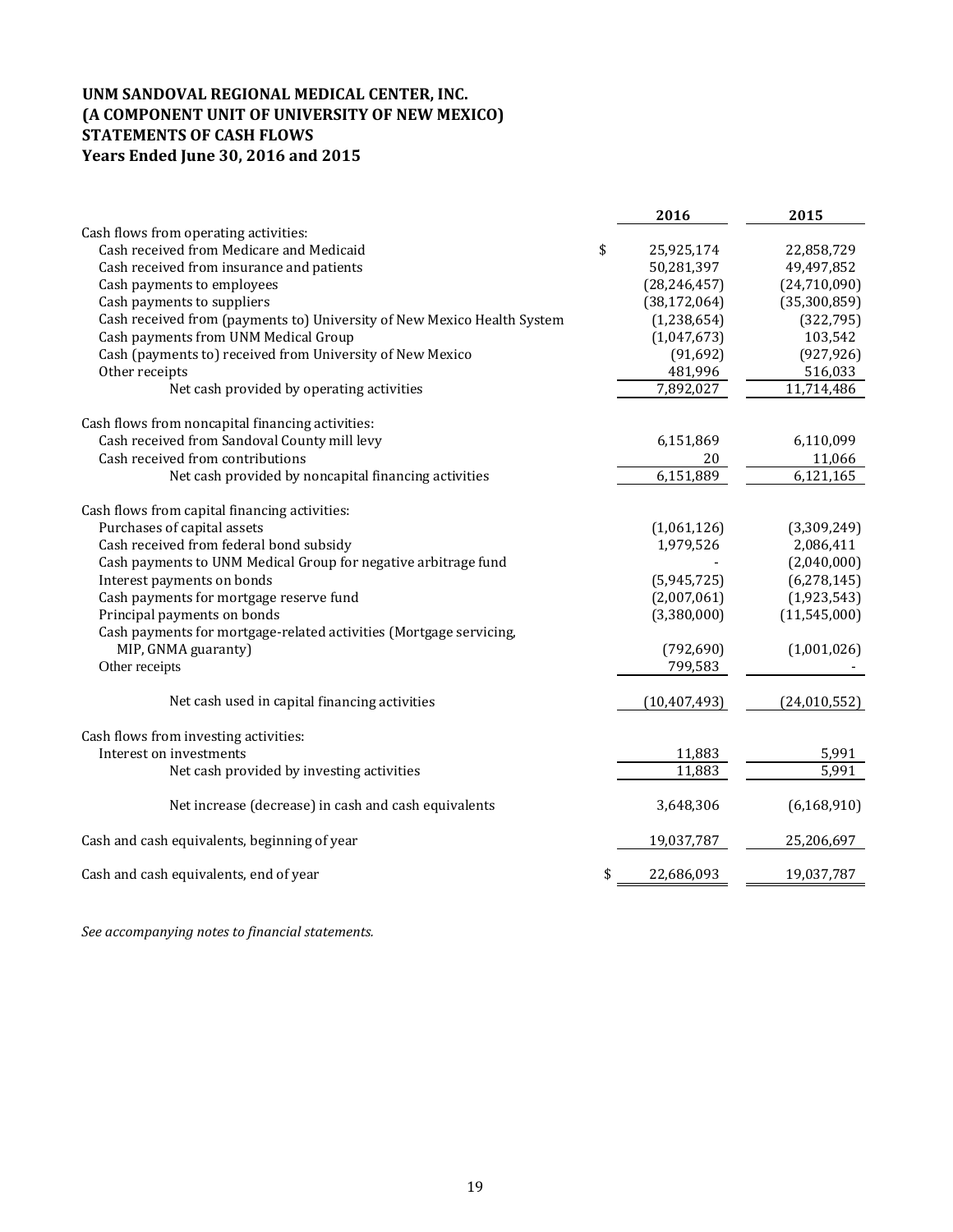## **UNM SANDOVAL REGIONAL MEDICAL CENTER, INC. (A COMPONENT UNIT OF UNIVERSITY OF NEW MEXICO) STATEMENTS OF CASH FLOWS (CONTINUED) Years ended June 30, 2016 and 2015**

|                                                                                                     | 2016              | 2015        |
|-----------------------------------------------------------------------------------------------------|-------------------|-------------|
| Reconciliation of operating loss to net cash used in operating activities:<br>Operating (loss) gain | \$<br>(2,230,253) | 1,583,697   |
| Adjustments to reconcile operating loss to net cash provided by                                     |                   |             |
| (used in) operating activities:                                                                     |                   |             |
| Depreciation expense                                                                                | 8,456,101         | 9,621,494   |
| Provision for doubtful accounts                                                                     | 7,323,852         | 2,750,843   |
| Change in assets and liabilities:                                                                   |                   |             |
| Patient receivables                                                                                 | (8,624,878)       | (6,924,854) |
| Due from University of New Mexico Health System                                                     |                   | 2,130,605   |
| Due from UNM Medical Group                                                                          | (47, 567)         |             |
| Estimated third party payer settlements                                                             | 883,935           | 1,775,673   |
| Other receivables and prepaid expenses                                                              | 102,434           | 1,251,562   |
| Inventories                                                                                         | (313, 845)        | (378, 528)  |
| Due to University of New Mexico Health System                                                       | 1,077,284         | (132,046)   |
| Due to University of New Mexico                                                                     | (91, 692)         | (927, 926)  |
| Due to UNM Medical Group                                                                            | 94,262            | 103,542     |
| Accrued payroll                                                                                     | 177,346           | 273,251     |
| Accrued compensated absences                                                                        | 99,537            | 296,677     |
| Accounts payable                                                                                    | 985,511           | 290,496     |
| Net cash provided by operating activities                                                           | 7,892,027         | 11,714,486  |
|                                                                                                     |                   |             |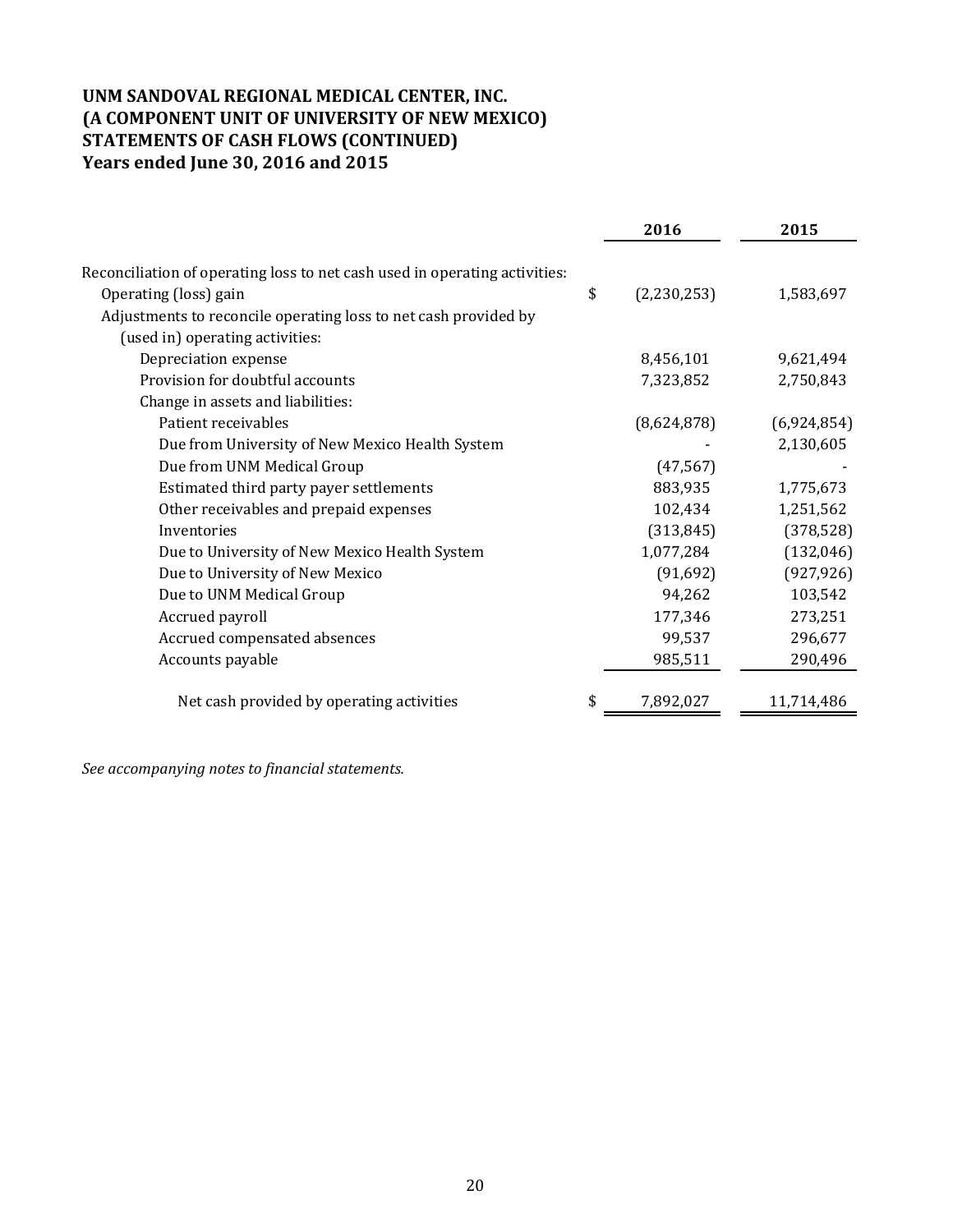## **NOTE 1. DESCRIPTION OF BUSINESS**

UNM Sandoval Regional Medical Center Inc. (the Medical Center) is a corporation organized by the Regents of the University of New Mexico (UNM) and existing as a New Mexico government nonprofit and University Research Park and Economic Development Act (URPEDA) corporation. The Medical Center is governed by its Board of Directors (the Board), which is empowered to do all things necessary for the proper operation of the Medical Center. UNM, by and through its Board of Regents, is the sole member of the Medical Center.

The Medical Center is located in Rio Rancho, New Mexico. The Medical Center is a community teaching Medical Center having completed the final stages of construction, opened and began to provide patient care on July 17, 2012. The Medical Center provides inpatient and outpatient services primarily to the residents of Sandoval County, New Mexico. 

The Medical Center consists of an approximately 200,000 square foot community teaching Medical Center, with 48 acute medical-surgical beds, 12 intensive care unit beds, and 12 dedicated senior behavioral health beds. There is also an onsite 40,000 square foot medical office building. The Medical Center is adjacent to the City Center in Rio Rancho, New Mexico. In 2006, UNM acquired the land upon which the Medical Center is located and owns it fee simple. The Medical Center is a component unit of the UNM and is reported as such in the basic financial statements of UNM. The Medical Center has no component units.

## **NOTE 2. SUMMARY OF SIGNIFICANT ACCOUNTING POLICIES**

*Basis* of *Presentation*. The accompanying financial statements have been prepared using the economic resource measurement focus and the accrual basis of accounting, in accordance with U.S. generally accepted accounting principles for healthcare organizations, and are presented in accordance with the reporting model as prescribed in Governmental Accounting Standards Board (GASB) Statement No. 34, *Basic Financial Statements – and Management's Discussion and Analysis – for State and Local Governments*, as amended by GASB Statement No. 37, *Basic Financial Statements – and Management's Discussion and Analysis – for State and Local Governments: Omnibus*; and GASB Statement No. 38, *Certain Financial Statement Note Disclosures*. The Medical Center follows the business‐type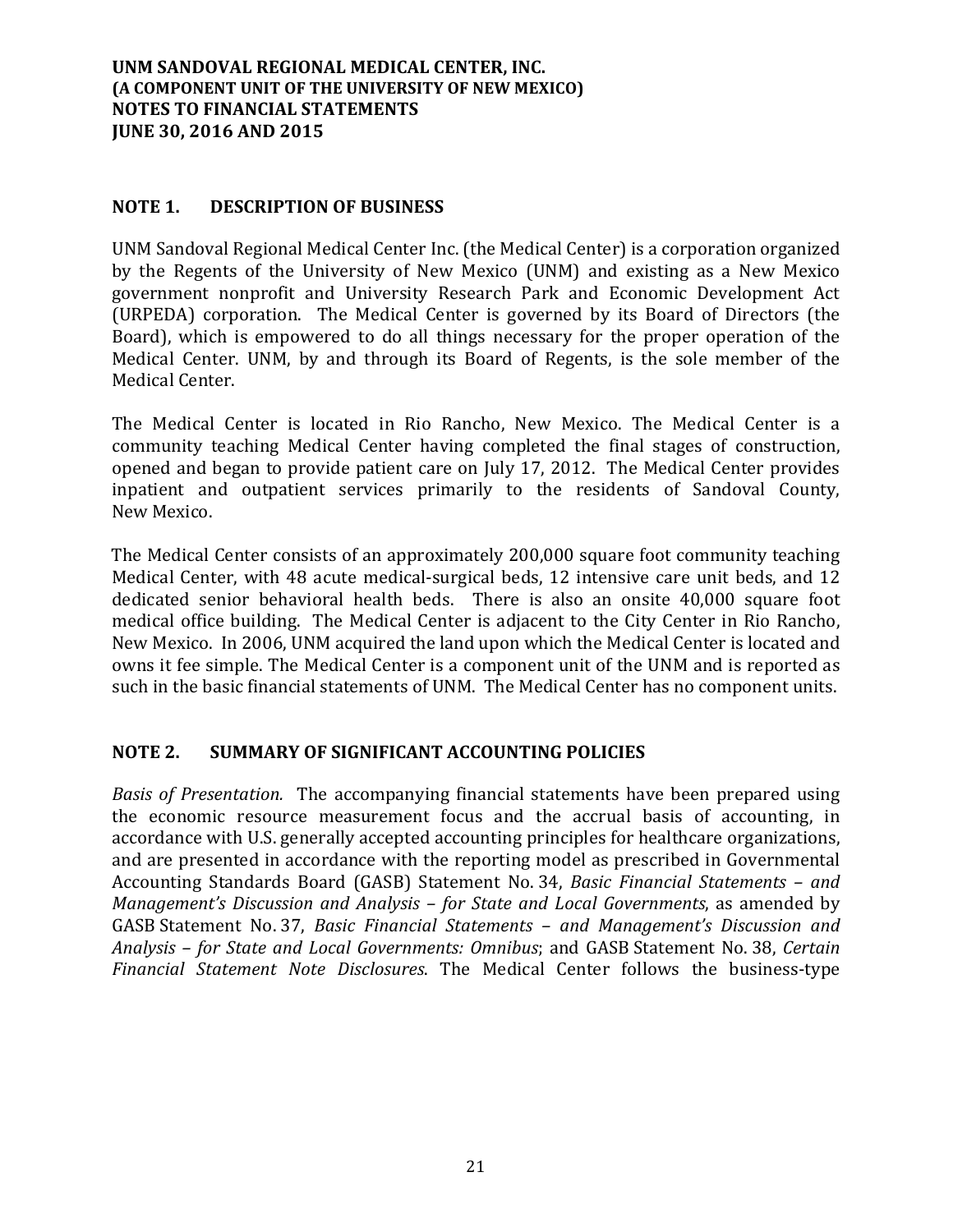activities' requirements of GASB Statement No. 34. This approach requires the following components of the Medical Center's financial statements:

- Management's discussion and analysis.
- Basic financial statements, including a statements of net position, statements of revenues, expenses, and changes in net position, and statements of cash flows using the direct method for the Medical Center as a whole.
- Notes to financial statements.

GASB Statement No. 34, as amended by GASB Statement No. 63, established standards for external financial reporting and requires that resources be classified for accounting and reporting purposes into the following three net position categories:

- *Net Investment in Capital Assets* Capital assets, net of accumulated depreciation and outstanding principal balances of debt attributable to the acquisition, construction, or improvement of those assets.
- Restricted Net Position Expendable Assets whose use by the Medical Center are subject to externally imposed constraints that can be fulfilled by actions of the Medical Center pursuant to those constraints or that expire by the passage of time.
- *Unrestricted Net Position* Assets that are not subject to externally imposed constraints. Unrestricted net position may be designated for specific purposes by action of the Board of Trustees.

*Recent Accounting Pronouncement.* The GASB issued GASB Statement No. 72, *Fair Value Measurement and Application* (GASB No. 72), which is effective for financial statements for periods beginning after June 15, 2015. GASB No. 72 addresses accounting and financial reporting issues related to fair value measurements by providing guidance for determining a fair value measurement for financial reporting purposes and for applying fair value to certain investments and disclosures related to all fair value measurements. This Statement requires the use of valuation techniques that are appropriate under the circumstances and for which sufficient data are available to measure fair value and establishes a hierarchy of inputs to valuation techniques used to measure fair value.

*Use of Estimates.* The preparation of financial statements in accordance with U.S. generally accepted accounting principles requires management to make estimates and assumptions that affect the reported amounts of assets and liabilities and the disclosure of contingent assets and liabilities at the financial statement dates, and the reported amount of revenues and expenses during the reporting periods. Due to uncertainties inherent in the estimation process, actual results could differ from those estimates. During the year ended June 30, 2015, such a change in the estimate used in determining collectible accounts receivable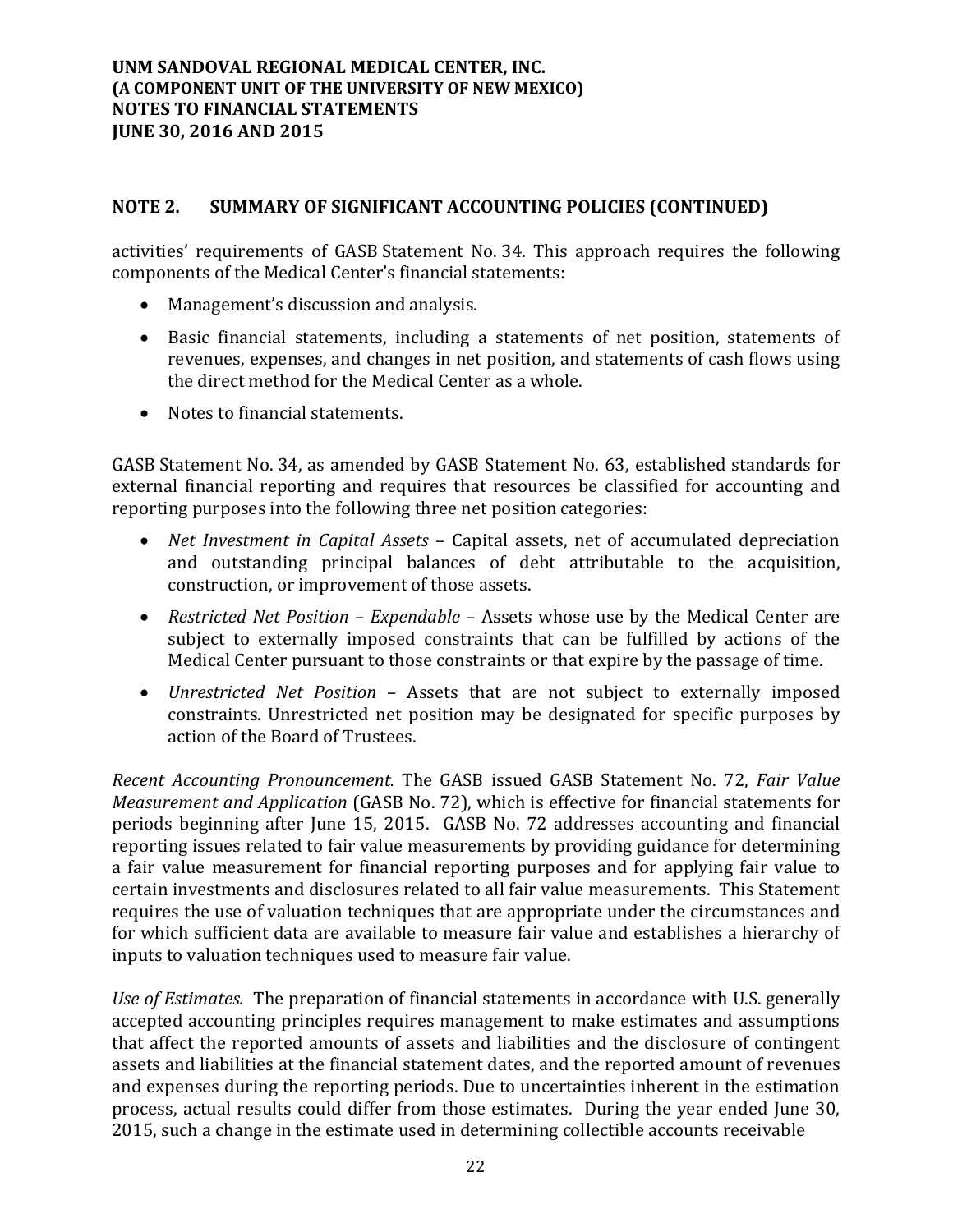from patient services for the prior fiscal year did occur. As more information with respect to the conversion of patients from self-pay and indigent programs to the Medicaid program, including Centennial Care, was acquired, it was determined that patient accounts receivable at June 30, 2014 were understated by approximately \$3.3 million. This change in estimate resulted in the additional \$3.3 million in collections in patient accounts receivable at June 30, 2014 being included in net patient service revenue for the year ended June 30, 2015.

*Cash and Cash Equivalents.* The Medical Center considers all highly liquid investments purchased with an original maturity of three months or less to be cash equivalents.

The Medical Center follows GASB Statement No. 40, *Deposit and Investment Risk Disclosures – an amendment of GASB Statement No. 3*. This statement addresses common deposit and investment risks related to credit risk, concentration of risk, interest rate risk, and foreign currency risk, and also requires certain disclosures of investments at fair values that are highly sensitive to changes in interest rates, as well as deposit and investment policies related to the risks identified in the statement.

*Restricted Cash and Cash Equivalents.* The balance of restricted cash and cash equivalents at June 30, 2016 and 2015 is cash held by trustee for debt service and is used for the principal and interest components of debt service.

*Patient Receivables*. The Medical Center records this balance at the estimated net realizable value after deducting contractual discounts and allowances, free service and allowance for uncollectible accounts.

*Inventories*. Inventories consisting of medical, surgical and maintenance supplies, and pharmaceuticals are stated at the lower of cost or market. Cost is determined using the first-in, first-out valuation method, except that the replacement cost method is used for pharmacy and operating room inventories.

*Restricted Investments Noncurrent.* The Medical Center has established a Mortgage Reserve Fund in accordance with the requirements and conditions of the Federal Housing Administration ("FHA") Regulatory Agreement. Notwithstanding any other provision in the Regulatory Agreement, the Mortgage Reserve Fund may be used by the Housing and Urban Development if the Medical Center is unable to make a mortgage note payment on the due date. The Medical Center is required to make contributions to the fund based on the Mortgage Reserve Fund schedule.

*Capital Assets.* Capital assets are stated at cost or at estimated fair value on date of acquisition. The Medical Center's capitalization policy for assets includes all items with a unit cost of more than \$5,000 as well as for the first year of capitalization, items in the aggregate whose total cost is more than \$5,000. Depreciation on capital assets is calculated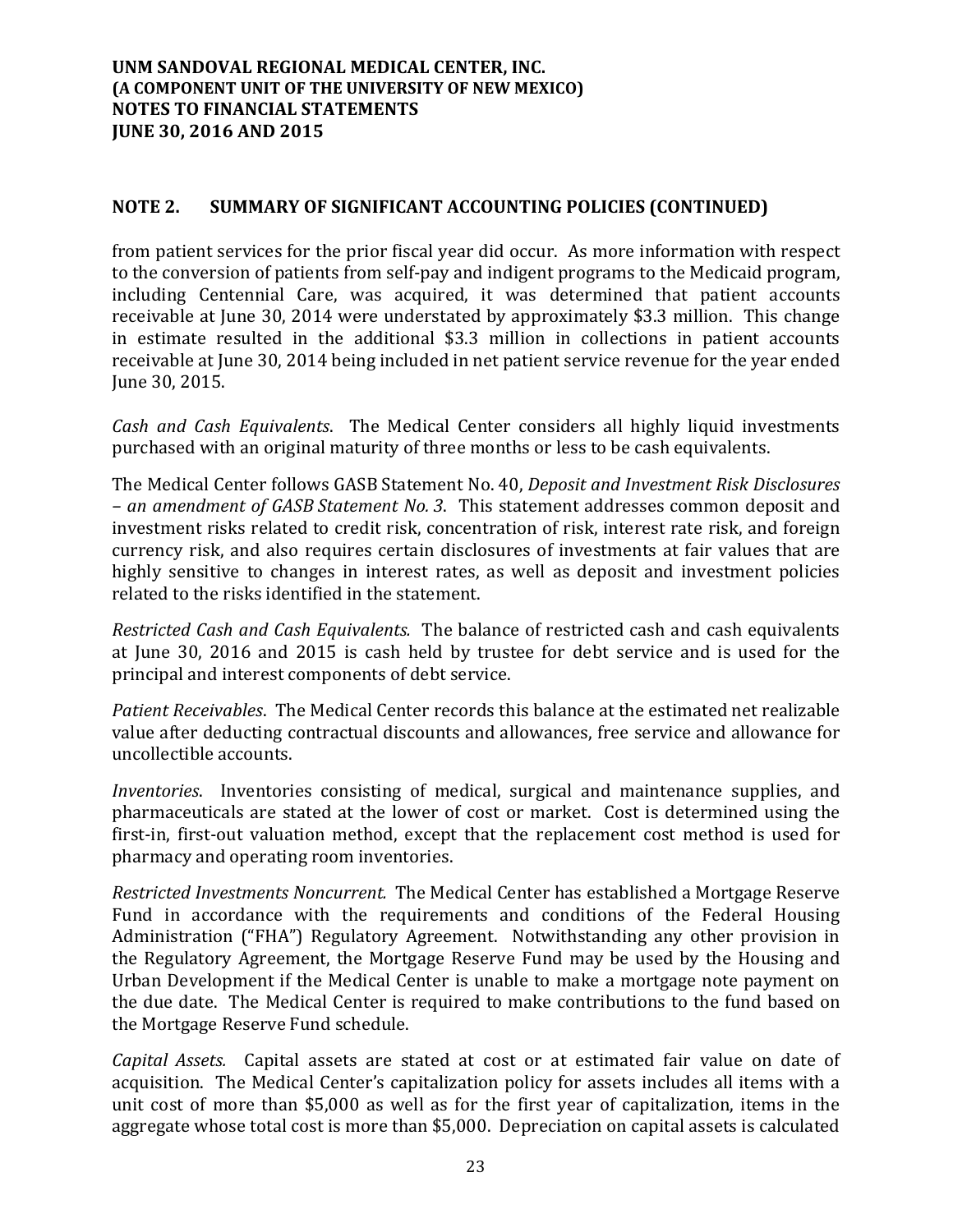using the straight-line method over the estimated useful lives of the assets as indicated in the "Estimated Useful Lives of Depreciable Medical Center Assets," Revised 2013 Edition published by the American Medical Center Association. Repairs and maintenance costs are charged to expense as incurred. On a quarterly basis, the Medical Center assesses longlived assets in order to determine whether or not it is necessary to retire, replace, or impair based on condition of the assets and their intended use.

*Net Deficiency in Capital Assets.* Net deficiency in capital assets represents the Medical Center's total investment in capital assets, net of outstanding debt related to those capital assets. Since the outstanding debt at June 30, 2016 and 2015 is greater than the investment in capital assets, this category of Net Position is reported as a negative amount in the Statements of Net Position.

*Operating Revenues and Expenses*. The Medical Center's statement of revenues, expenses, and changes in net position distinguishes between operating and nonoperating revenues and expenses. Operating revenues, such as patient service revenue, result from exchange transactions associated with providing healthcare services, the Medical Center's principal activity. Exchange transactions are those in which each party to the transaction receives and gives up essentially equal values. Operating expenses are all expenses incurred to provide healthcare services.

*Net Patient Service Revenues.* Net patient service revenues are recorded at the estimated net realizable amount due from patients, third-party payors, and others for services rendered. Retroactive adjustments under reimbursement agreements with third-party payors are accrued on an estimated basis in the period the related services are rendered and adjusted in future periods as final settlements are determined.

Contractual adjustments resulting from agreements with various organizations to provide services for amounts that differ from billed charges, including services under Medicare, Medicaid, and certain managed care programs, are recorded as deductions from patient revenues. 

*Charity Care.* The Medical Center provides care to patients who meet certain criteria under its charity care policy without charge or at amounts less than its established rates. The Medical Center does not pursue collection of amounts determined to qualify as charity care; therefore, they are deducted from gross revenue, with the exception of copayments.

*Nonoperating Revenues and Expenses.* Nonoperating revenue includes activities that have the characteristics of nonexchange transactions, such as government levies and subsidies, and gifts or income not directly related to the provision of patient care such as investment income. These revenue streams are recognized under GASB Statement No. 33, *Accounting*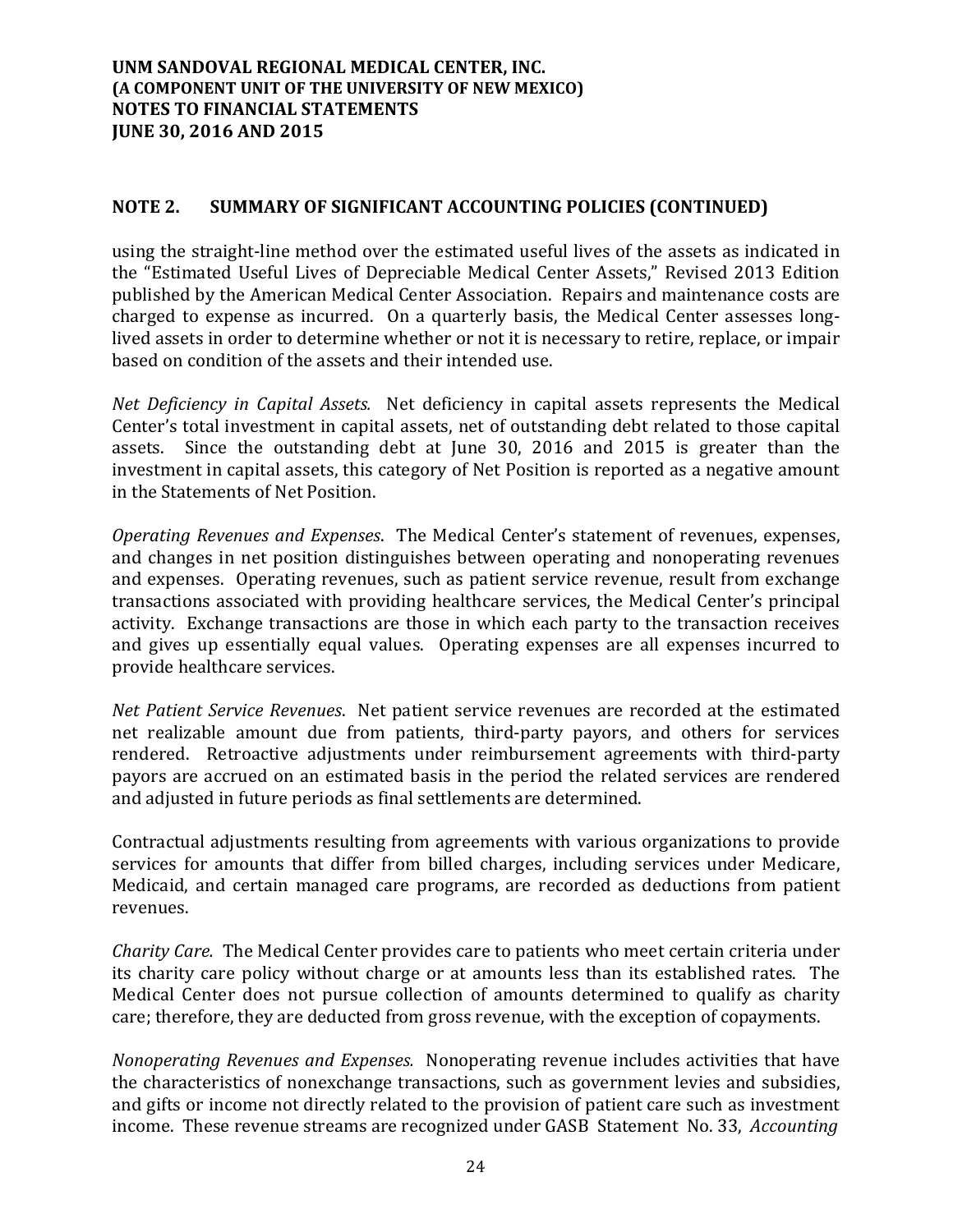*and Financial Reporting for Nonexchange Transactions*. Investment income is recognized in the period when it is earned. The mill levy is recognized in the period it is collected by the County. Bequests and contributions are recognized when all applicable eligibility requirements have been met. Nonoperating expenses also include interest expense on bonds, mortgage servicing fees, mortgage insurance premium, GNMA guaranty fees and other nonoperating revenue.

*Sandoval County Mill Levy Taxes.* The amount of the property tax levy is assessed annually on January 1 on the valuation of property as determined by the County Assessor and is due in equal semi-annual installments on November 10 and April 10 of the next year. Taxes become delinquent 30 days after the due date unless the original levy date has been formally extended. Taxes are collected on behalf of the Medical Center by the County Treasurer and are remitted to the Medical Center in the month following collection. Revenue is recognized in the fiscal year the levy is collected by the County.

*Federal Bond Subsidy.* The Medical Center receives subsidy payments related to interest payments under the federal Build America Bond and Taxable Revenue Recovery Zone Economic Development Bond programs. These sources of funds are accounted for as nonoperating revenues and recorded as they are earned. Under the program, the Medical Center applies for subsidy funds commensurate with each bond payment, so the application for the subsidy is made semiannually. For the years ended June 30, 2016 and 2015, the Medical Center recognized  $$1,960,076$  and  $$1,998,362$  in federal bond subsidy revenue, respectively.

*Income Taxes*. The Medical Center has received a determination letter from the Internal Revenue Service (IRS) that it is an organization described in Internal Revenue Code section  $501(c)(3)$ . As such, it is exempt from federal income tax on income generated from activities related to its exempt function. The Medical Center previously received a discretionary ruling from the IRS under Revenue Procedure 95-48, excluding it from the requirement to file certain information returns. Changes made by the Pension Protection Act removed the IRS's discretionary authority to waive these filing requirements. However, subsequent to these changes, the Medical Center requested and was granted status as a 509(a)(2) rather than a 509(a)(3). This current status now exempts the Medical Center from having to file an IRS Form 990. Accordingly, no provision for income taxes has been made.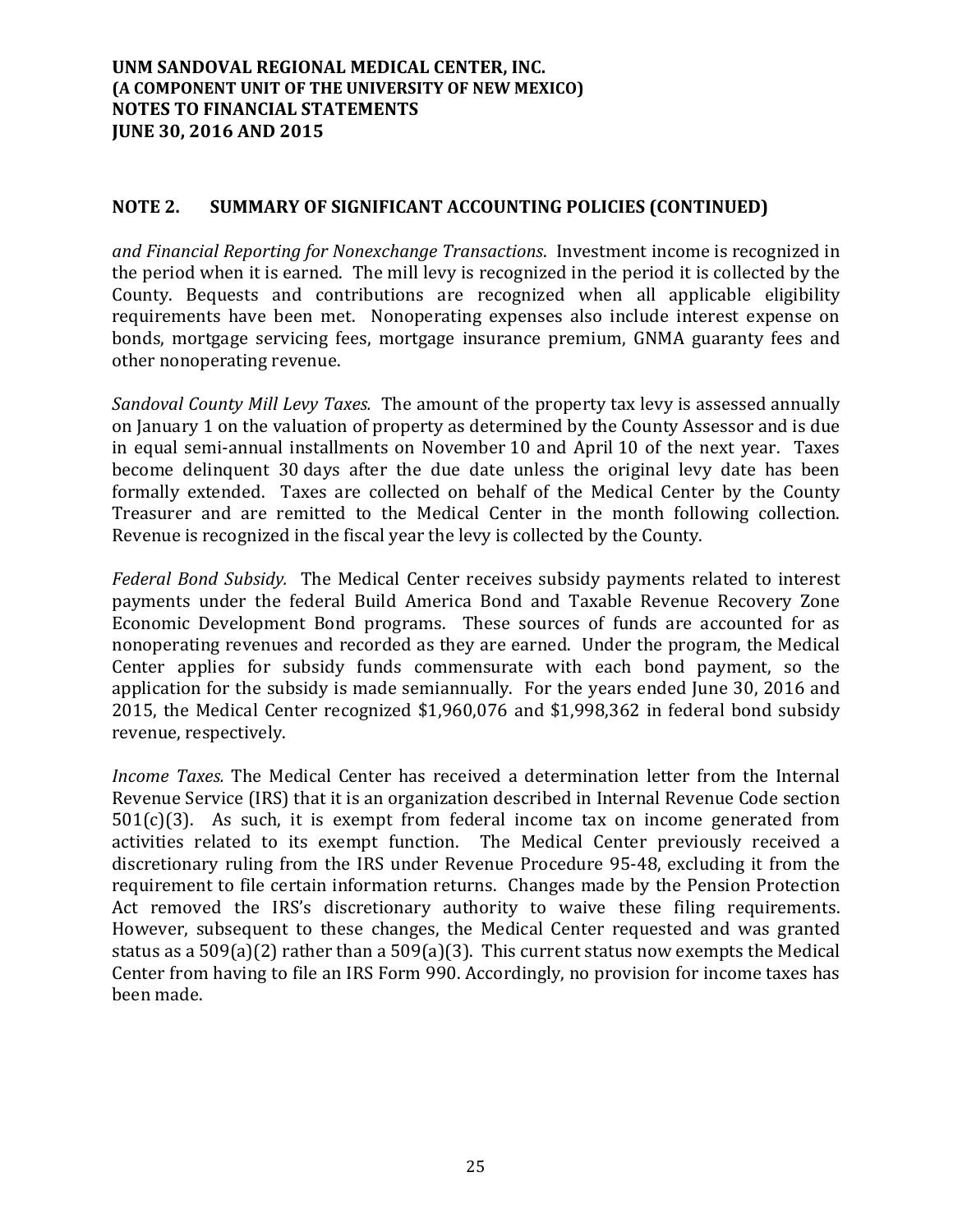*Risk Management.* The Medical Center sponsors a self-insured health plan. Blue Cross and Blue Shield of New Mexico and HMO New Mexico (BCBSNM and HMONM) provide administrative claim payment services for the Medical Center's plan. Liabilities are based on an estimate of claims that have been incurred but not reported (IBNR) and claims received but not yet paid. At June 30, 2016 and 2015, the estimated amount of the Medical Center's IBNR and accrued claims was \$239,884 and \$241,206, respectively, which is included in accrued payroll. The liability for IBNR was based on actuarial analysis calculated using information provided by BCBSNM.

|               | Beginning of | Claims and Changes | Claim       | <b>Balance at Fiscal</b> |
|---------------|--------------|--------------------|-------------|--------------------------|
|               | Fiscal Year  | in Estimates       | Payments    | Year-End                 |
| $2015 - 2016$ | \$241,206    | 2,592,447          | (2,593,769) | 239,884                  |
| $2014 - 2015$ | 216,028      | 2,593,103          | (2,567,925) | 241,206                  |

*Classification.* Certain 2015 amounts have been reclassified to conform to the 2016 presentation.

### **NOTE 3. CASH AND CASH EQUIVALENTS, AND INVESTMENTS**

### **Cash and Cash Equivalents**

*Deposits.* The Medical Center's deposits are held in demand accounts with a financial institution. 

The carrying amounts of the Medical Center's deposits with financial institutions at June 30, 2016 and 2015 are \$16,743,235 and \$13,179,779, respectively.

Bank balances are categorized at June 30, as follows:

|                                       | 2016       | 2015       |
|---------------------------------------|------------|------------|
| Amount insured by the Federal Deposit |            |            |
| Insurance Corporation (FDIC)          | 291.999    | 500,000    |
| Other cash                            | 17,820,840 | 14,155,907 |
|                                       | 18,112,839 | 14,655,907 |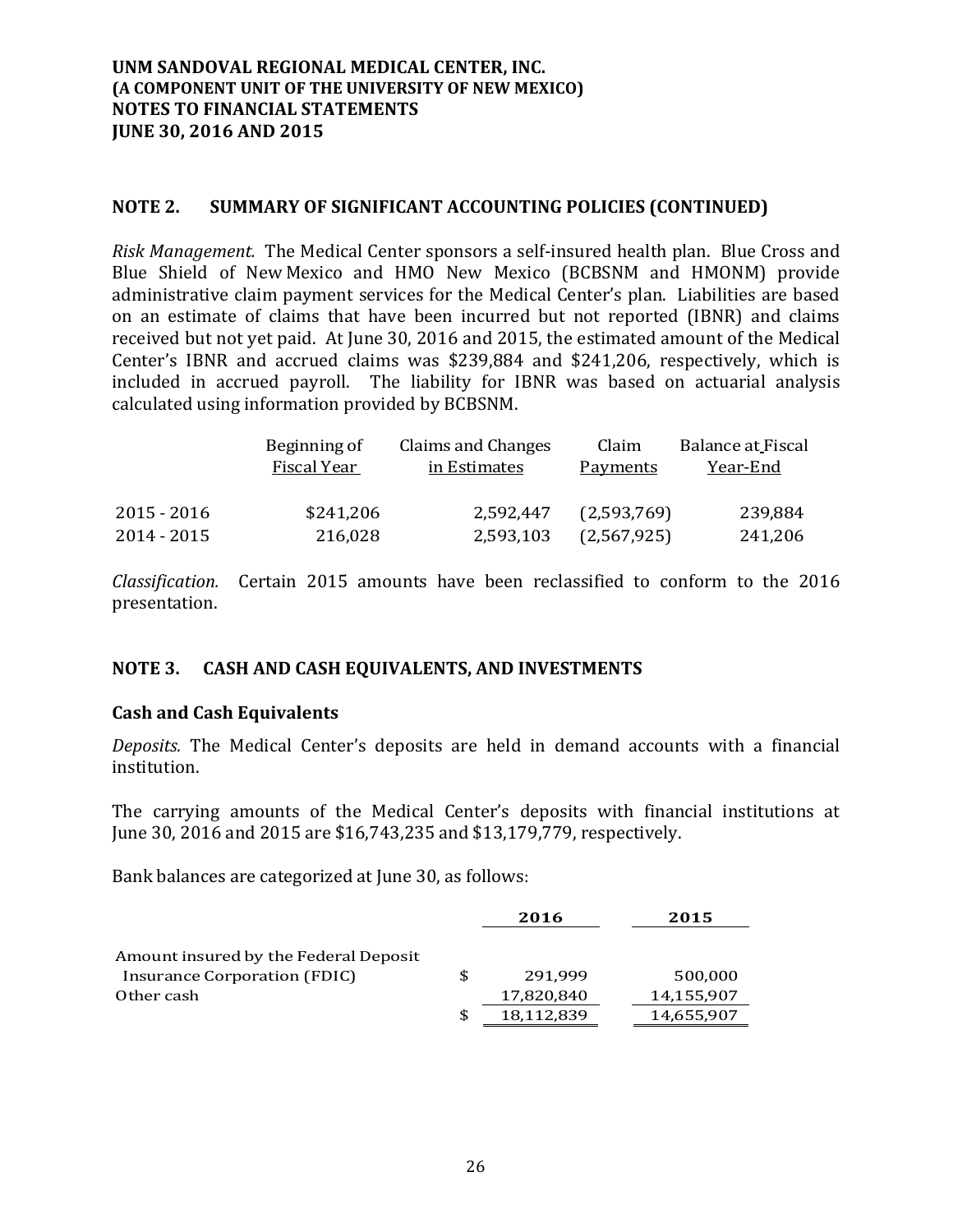### **NOTE 3. CASH AND CASH EQUIVALENTS, AND INVESTMENTS (CONTINUED)**

Interest-bearing deposit accounts are subject to FDIC's standard deposit insurance amount of \$250,000. 

### **Restricted Cash and Cash Equivalents**

In connection with the 2010 Financing Transaction, as a requirement of the Trust Indenture and the Financing Agreement, the Medical Center was required to establish trust funds for the deposit of restricted bond proceeds, the required capital contribution, and other restricted contributions by the Medical Center. The financial statement balances of the trust funds were as follows at lune 30:

|                   | 2016            | 2015      |
|-------------------|-----------------|-----------|
| Debt service fund | \$<br>5,937,858 | 5,853,358 |

**Debt Service Fund** – Established to collect the interest income and necessary funds to make the semi-annual coupon payments for the bonds. This fund also includes a depository account for the proceeds received from the Build America Bond and Taxable Revenue Recovery Zone Economic Development Bond payments.

*Interest Rate Risk – Debt Investments – Cash and Cash Equivalents.* Interest rate risk is the risk that changes in interest rates will adversely affect the fair value of an investment. Currently, the Medical Center does not have a specific policy to limit its exposure to interest rate risk. The Medical Center holds no investments that are subject to interest rate risk.

A summary of the restricted cash and cash equivalents at June 30, 2016 and 2015 and their exposure to interest rate risk is as follows:

|                                            | June 30, 2016 |           |    | June 30, 2015 |           |  |
|--------------------------------------------|---------------|-----------|----|---------------|-----------|--|
|                                            | Fair          | Less than |    | Fair          | Less than |  |
|                                            | Value         | 1 Year    |    | Value         | 1 Year    |  |
| Items not subject to interest rate risk:   |               |           |    |               |           |  |
| Money market fund                          | 5,937,858     | 5,937,858 | \$ | 5,853,358     | 5,853,358 |  |
| Items not subject to interest rate risk    | 5,937,858     | 5,937,858 |    | 5,853,358     | 5,853,358 |  |
| Total restricted cash and cash equivalents | 5,937,858     | 5,937,858 | \$ | 5,853,358     | 5,853,358 |  |
|                                            |               |           |    |               |           |  |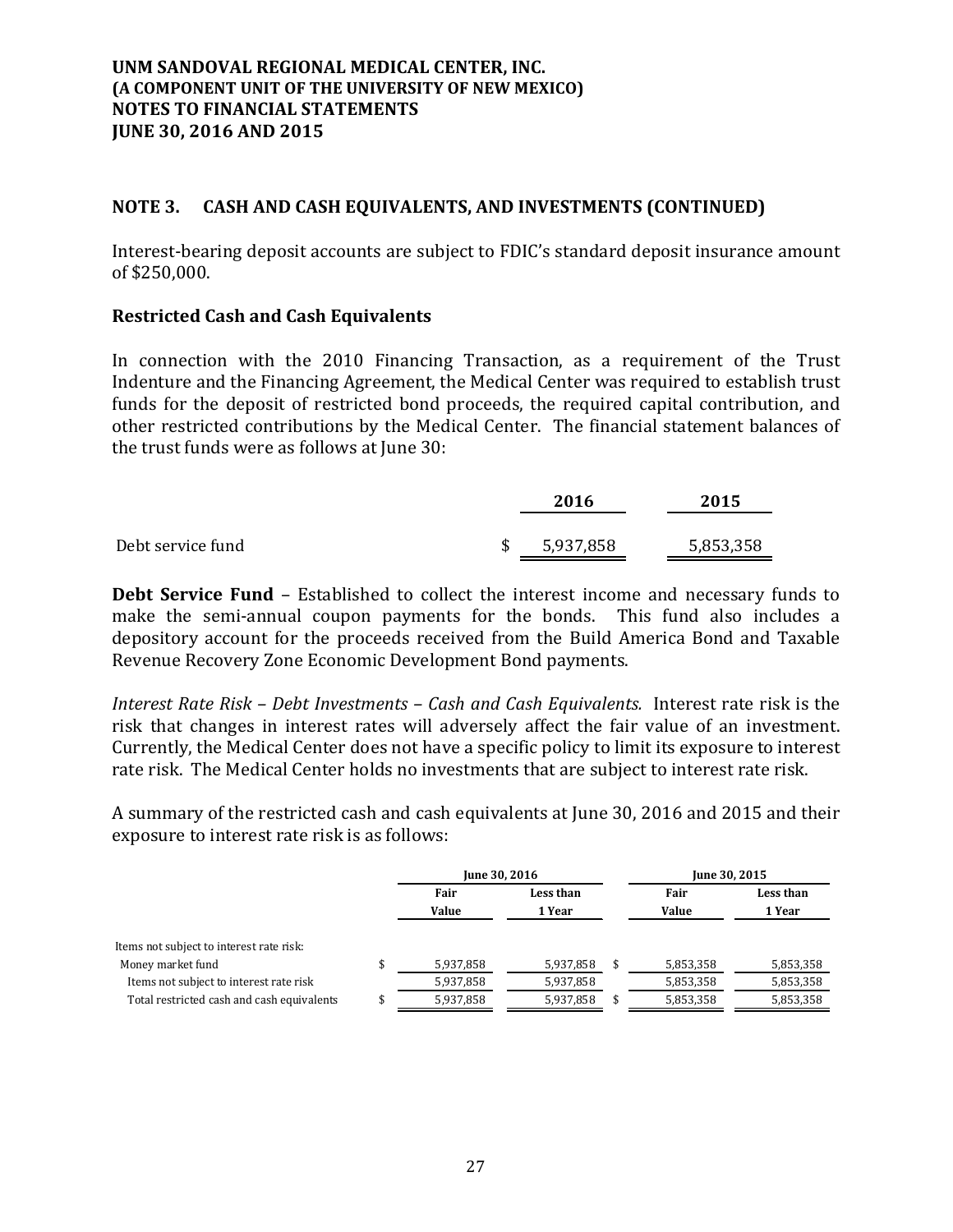## **NOTE 3. CASH AND CASH EQUIVALENTS, AND INVESTMENTS (CONTINUED)**

*Custodial Credit Risk – Debt Investments – Cash and Equivalents.*  For an investment, custodial credit risk is the risk that, in the event of the failure of the counterparty, the Medical Center will not be able to recover the value of its investments or collateral that is in the possession of an outside party. As of June 30, 2016 and 2015, the Medical Center debt investments that are subject to custodial credit risk.

|                                                              | June 30, 2016          |                        |  | June 30, 2015          |                        |  |
|--------------------------------------------------------------|------------------------|------------------------|--|------------------------|------------------------|--|
|                                                              | Fair<br><b>Value</b>   | Less than<br>1 Year    |  | Fair<br>Value          | Less than<br>1 Year    |  |
| Items not subject to interest rate risk:                     |                        |                        |  |                        |                        |  |
| Money market fund<br>Items not subject to interest rate risk | 5,937,858<br>5,937,858 | 5,937,858<br>5,937,858 |  | 5,853,358<br>5,853,358 | 5,853,358<br>5,853,358 |  |
| Total restricted cash and cash equivalents                   | 5,937,858              | 5,937,858              |  | 5,853,358              | 5,853,358              |  |

The Medical Center's custodial risk policy for the bond proceeds conforms to the Trust Indenture, and the Trustee holds the investments in safekeeping.

*Credit Risk – Debt Investments.* The Medical Center is required to disclose credit ratings of its debt investments in order to assess credit risk. U.S. obligations, investments explicitly guaranteed by the U.S. government, and nondebt investments are excluded from this requirement. Currently, the Medical Center does not have a specific policy to limit its exposure to credit risk.

|                                            | June 30, 2016 |           |    | June 30, 2015 |           |  |
|--------------------------------------------|---------------|-----------|----|---------------|-----------|--|
|                                            | Fair          | Less than |    | Fair          | Less than |  |
|                                            | <b>Value</b>  | 1 Year    |    | <b>Value</b>  | 1 Year    |  |
| Items not subject to interest rate risk:   |               |           |    |               |           |  |
| Money market fund                          | 5,937,858     | 5,937,858 | \$ | 5,853,358     | 5,853,358 |  |
| Items not subject to interest rate risk    | 5,937,858     | 5,937,858 |    | 5,853,358     | 5,853,358 |  |
| Total restricted cash and cash equivalents | 5,937,858     | 5,937,858 | -S | 5,853,358     | 5,853,358 |  |
|                                            |               |           |    |               |           |  |

### **Long‐Term Investments**

*Interest Rate Risk – Debt Investments – Long Term Investments.* Currently, the Medical Center does not have a specific policy to limit its exposure to interest rate risk. The Medical Center holds no investments that are subject to interest rate risks.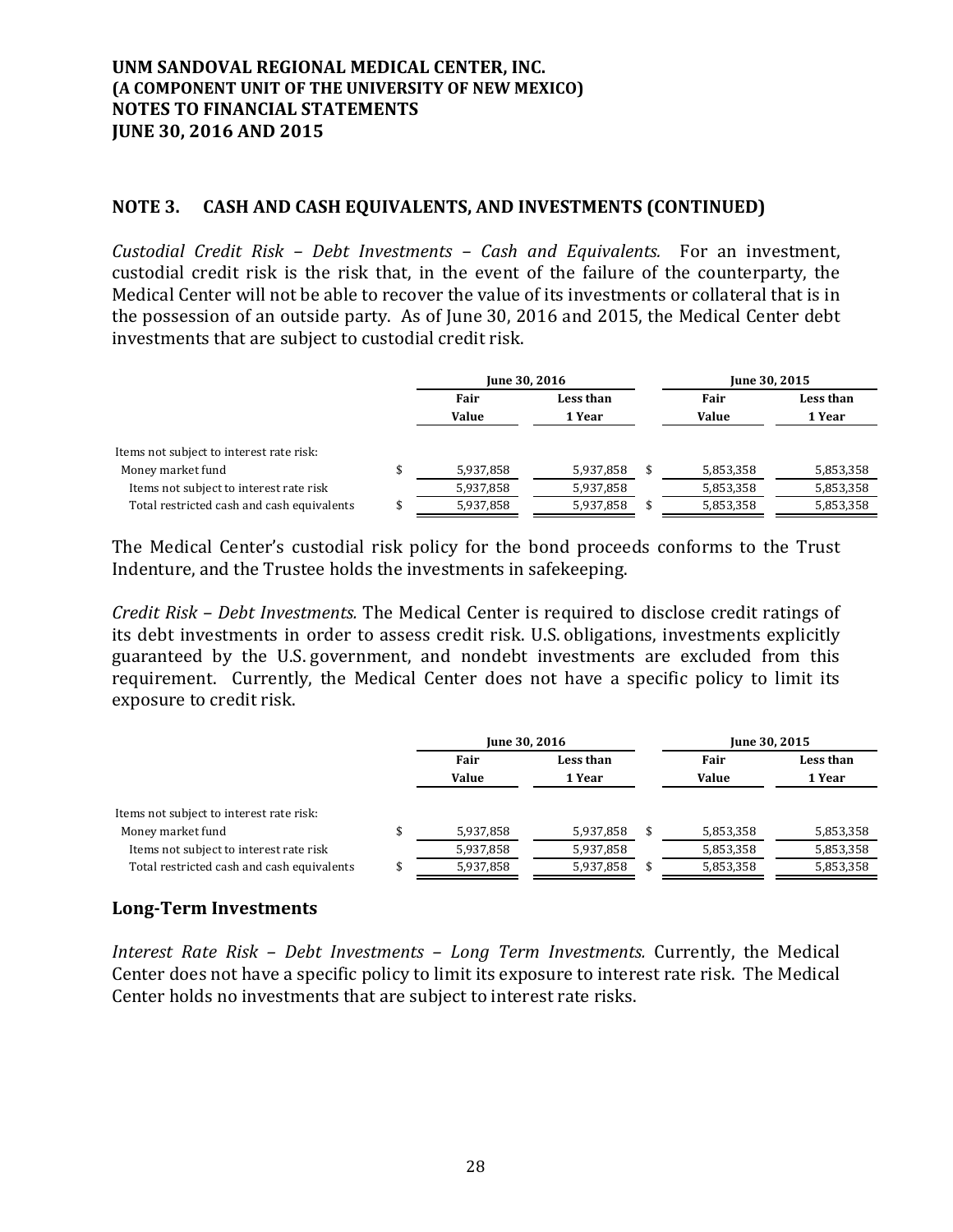## **NOTE 3. CASH AND CASH EQUIVALENTS, AND INVESTMENTS (CONTINUED)**

A summary of the long term investments at June 30, 2016 and 2015 and their exposure to interest rate risk is as follows:

|                               | June 30, 2016   |           | June 30, 2015 |           |
|-------------------------------|-----------------|-----------|---------------|-----------|
|                               | Fair            | Less than | Fair          | Less than |
|                               | Value           | 1 Year    | <b>Value</b>  | 1 Year    |
| Items not subject to interest |                 |           |               |           |
| rate risk:                    |                 |           |               |           |
| Money market fund             | \$<br>7.411.546 | 7.411.546 | 5.404.485     | 5.404.485 |
| Items not subject to          |                 |           |               |           |
| interest rate risk            | 7,411,546       | 7,411,546 | 5,404,485     | 5,404,485 |
| Total long-term investments   | 7,411,546       | 7,411,546 | 5,404,485     | 5,404,485 |

*Custodial Credit Risk – Debt Investments.* As of June 30, 2016 and 2015, the Medical Center held no U.S. government obligations for long-term investment purposes.

The Medical Center's custodial risk policy for the bond proceeds conforms to the Trust Indenture, and the Trustee holds the investments in safekeeping.

*Credit Risk – Debt Investments – Long Term Investments.* The Medical Center is required to disclose credit ratings of its debt investments in order to assess credit risk. U.S. obligations, investments explicitly guaranteed by the U.S. government, and nondebt investments are excluded from this requirement. Currently, the Medical Center does not have a specific policy to limit its exposure to credit risk.

|                               |           | <b>June 30, 2016</b> |           | <b>June 30, 2015</b> |
|-------------------------------|-----------|----------------------|-----------|----------------------|
|                               | Rating    | <b>Fair Value</b>    | Rating    | <b>Fair Value</b>    |
| Items subject to credit risk: |           |                      |           |                      |
| Money market fund             | Not Rated | \$7.411.546          | Not Rated | \$<br>5.404.485      |
| Total items subject to        |           |                      |           |                      |
| credit risk                   |           | 7,411,546            |           | 5,404,485            |
|                               |           |                      |           |                      |
|                               |           |                      |           |                      |
| Total long-term investments   |           | 7,411,546            |           | 5,404,485            |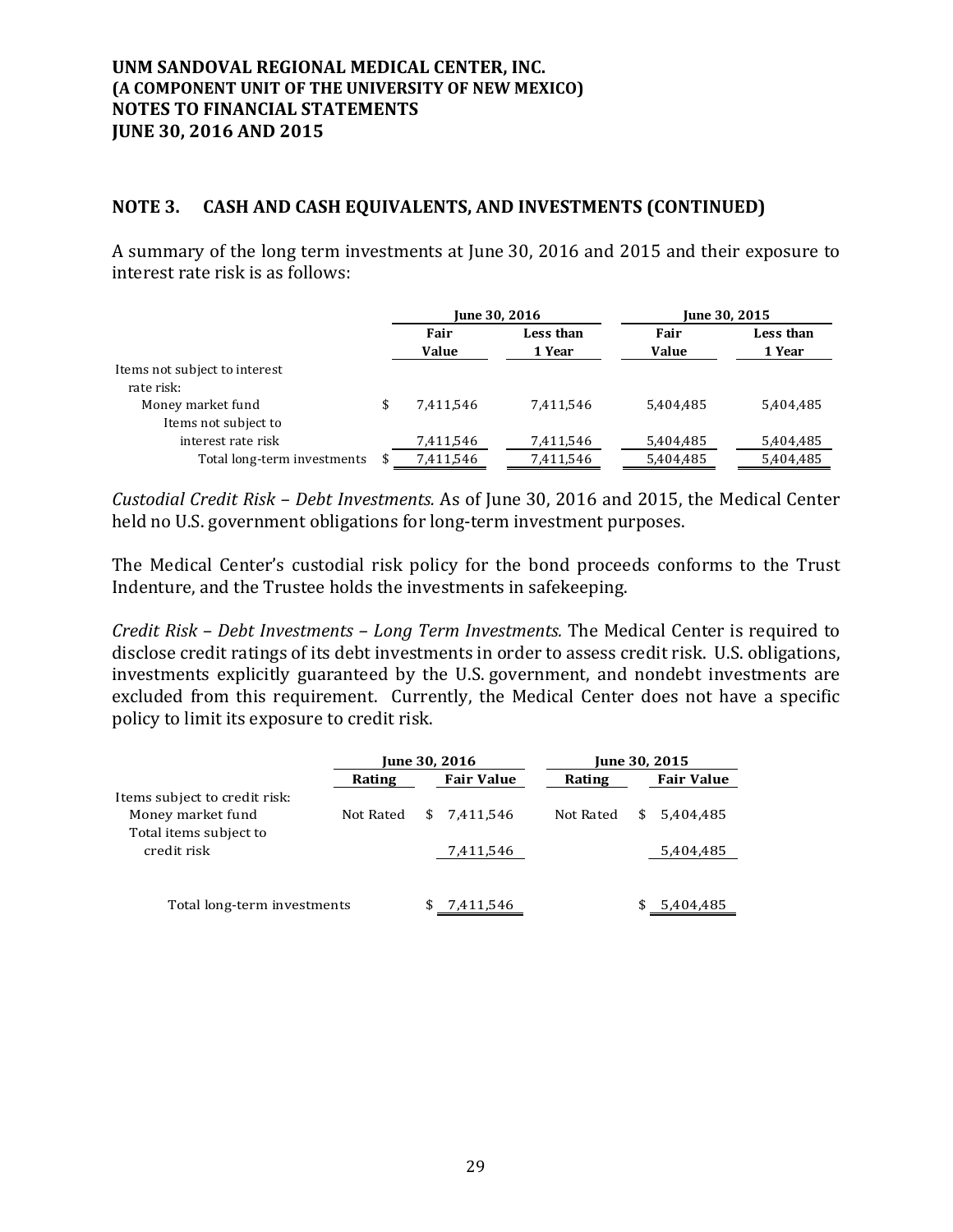### **NOTE 4. CONCENTRATION OF RISK**

The Medical Center receives payment for services rendered to patients under payment arrangements with payors, which include: (i) Medicare and Medicaid, (ii) other third-party payors including commercial carriers and health maintenance organizations, and (iii) others. The following summarizes patient accounts receivable and the percentage of gross accounts receivable from all payors as of June 30:

|                                                                             | 2016             |           | 2015         |      |
|-----------------------------------------------------------------------------|------------------|-----------|--------------|------|
| Medicare and Medicaid                                                       | \$<br>24,862,322 | $64\%$ \$ | 16,817,801   | 63%  |
| Other third party payors                                                    | 7,770,858        | 20%       | 3.991.134    | 15%  |
| Others                                                                      | 6.463.112        | 16%       | 5,911,240    | 22%  |
| Total patient accounts<br>receivable                                        | 39,096,292       | 100%      | 26.720.175   | 100% |
| Less allowance for uncollectible<br>accounts and contractual<br>adjustments | (27,495,637)     |           | (16,420,546) |      |
| Patient accounts<br>receivable, net                                         | \$<br>11,600,655 |           | 10,299,629   |      |

### **NOTE 5. ESTIMATED THIRD‐PARTY PAYOR SETTLEMENTS**

The Medical Center is reimbursed by the Medicare and Medicaid programs on a prospective payment basis for hospital services, with certain items reimbursed at an interim rate with final settlement determined after submission of annual cost reports by the Medical Center. The annual cost reports are subject to audit by the Medicare Administrative Contractor and the Medicaid audit agent. Under C.F.R. §412.300(b), the Medical Center is paid at 85 percent of its allowable Medicare Inpatient hospital capitalrelated costs through its cost report ending at least 2 years after the hospital accepts its first patient. The Medical Center accepted its first patient on July 17, 2012, thus the first cost report period beginning at least two years after this date would be cost report period July 1, 2014 to June 30, 2015. Beginning July 1, 2015, the Medical Center is subject to the prospective federal capital rate. Retroactively calculated contractual adjustments arising under reimbursement agreements with third-party payors are accrued on an estimated basis in the period the related services are rendered and adjusted in future periods as final settlements are determined. The estimated Medicare settlements at June 30, 2016 and 2015 are a payable of \$230,234 and a receivable of \$957,748, respectively. The estimated Medicaid settlements at June 30, 2016 and 2015 are receivables of \$790,675 and \$555,678, respectively.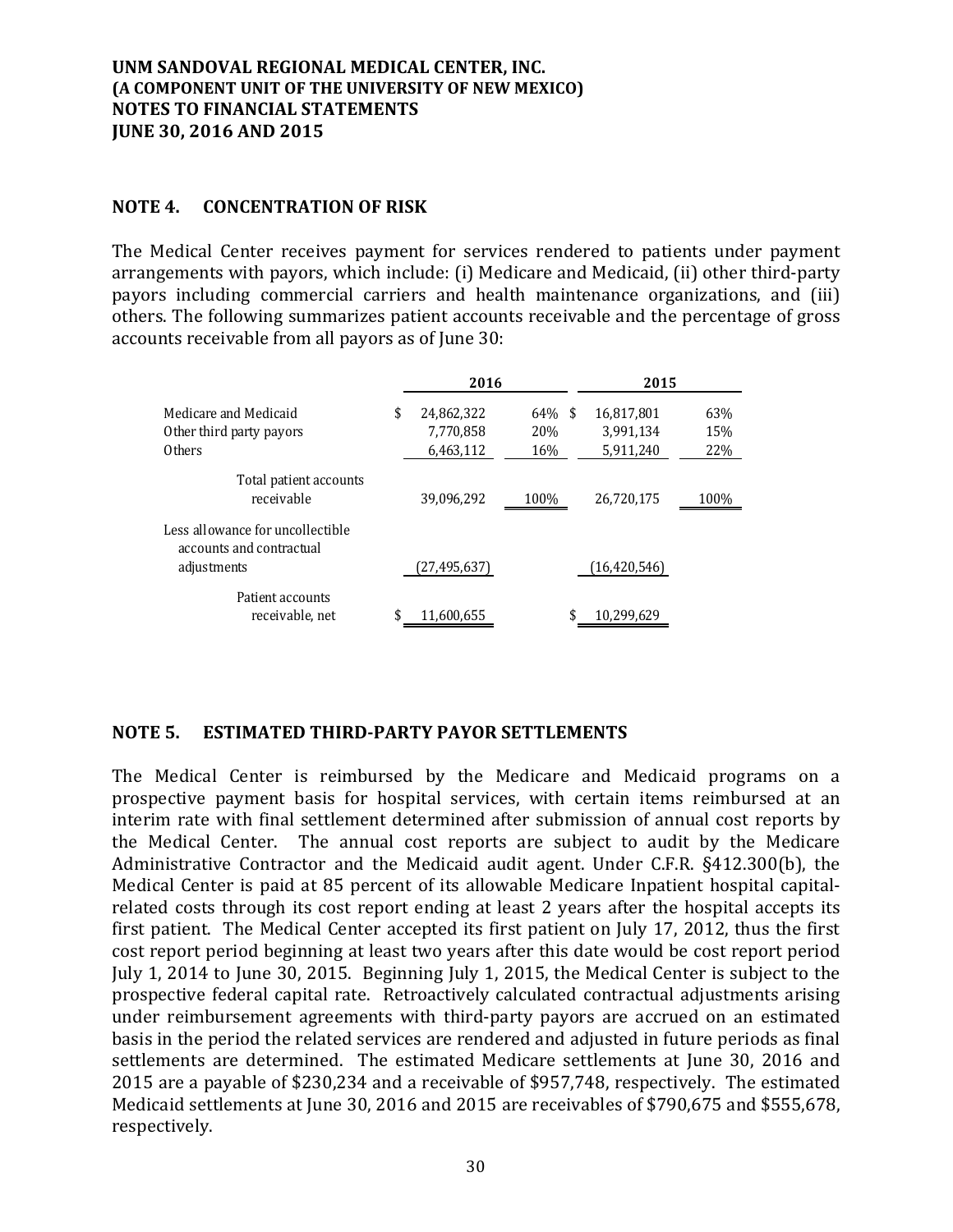## **NOTE 6. CAPITAL ASSETS**

The major classes of capital assets at June 30, and related activity for the year then ended are as follows:

|                                    | Year Ended June 30, 2016 |                  |                  |                  |                    |                |
|------------------------------------|--------------------------|------------------|------------------|------------------|--------------------|----------------|
|                                    |                          | <b>Beginning</b> |                  |                  |                    | <b>Ending</b>  |
|                                    |                          | <b>Balance</b>   | <b>Additions</b> | <b>Transfers</b> | <b>Retirements</b> | <b>Balance</b> |
| UNM Sandoval capital assets        |                          |                  |                  |                  |                    |                |
| not being depreciated:             |                          |                  |                  |                  |                    |                |
| <b>Construction in Progress</b>    | \$                       | 200,674          | 244,868          | (279, 764)       |                    | 165,778        |
| <b>UNM Sandoval depreciable</b>    |                          |                  |                  |                  |                    |                |
| capital assets:                    |                          |                  |                  |                  |                    |                |
| Building and building              |                          |                  |                  |                  |                    |                |
| improvements                       |                          | 105,130,302      |                  | 102,818          |                    | 105,233,120    |
| Building service equipment         |                          | 3,505,706        |                  | 164,648          |                    | 3,670,354      |
| Fixed equipment                    |                          | 3,484,347        | 72,163           | 487,625          |                    | 4,044,135      |
| Major moveable equipment           |                          | 36,145,365       | 744,095          | (475, 327)       | (45, 577)          | 36,368,556     |
| Total depreciable capital assets   |                          | 148,265,720      | 816,258          | 279,764          | (45, 577)          | 149,316,165    |
| Less accumulated depreciation for: |                          |                  |                  |                  |                    |                |
| Building and building improvements |                          | (7,744,094)      | (2,716,064)      |                  |                    | (10,460,158)   |
| Building service equipment         |                          | (801, 357)       | (338, 306)       | (4,703)          |                    | (1, 144, 366)  |
| Fixed equipment                    |                          | (687,031)        | (336, 739)       | (272, 571)       |                    | (1,296,341)    |
| Major moveable equipment           |                          | (17, 454, 852)   | (5,064,992)      | 277,274          | 17,852             | (22, 224, 718) |
| Total accumulated depreciation     |                          | (26,687,334)     | (8,456,101)      |                  | 17,852             | (35, 125, 583) |
| UNM Sandoval depreciable           |                          |                  |                  |                  |                    |                |
| capital assets, net                |                          | 121,578,386      | (7,639,843)      | 279,764          | (27, 725)          | 114,190,582    |
| <b>UNM Sandoval capital assets</b> |                          |                  |                  |                  |                    |                |
| not being depreciated              |                          | 200,674          | 244,868          | (279, 764)       |                    | 165,778        |
| <b>UNM Sandoval depreciable</b>    |                          |                  |                  |                  |                    |                |
| capital assets, at cost            |                          | 148,265,720      | 816,258          | 279,764          | (45, 577)          | 149,316,165    |
| UNM Sandoval total cost of         |                          |                  |                  |                  |                    |                |
| capital assets                     |                          | 148,466,394      | 1,061,126        |                  | (45, 577)          | 149,481,943    |
| Less accumulated depreciation      |                          | (26,687,334)     | (8,456,101)      |                  | 17,852             | (35, 125, 583) |
| UNM Sandoval capital assets, net   | \$                       | 121,779,060      | (7, 394, 975)    |                  | (27, 725)          | 114,356,360    |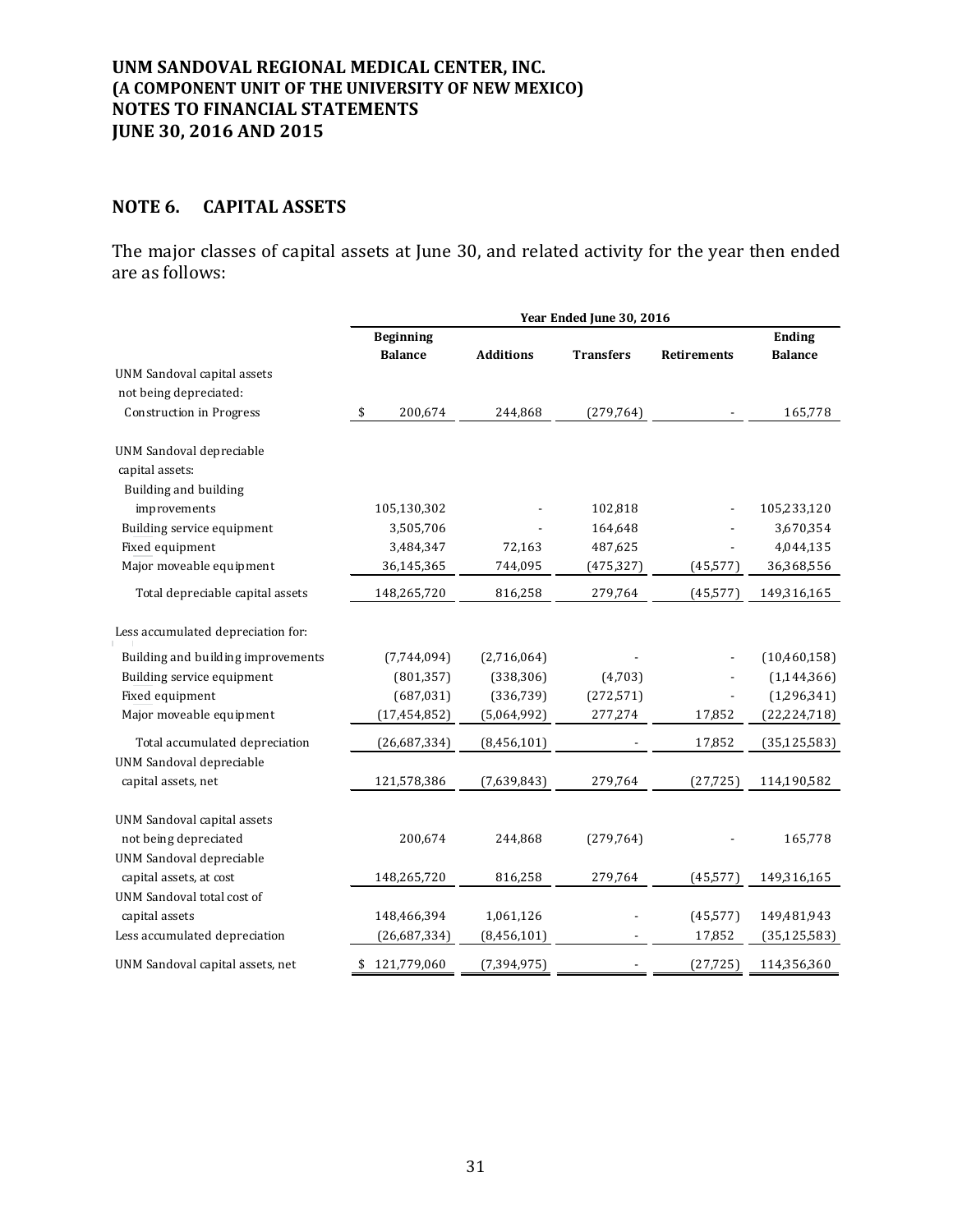## **NOTE 6. CAPITAL ASSETS (CONTINUED)**

|                                        |                  |                  |                  | Year Ended June 30, 2015 |                |
|----------------------------------------|------------------|------------------|------------------|--------------------------|----------------|
|                                        | <b>Beginning</b> |                  |                  |                          | Ending         |
|                                        | <b>Balance</b>   | <b>Additions</b> | <b>Transfers</b> | <b>Retirements</b>       | <b>Balance</b> |
| <b>UNM Sandoval Capital Assets</b>     |                  |                  |                  |                          |                |
| not being depreciated:                 |                  |                  |                  |                          |                |
| \$<br>Construction in progress         | 397,709          | 837,143          | (1,034,178)      |                          | 200,674        |
|                                        |                  |                  |                  |                          |                |
| <b>UNM Sandoval depreciable</b>        |                  |                  |                  |                          |                |
| capital assets:                        |                  |                  |                  |                          |                |
| Building and improvements              | 104,937,402      | 6,725            | 186,175          |                          | 105,130,302    |
| Building service equipment             | 2,690,801        |                  | 814,905          |                          | 3,505,706      |
| Fixed equipment                        | 2,382,123        |                  | 1,102,224        |                          | 3,484,347      |
| Major moveable equipment               | 34,749,110       | 2,465,381        | (1,069,126)      |                          | 36,145,365     |
| Total depreciable capital assets       | 144,759,436      | 2,472,106        | 1,034,178        |                          | 148,265,720    |
| Less Accumulated Depreciation for:     |                  |                  |                  |                          |                |
| Building and building improvements     | (5,035,587)      | (2,708,507)      |                  |                          | (7,744,094)    |
| Building service equipment             | (495, 665)       | (305, 692)       |                  |                          | (801, 357)     |
| Fixed equipment                        | (309, 319)       | (236, 641)       | (141, 071)       |                          | (687, 031)     |
| Major moveable equipment               | (11, 225, 269)   | (6,370,654)      | 141,071          |                          | (17, 454, 852) |
| Total accumulated depreciation         | (17,065,840)     | (9,621,494)      |                  |                          | (26,687,334)   |
| UNM Sandoval depreciable capital       |                  |                  |                  |                          |                |
| assets, net                            | 127,693,596      | (7, 149, 388)    | 1,034,178        |                          | 121,578,386    |
| <b>UNM Sandoval Capital Assets not</b> |                  |                  |                  |                          |                |
| being depreciated                      | 397,709          | 837,143          | (1,034,178)      |                          | 200,674        |
| UNM Sandoval total cost of             |                  |                  |                  |                          |                |
| capital assets                         | 145,157,145      | 3,309,249        |                  |                          | 148,466,394    |
| Less accumulated depreciation          | (17,065,840)     | (9,621,494)      |                  |                          | (26,687,334)   |
| UNM Sandoval capital assets, net       | 128,091,305      | (6,312,245)      |                  |                          | 121,779,060    |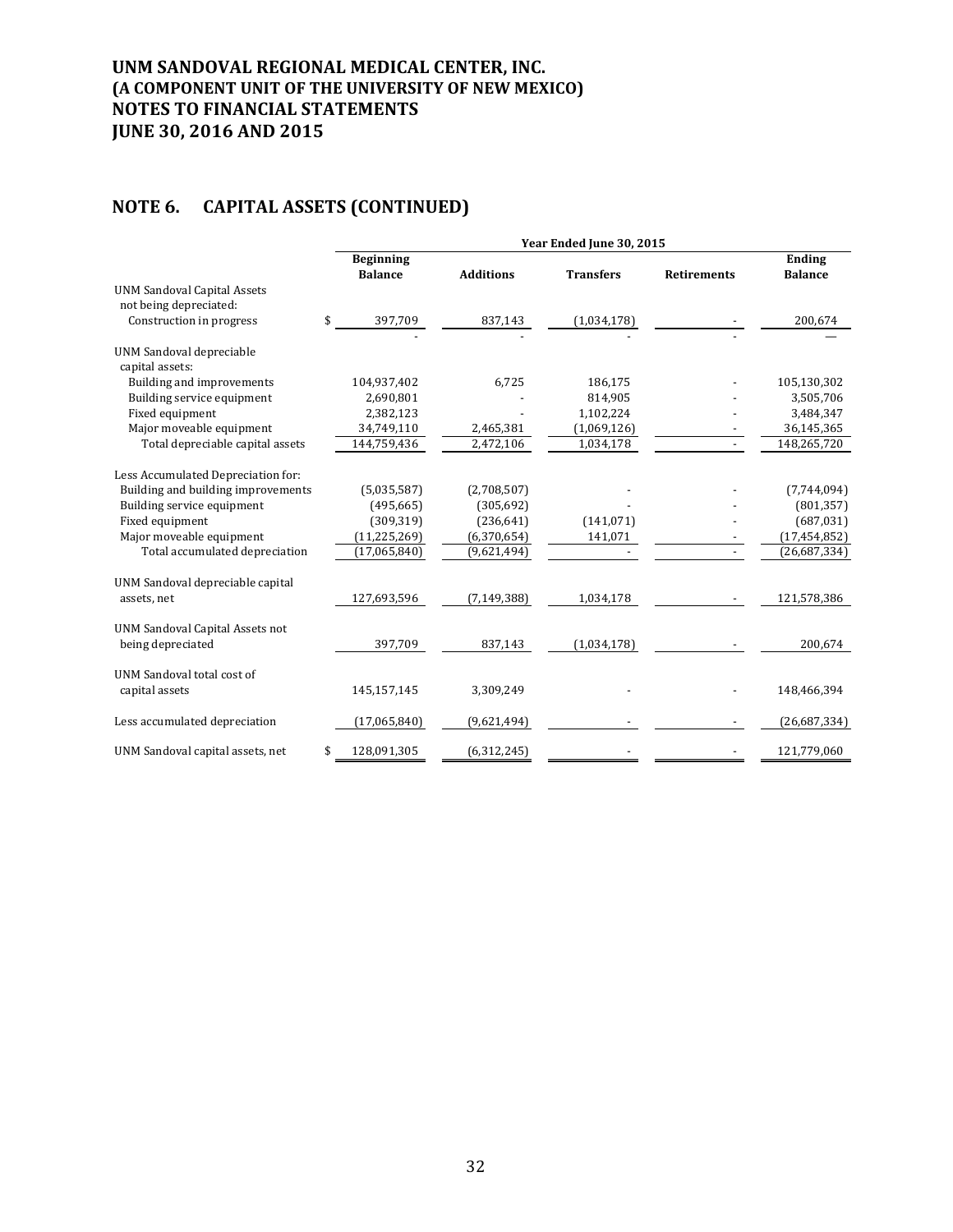## **NOTE 7. COMPENSATED ABSENCES**

Qualified Medical Center employees are entitled to accrue sick, holiday and annual leave as one inclusive Paid Time Off (PTO) bank based on their Full-Time Equivalent (FTE) status.

Full-time employees with zero to seven years of service accrue 11.07 hours of PTO each pay period (36 days per annum) up to a maximum of 500 hours to be used for sick, holiday and annual leave. Full-time employees with years of service in excess of seven years accrue 12.61 hours of PTO each pay period (41 days per annum) up to a maximum of 500 hours to be used for sick, holiday and annual leave. Part-time employees earn PTO leave on a prorated basis each pay period. When publicized by the Medical Center each year, employees have the opportunity to exchange for cash at 80% of their hourly rate all hours accumulated in excess of 80 hours. At termination, employees are eligible for payment of unused accumulated hours at 100% of their regular hourly rate. Accrued PTO as of June 30, 2016 and 2015 of  $$1,607,103$  and  $$1,507,566$ , respectively, is computed by multiplying each employee's current hourly rate by the number of hours accrued.

During the years ended June 30, 2016 and 2015, the following changes occurred in accrued compensated absences:

|                                       | <b>Balance</b><br><b>July 1, 2015</b> | Increase  | <b>Decrease</b> | <b>Balance</b><br>June 30, 2016 |
|---------------------------------------|---------------------------------------|-----------|-----------------|---------------------------------|
|                                       | 1,507,566                             | 1,607,103 | (1,507,566)     | 1,607,103                       |
| <b>Balance</b><br><b>July 1, 2014</b> |                                       | Increase  | <b>Decrease</b> | <b>Balance</b><br>June 30, 2015 |
|                                       | 1,210,889                             | 1,507,566 | (1,210,889)     | 1,507,566                       |

The balances above include annual leave, sick leave, and holiday as disclosed above. The portion of accrued compensated absences due after one year is not material and, therefore, is not presented separately.

### **NOTE 8. BONDS PAYABLE**

In November 2010, the Medical Center issued  $$133,425,000$  in aggregate principal amount of its Taxable Revenue Build America Bonds (Direct Pay) (GNMA Collateralized - UNM Sandoval Regional Medical Center Project) Series 2010A with a maturity date of July 20, 2036 and \$10,000,000 in aggregate principal amount of its Taxable Revenue Recovery Zone Economic Development Bonds (Direct Pay) (GNMA Collateralized – UNM Sandoval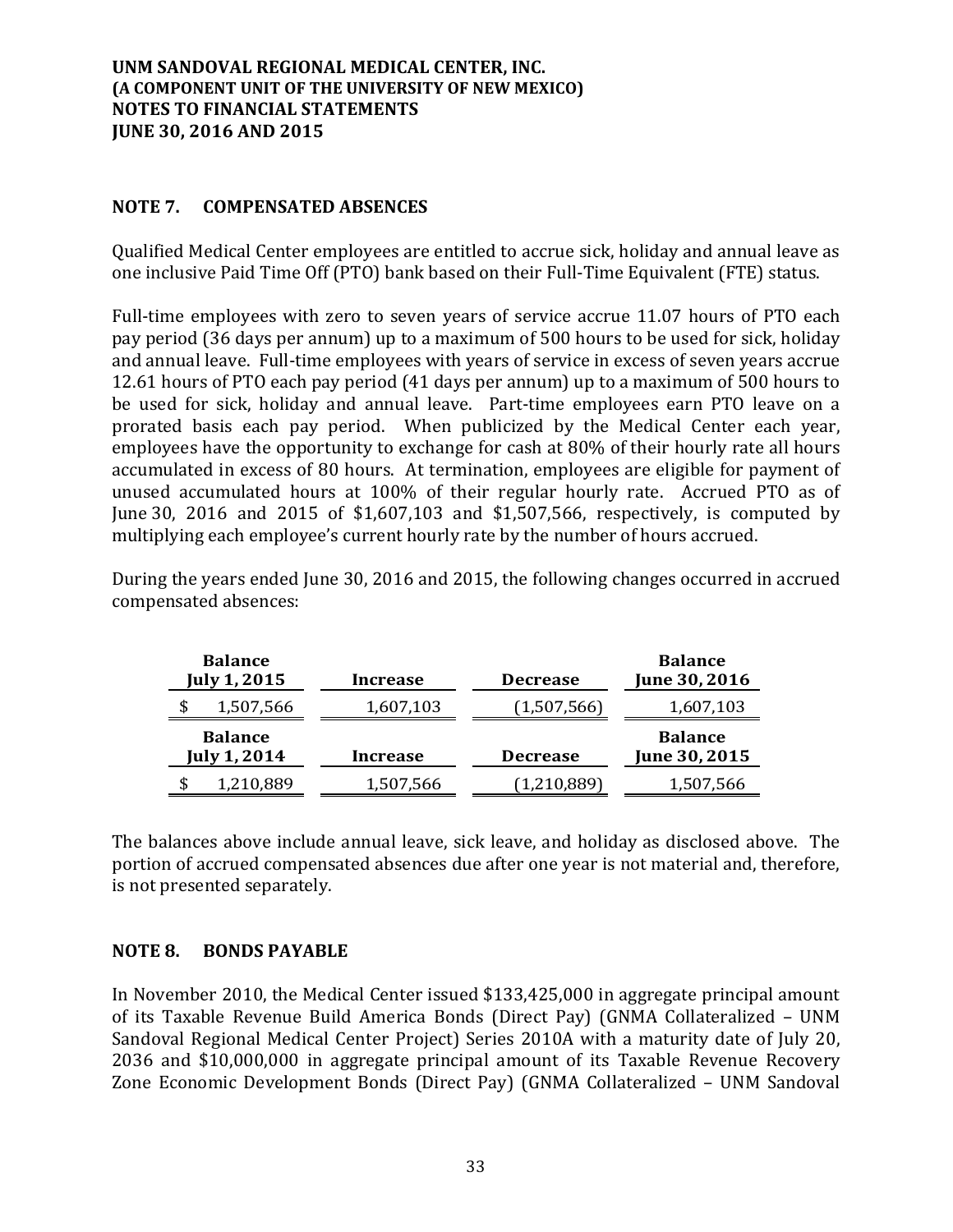## **NOTE 8. BONDS PAYABLE (CONTINUED)**

Regional Medical Center Project) Series 2010B with a maturity date of July 20, 2037. The Bonds were issued pursuant to a Trust Indenture, dated as of October 1, 2010, by and between the Medical Center and Wells Fargo Bank, National Association, as Trustee for the purpose of financing the Medical Center facility and to pay certain costs associated with the issuance of the bonds.

The bonds were issued as special limited obligations of the Medical Center and are secured primarily by fully modified mortgage backed securities in the aggregate principal amount of \$127,164,027 (the "GNMA Securities"), to be issued by Prudential Huntoon Paige Associates, Ltd. (the "Lender"), guaranteed as to principal and interest by GNMA, with respect to the Mortgage Note.

Under the GNMA Mortgage Backed Securities Program, the GNMA Securities are a "fully modified pass-through" mortgage-backed security issued and serviced by the Lender. The face amount of the GNMA Securities is to be the same amount as the outstanding principal balance of the Mortgage Note. The Lender is required to pass through to the Trustee, as the holder of the GNMA Securities, by the  $15<sup>th</sup>$  day of each month, the monthly scheduled installments of principal and interest on the Mortgage Note (less the GNMA guarantee fee and the Lender's servicing fee), whether or not the Lender receives such payment from the Medical Center under the Mortgage Note, plus any unscheduled prepayments of principal of the Mortgage Note received by the Lender. The GNMA Securities are issued solely for the benefit of the Trustee on behalf of the Bondholders and any and all payments received with respect to the GNMA Securities are solely for the benefit of the Bondholders.

Effective October 1, 2010, the Medical Center entered into a Financing Agreement with the Lender and the Trustee. Under the Financing Agreement, the Lender agreed to originate a Mortgage Note in favor of the Lender and secured by a leasehold mortgage on the project. The Mortgage Note is insured by the FHApursuant to Section 242 of the National Housing Act of 1934 and to provide security for the Bonds, the Trustee will use the proceeds of the Bonds to purchase from the Lender the GNMA Securities. The Medical Center has agreed to use the proceeds of the Mortgage Note to acquire, construct, and equip the construction of the Medical Center.

Under the terms of the Trust Indenture, the Medical Center has granted to the Trustee all rights, title, and interests to all revenues, receipts, interest, income, investment earnings and other monies received or to be received by the Trustee, including monies received or to be received from the GNMA Securities and all investment earnings from the GNMA Securities. Upon issuance of the Bonds, the proceeds were placed in trust with the Trustee, and the proceeds are to be used to purchase from the lender the GNMA Securities, or to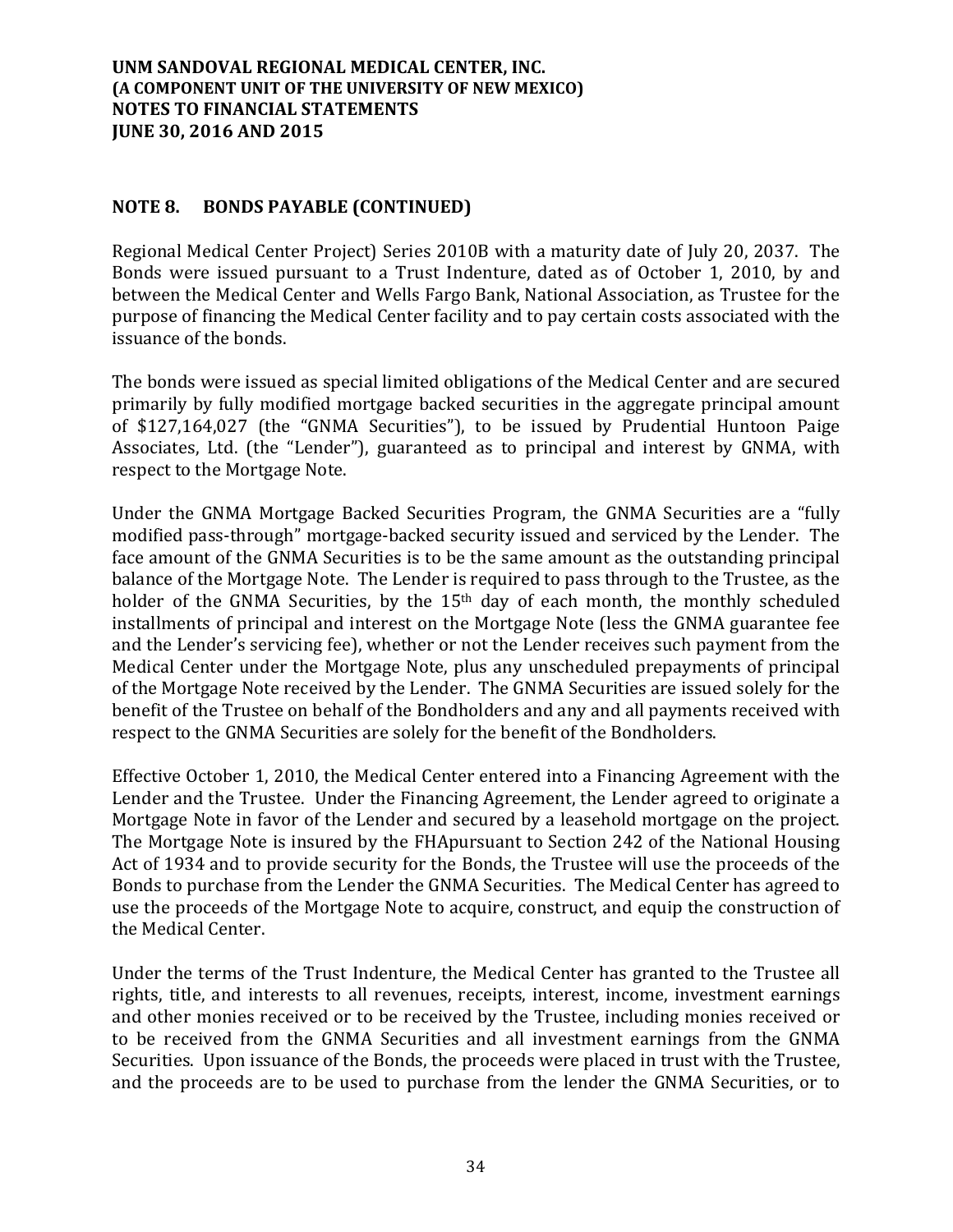### **NOTE 8. BONDS PAYABLE (CONTINUED)**

redeem the bonds according to the various early, optional, and mandatory redemption provisions of the Bonds.

As of June 30, 2016 and 2015, the balance of the Mortgage Note equaled the balance of the GNMA securities.

The terms of the Bonds Issued are as follows:

| Bond         | Maturity      | Principal     | Interest |
|--------------|---------------|---------------|----------|
|              | Date          | Amount        | Rate     |
| Series 2010A | July 20, 2036 | \$133,425,000 | 4.50%    |
| Series 2010B | July 20, 2037 | 10,000,000    | 5.00%    |

The Medical Center is eligible to receive cash subsidy payments from the United States Department of Treasury equal to 35% of the interest payable on the Build America Bonds (Series 2010A), and 45% of the interest payable on the Recovery Zone Economic Development Bonds (Series 2010B), payable on or about each respective interest payment date, which payments lower the overall true cost of the bonds to 3.33%. Pursuant to the Budget Control Act of 2011, as postponed by the American Tax Payer Relief Act of 2012, the budget sequestration impact was a reduction of 7.2%, effective March 1, 2013. This had the effect of changing the subsidy payment from the United States Department of Treasury equal to 32.48% of the interest payable on the Build America Bonds (Series 2010A), and 41.76% of the interest payable on the Recovery Zone Economic Development Bonds (Series 2010B). For Federal fiscal year 2016, beginning October 1, 2015, the sequestration percentage changed slightly to  $6.8\%$ .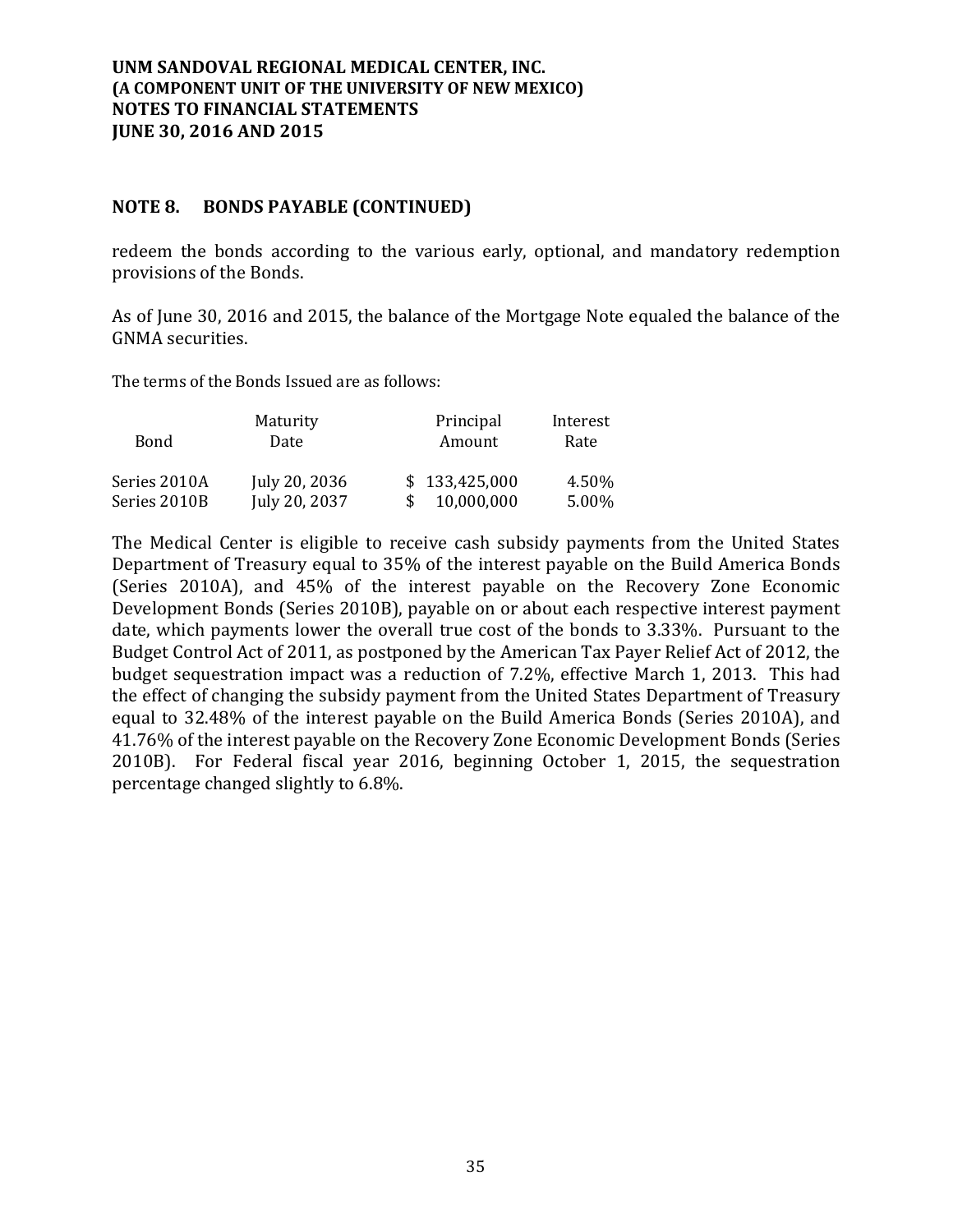### **NOTE 8. BONDS PAYABLE (CONTINUED)**

The following schedule summarizes the special and scheduled mandatory redemption requirements of the Series 2010A and Series 2010B bonds as of June 30, 2016:

|                    |    | <b>Series 2010A Bonds</b> |            | <b>Series 2010B Bonds</b> |            | <b>Total</b> |                 |
|--------------------|----|---------------------------|------------|---------------------------|------------|--------------|-----------------|
| <b>Fiscal Year</b> |    | Principal                 | Interest   | Principal                 | Interest   | Principal    | <b>Interest</b> |
|                    |    |                           |            |                           |            |              |                 |
| 2017               | \$ | 3,540,000                 | 5,304,938  |                           | 487,000    | 3,540,000    | 5,791,938       |
| 2018               |    | 3,715,000                 | 5,143,613  |                           | 487,000    | 3,715,000    | 5,630,613       |
| 2019               |    | 3,890,000                 | 4,974,525  |                           | 487.000    | 3,890,000    | 5,461,525       |
| 2020               |    | 4,075,000                 | 4,797,338  |                           | 487,000    | 4,075,000    | 5,284,338       |
| 2021               |    | 4,275,000                 | 4,611,713  |                           | 487,000    | 4,275,000    | 5,098,713       |
| 2022-2026          |    | 24,645,000                | 19,946,588 |                           | 2,435,000  | 24,645,000   | 22,381,588      |
| 2027-2031          |    | 31,170,000                | 13,768,988 |                           | 2,435,000  | 31,170,000   | 16,203,988      |
| 2032-2036          |    | 39,430,000                | 5,955,863  |                           | 2,435,000  | 39,430,000   | 8,390,863       |
| 2037-2038          |    | 4,020,000                 | 90,450     | 9,740,000                 | 593,250    | 13,760,000   | 683,700         |
|                    |    |                           |            |                           |            |              |                 |
|                    | \$ | 118,760,000               | 64,594,016 | 9,740,000                 | 10,333,250 | 128,500,000  | 74,927,266      |

The bonds are subject to various redemption provisions as set forth in the Trust Indenture, including Special Mandatory Redemption, Scheduled Mandatory Redemption, and Optional Redemption. The Special Mandatory Redemption provisions are contingent on various events, including but not limited to circumstances that result in the trust estate receiving early payments on the GNMA Securities, or in the event the balance of GNMA Securities after completion of the construction are less than the amount of outstanding bonds. The Medical Center completed final endorsement of the project on June 18, 2014. The balance of the GNMA Securities was less than the amount of the outstanding bonds by \$3.7 million. As a result, on July 15, 2014, a special mandatory redemption occurred in the amounts of \$3.48 million for the Series 2010A bonds and \$260,000 for the Series 2010B bonds. On July 21, 2014, the scheduled mandatory redemption in the amount of \$6.17 million for the Series 2010A bonds occurred.

On July 20, 2015, the scheduled mandatory bond redemption payment was made by the Medical Center on the Series 2010A; a principal payment of \$1.67 million and an interest payment of \$2.75 million. On January 20, 2016 a principal payment of \$1.71 million and an interest payment of \$2.71 million were made. No principal payment was due on the Series 2010B bonds, but interest payments of \$243,500 were made on both dates.

The Mortgage Note bears interest at 4.61%. The Mortgage Note has a term of 299 months following the commencement of amortization and matures on July 1, 2037. Principal and interest are payable in equal monthly installments upon commencement of amortization. A mortgage servicing fee of 12 basis points and a GNMA guaranty fee of 13 basis points are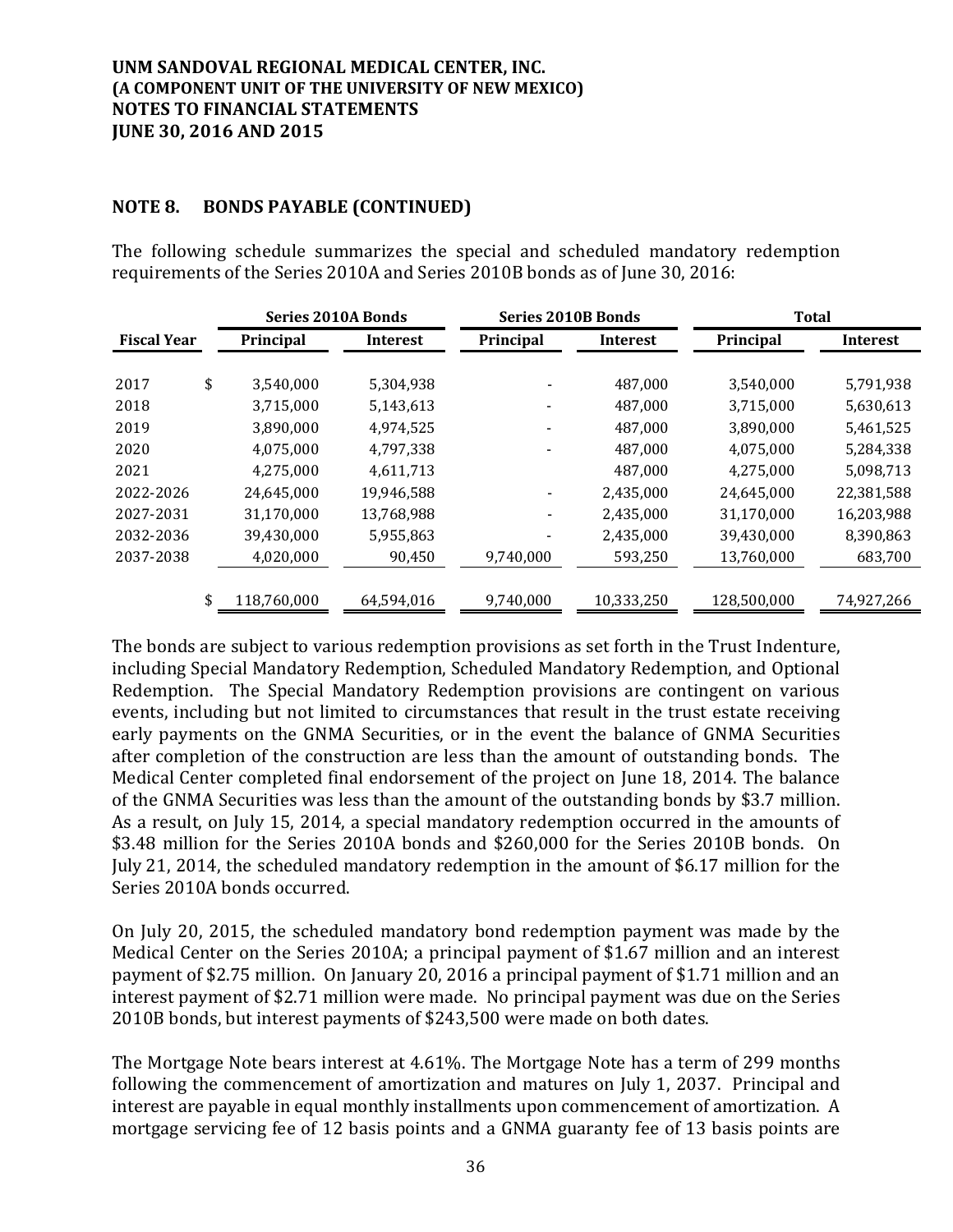### **NOTE 8. BONDS PAYABLE (CONTINUED)**

also included in the monthly payment, for a total of  $4.86\%$ . The Mortgage Note is subject to optional prepayment beginning on January 20, 2021 or thereafter, and mandatory prepayment at any time based on the occurrence of certain events, including the receipt of any mortgage insurance proceeds.

### **NOTE 9. NET PATIENT SERVICE REVENUES**

The majority of the Medical Center's revenue is generated through agreements with thirdparty payors that provide for reimbursement to the Medical Center at amounts different from its established charges. Approximately 31% and 27% of the Medical Center's gross patient revenue for the year ended June 30, 2016, was derived from the Medicare and Medicaid programs, respectively, the continuation of which are dependent upon governmental policies and government funding. For the year ended June 30, 2015, approximately 33% and 26% were derived from the Medicare and Medicaid programs, respectively. Laws and regulations governing the Medicare and Medicaid programs are extremely complex and subject to interpretation. As a result, there is at least a reasonable possibility that recorded revenue estimates could change as a result of regulatory review. The implementation of the Affordable Care Act on January 1, 2014 profoundly impacted not only the proportion of patients covered by Medicaid, but it also affected the reimbursement rates paid by Medicaid for hospital services. See Note 2, *Use of Estimates*, for further discussion of the change in estimate for the year ended June 30, 2014 that impacted net patient revenue reported in fiscal year ended June 30, 2015. Contractual adjustments under third-party reimbursement programs represent the difference between the Medical Center's billings at established charges for services and amounts reimbursed by third-party payors. A summary of the basis of reimbursement from major third-party payors follows:

*Medicare* – Inpatient acute care services rendered to Medicare program beneficiaries are paid at prospectively determined rates per discharge. These Medical Severity Diagnosis Related Group (MS-DRG) rates vary according to a patient classification system that is based on clinical, diagnostic, and other factors. Most Medicare outpatient services are prospectively paid through Medicare's Outpatient Prospective Payment system (OPPS). Services excluded from the OPPS and paid under separate fee schedules include: clinical lab, certain rehabilitation services, durable medical equipment, renal dialysis treatments, ambulance services, and professional fees of physicians and nonphysician practitioners.

*Medicaid* – Inpatient acute care services rendered to Medicaid Fee-for-Service (FFS) program beneficiaries are paid at prospectively determined rates per discharge based upon the MS-DRG system. These rates vary according to clinical factors and patient diagnosis.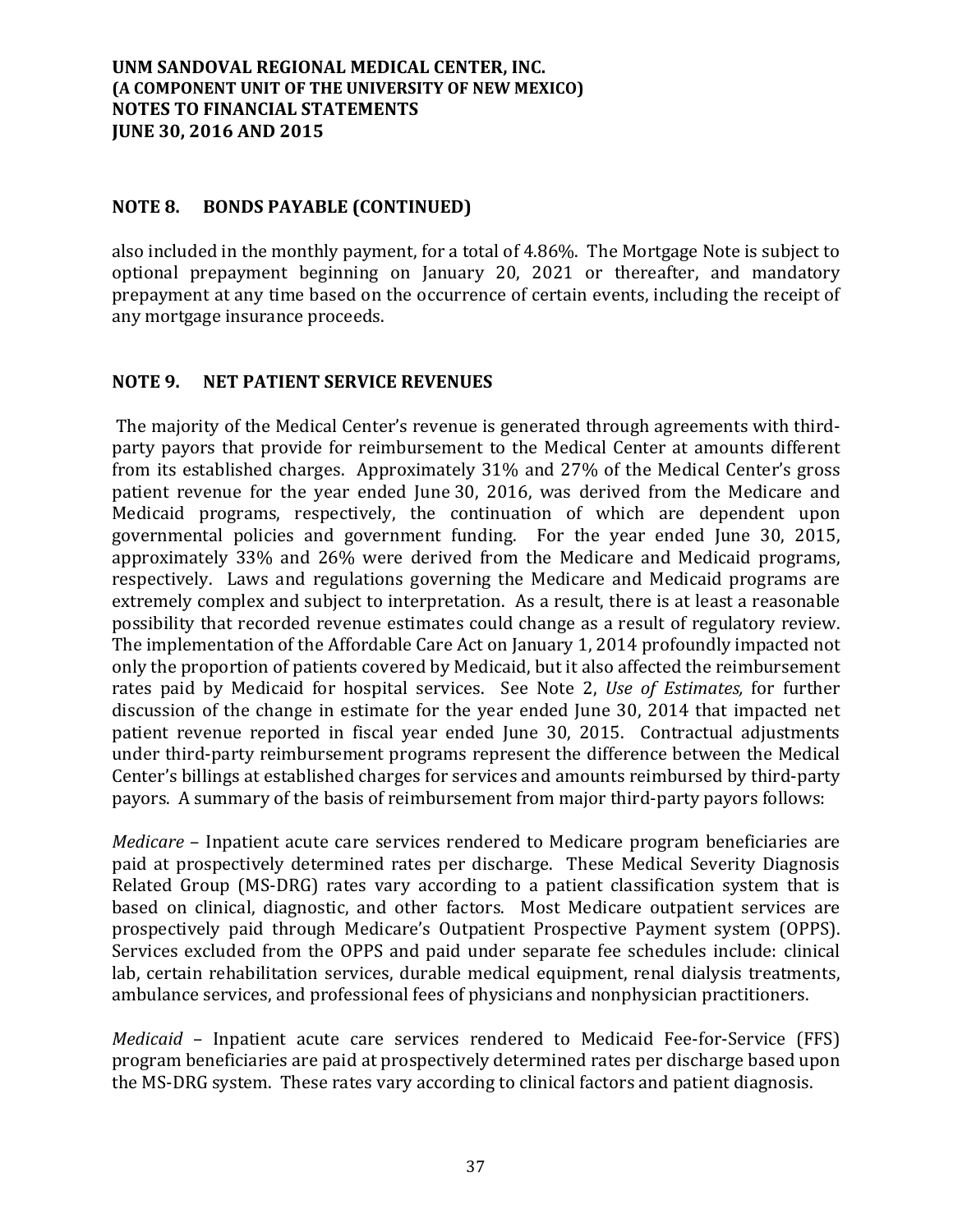## **NOTE 9. NET PATIENT SERVICE REVENUES (CONTINUED)**

In addition, the Medical Center has reimbursement agreements with certain Managed Care Organizations (MCOs) that have contracted with the State of New Mexico Centennial Care programs to administer services to enrolled Medicaid beneficiaries. The basis for reimbursement under these agreements includes prospectively determined rates (MS-DRG) or per diem for inpatient services, and prospectively determined payments for outpatient services.

*Other* – The Medical Center has also entered into reimbursement agreements with certain commercial insurance carriers, health maintenance organizations, and preferred provider organizations. The basis for reimbursement under these agreements includes prospectively determined rates-per-discharge, discounts from established charges, and prospectively determined per diem rates.

A summary of net patient revenues follows for the years ended June 30:

|                                 | 2016           | 2015         |
|---------------------------------|----------------|--------------|
| Charges at established rates    | 174,042,772    | 155,049,393  |
| Charity care                    | (3,832,040)    | (2,502,426)  |
| Contractual adjustments         | (86, 263, 218) | (75,041,205) |
| Provision for doubtful accounts | (7,323,852)    | (2,750,843)  |
| Net patient service revenues    | 76,623,662     | 74,754,919   |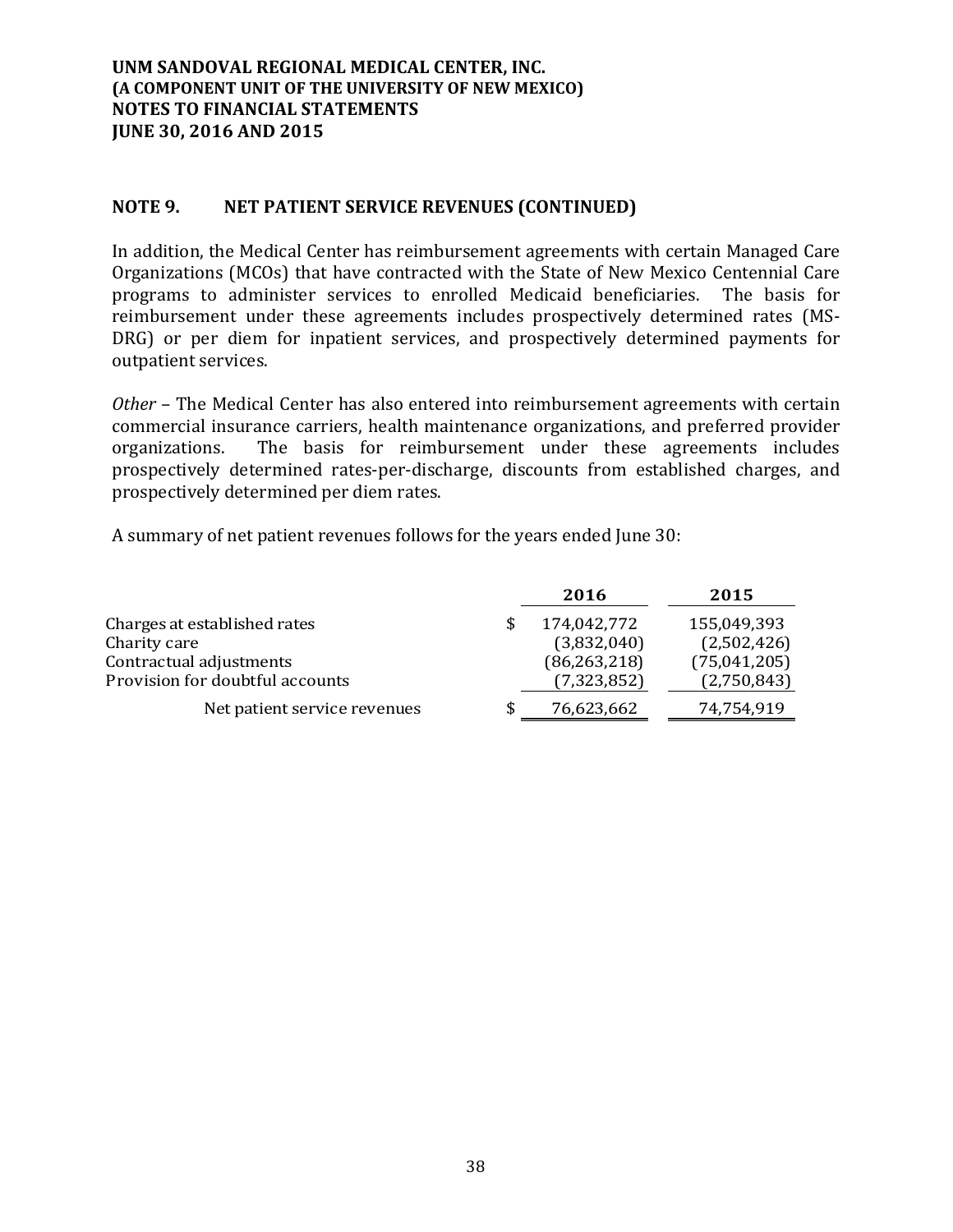### **NOTE 10. CHARITY CARE**

The Medical Center maintains records to identify and monitor the level of charity care it provides. These records include the amount of charges foregone for services and supplies furnished under its charity care policy. The following information measures the level of charity care provided during the years ended June 30:

|                                                                                                               | 2016                   | 2015                   |
|---------------------------------------------------------------------------------------------------------------|------------------------|------------------------|
| Charges foregone, based on established rates<br>Estimated costs and expenses incurred to provide charity care | 3,832,040<br>1,747,410 | 2,502,426<br>1,188,652 |
| Equivalent percentage of charity care charges foregone<br>to total gross revenue                              | $2.2\%$                | $1.6\%$                |

### **NOTE 11. MALPRACTICE INSURANCE**

As a URPEDA corporation, UNM Sandoval Regional Medical Center, Inc. has immunity from tort liability except as set forth in the New Mexico Tort Claims Act (NMTCA). In this connection, the New Mexico Legislature waived the State's and the UNM Sandoval Regional Medical Center, Inc.'s immunity for claims arising out of negligence out of the operation of its Medical Center, the treatment of the Medical Center's patients, and the healthcare services provided by UNM Sandoval Regional Medical Center, Inc. employees. Additionally, as described below, consistent with the provisions of URPEDA, UNM Sandoval Regional Medical Center, Inc., elected to purchase its medical malpractice, professional and general liability coverage from the Risk Management Division of the State of New Mexico General Services Department (RMD), who administers the Public Liability Fund established under the NMTCA.

The NMTCA limits, as an integral part of this waiver of immunity, the amount of damages that can be assessed against UNM Sandoval Regional Medical Center, Inc. on any tort claim including medical malpractice, professional or general liability claims. The NMTCA provides that total liability for all claims that arise out of a single occurrence shall not exceed  $$700,000$  set forth as follows: (a)  $$200,000$  for real property; (b) up to  $$300,000$  for past and future medical and medically related expenses; and (c) up to \$400,000 for past and future noneconomic losses (such as pain and suffering) incurred or to be incurred by the claimant. While the language of the NMTCA does not expressly provide for claims of loss of consortium, New Mexico appellate court decisions have allowed claimants to seek loss of consortium. As a result, if loss of consortium claims are presented, those claims cannot exceed \$350,000 in the aggregate. Thus, it appears that if a claim presents both direct claims and third party claims, the maximum exposure of the Public Liability Fund and, therefore, UNM Sandoval Regional Medical Center, Inc., cannot exceed \$1,050,000. The NMTCA prohibits the award of punitive or exemplary damages against UNM Sandoval Regional Medical Center, Inc.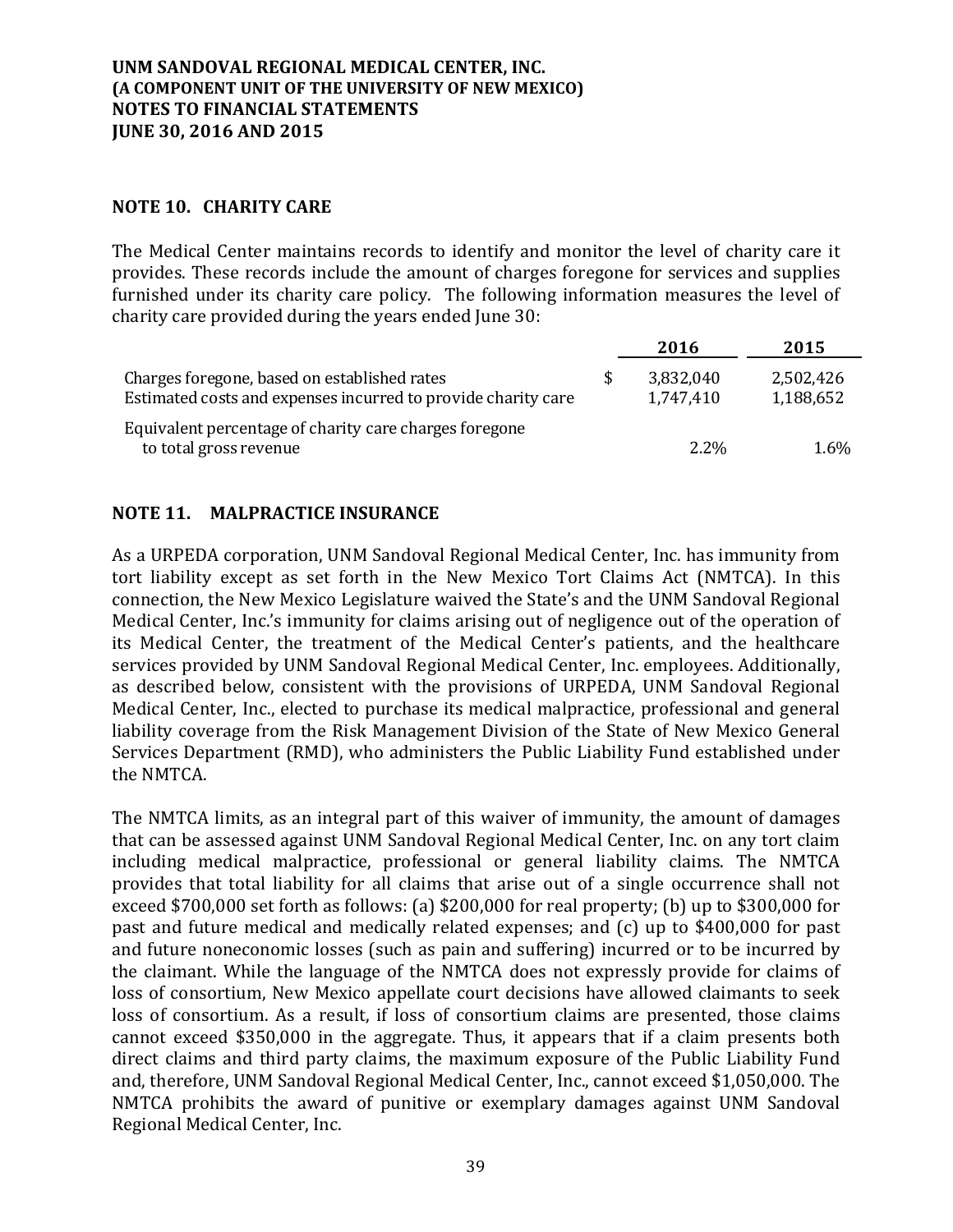### **NOTE 11. MALPRACTICE INSURANCE (CONTINUED)**

The URPEDA authorizes URPEDA corporations to obtain their liability coverages from RMD for those torts where the Legislature has waived the State's immunity up to the damages limits of the NMTCA, as described above, plus the cost incurred in defending any claims and/or lawsuits (including attorney's fees and expenses), with no deductible and with no self-insured retention by UNM Sandoval Regional Medical Center, Inc. As stated previously, UNM Sandoval Regional Medical Center, Inc., did elect to purchase, and did in fact purchase, its medical malpractice, professional and general liability coverage from RMD. As a result of this, UNM Sandoval Regional Medical Center, Inc. is fully covered for claims and/or lawsuits relating to medical malpractice or professional liability occurring at its Medical Center.

### **NOTE 12. RELATED PARTY TRANSACTIONS**

The Medical Center provides professional and purchased services to UNM and other entities associated with UNM. The Medical Center billed the following amounts, included as either revenue or as an expense reduction in the accompanying statements of revenues, expenses, and changes in net position, for services rendered during the years ended June 30:

|                          |     | 2016    | 2015    |
|--------------------------|-----|---------|---------|
| <b>UNM Health System</b> | \$  | 241,532 | 738,546 |
|                          | \$. | 241,532 | 738,546 |

The Medical Center reimburses UNM Hospital and UNM Medical Group for professional services incurred on behalf of the Medical Center.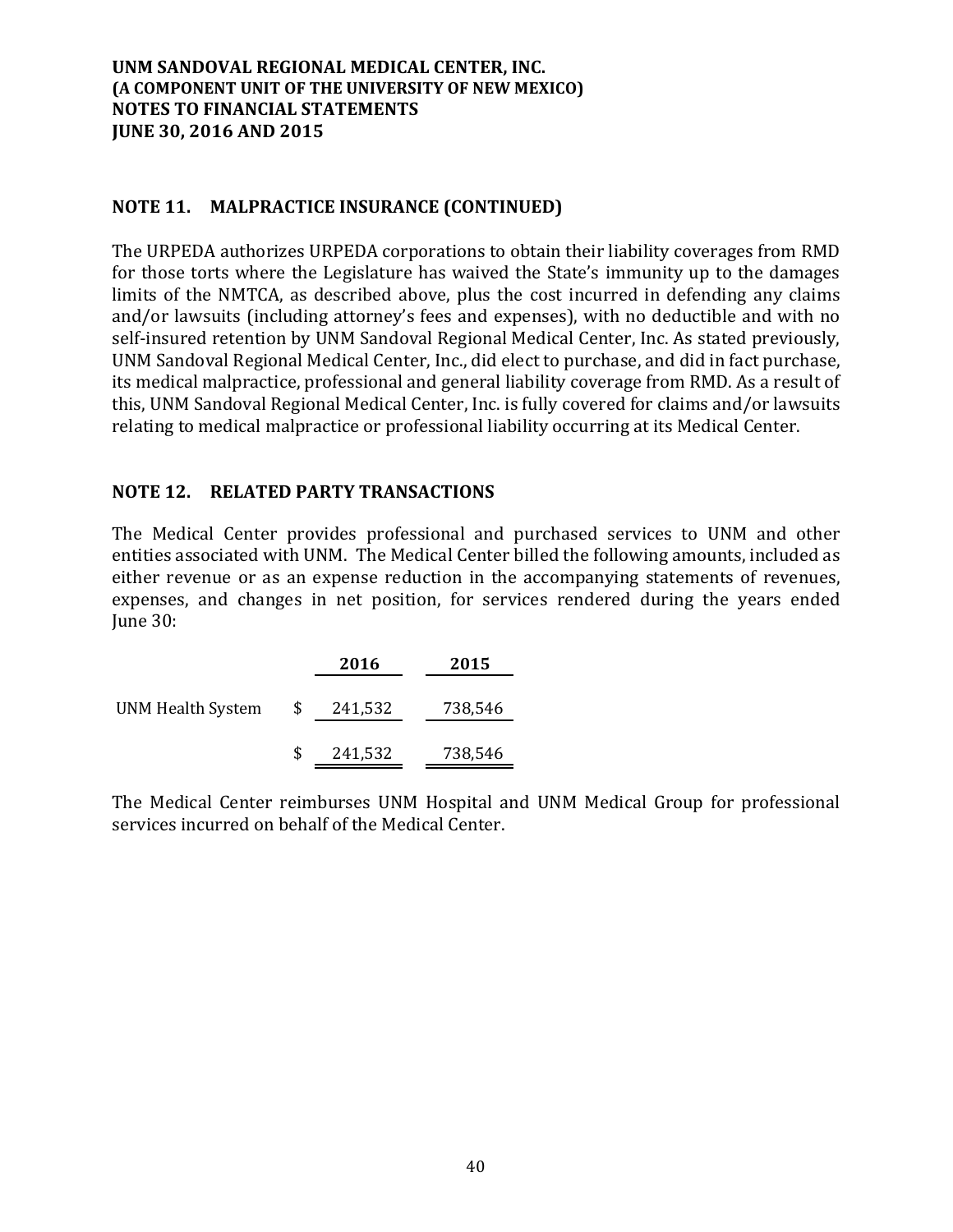## **NOTE 12. RELATED PARTY TRANSACTIONS (CONTINUED)**

The Medical Center reimburses UNM and other entities associated with UNM, for the cost of salaries of various medical and administrative personnel, malpractice insurance, and physician coverage incurred on behalf of the Medical Center. The Medical Center incurred expenses, included in total expenses in the accompanying statements of revenues, expenses, and changes in net position, related to the following entities during the years ended June 30:

|                          | 2016          | 2015      |
|--------------------------|---------------|-----------|
|                          |               |           |
| University of New Mexico | \$<br>716,249 | 477,212   |
| <b>UNM Health System</b> | 2,759,729     | 2,378,672 |
| <b>UNM Medical Group</b> | 1,814,686     | 540,197   |
|                          |               |           |
|                          | 5,290,664     | 3,396,081 |

Additionally, UNMMG extended funds to the Medical Center for the funding of the Negative Arbitrage Account fund as required by the bond rating agencies. UNMMG advanced the Medical Center \$10,125,000 in November of 2010. Final endorsement was completed on June 18, 2014. The final balance owed to UNMMG for the funding on the Negative Arbitrage was paid on July 29, 2014 in the amount of \$2,040,000 and is reflected in the statement of cash flows presented for fiscal year 2015.

UNM and the Medical Center have entered into a Ground Lease under which the Medical Center will lease approximately 18.4 acres of land from the UNM. The Ground lease provides for rent of \$1.00 per year for the primary and extended terms of the Ground Lease. The Ground Lease further provides that the primary term of the Ground Lease will be for a term of 74 years and grants the Medical Center the option to renew the Ground Lease for an extended term of 25 years.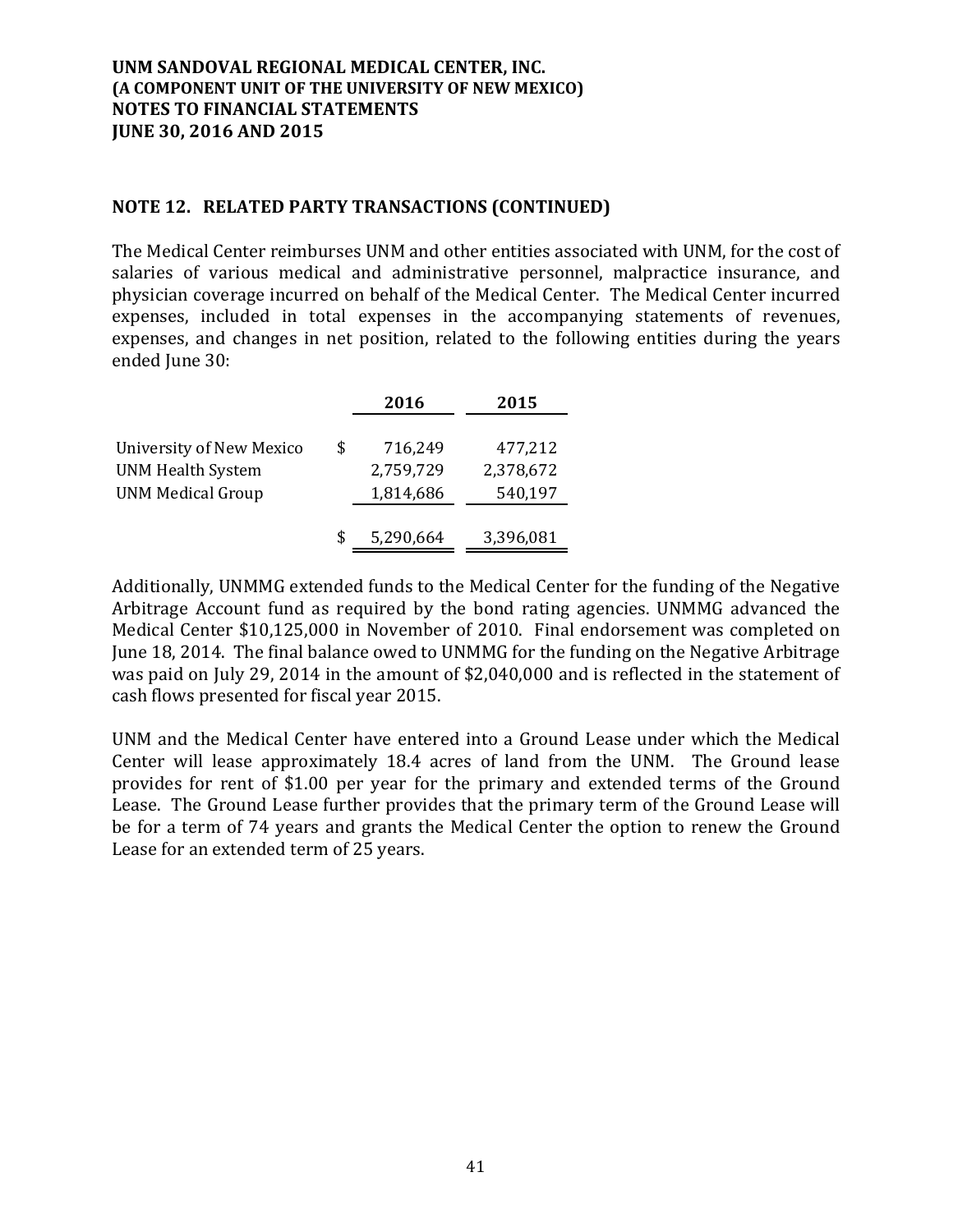### **NOTE 13. BENEFIT PLANS**

The Medical Center has a defined contribution plan covering eligible employees which provides retirement benefits. The name of the plan is UNM Sandoval Regional Medical Center 403(b) Retirement Plan (the Plan). The Plan was adopted on October 1, 2011. It is a participant-directed defined contribution plan covering employees of the Medical Center.

Contributions to the plan are made through employee deferrals on earned compensation. Participants may contribute, on a tax-deferred basis, up to the annual limitations as prescribed by the Internal Revenue Service. Participants may designate all or a portion of 403(b) elective deferral contributions as Roth elective deferral contributions. Participants may also make rollover contributions representing distributions from other qualified plans. Participants direct the investment of their contributions into various investment options offered by the Plan. The Plan currently offers various mutual funds and an insurance investment contract as investment options for participants. The Medical Center may make matching contributions equal to a percentage of participant contributions. If matching contributions are made, the percentage contributed is determined by the Medical Center. The Medical Center may also make a discretionary contribution each plan year. Contributions are subject to regulatory limitations. The expense for the defined contribution plan was  $$680,435, $493,587$  and  $$409,204$  in the years ended June 30, 2016, 2015 and 2014, respectively. Total employee contributions under this plan were \$980,098, \$738,157 and \$593,346 for the years ended June 30, 2016, 2015 and 2014, respectively.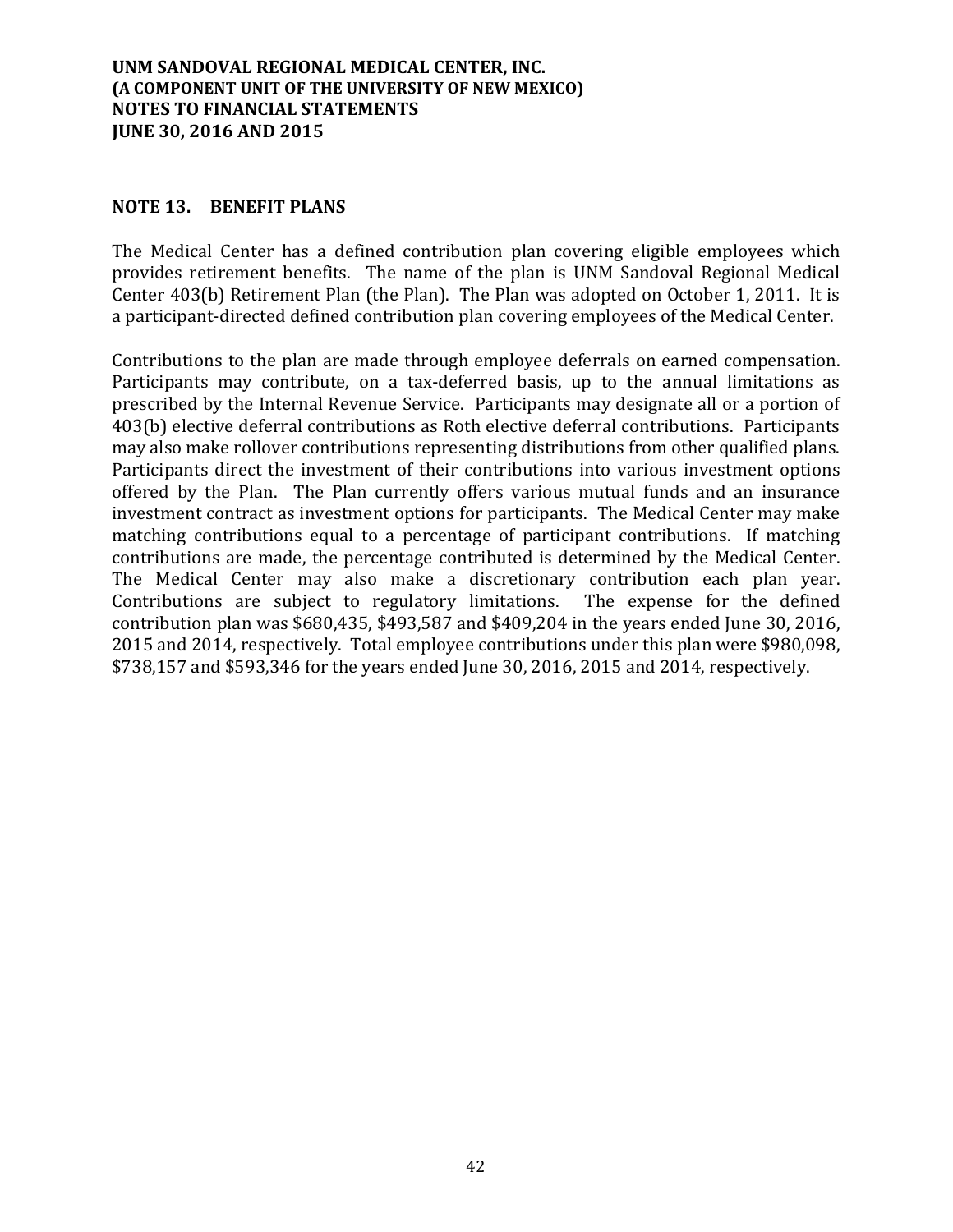

### **REPORT OF INDEPENDENT AUDITORS ON INTERNAL CONTROL OVER FINANCIAL REPORTING AND ON COMPLIANCE AND OTHER MATTERS BASED ON AN AUDIT OF FINANCIAL STATEMENTS PERFORMED IN ACCORDANCE WITH** *GOVERNMENT AUDITING STANDARDS*

UNM Sandoval Regional Medical Center, Inc. Board of Directors and Mr. Timothy Keller, New Mexico State Auditor

We have audited, in accordance with the auditing standards generally accepted in the United States of America and the standards applicable to financial audits contained in *Government Auditing Standards* issued by the Comptroller General of the United States, the financial statements of Sandoval Regional Medical Center, Inc. (SRMC), as of and for the year ended June 30, 2016 and the related notes to the financial statements, which collectively comprise SRMC's basic financial statements and have issued our report thereon dated October 21, 2016.

### **Internal Control Over Financial Reporting**

In planning and performing our audit of the financial statements, we considered SRMC's internal control over financial reporting (internal control) to determine the audit procedures that are appropriate in the circumstances for the purpose of expressing our opinions on the financial statements, but not for the purpose of expressing an opinion on the effectiveness of SRMC's internal control. Accordingly, we do not express an opinion on the effectiveness of SRMC's internal control.

A *deficiency in internal control* exists when the design or operation of a control does not allow management or employees, in the normal course of performing their assigned functions, to prevent, or detect and correct, misstatements on a timely basis. A *material weakness* is a deficiency, or a combination of deficiencies, in internal control such that there is a reasonable possibility that a material misstatement of the entity's financial statements will not be prevented, or detected and corrected, on a timely basis. A *significant deficiency* is a deficiency, or a combination of deficiencies, in internal control that is less severe than a material weakness, yet important enough to merit attention by those charged with governance.

Our consideration of internal control was for the limited purpose described in the first paragraph of this section and was not designed to identify all deficiencies in internal control that might be material weaknesses or significant deficiencies. Given these limitations, during our audit we did not identify any deficiencies in internal control that we consider to be material weaknesses. However, material weaknesses may exist that have not been identified.

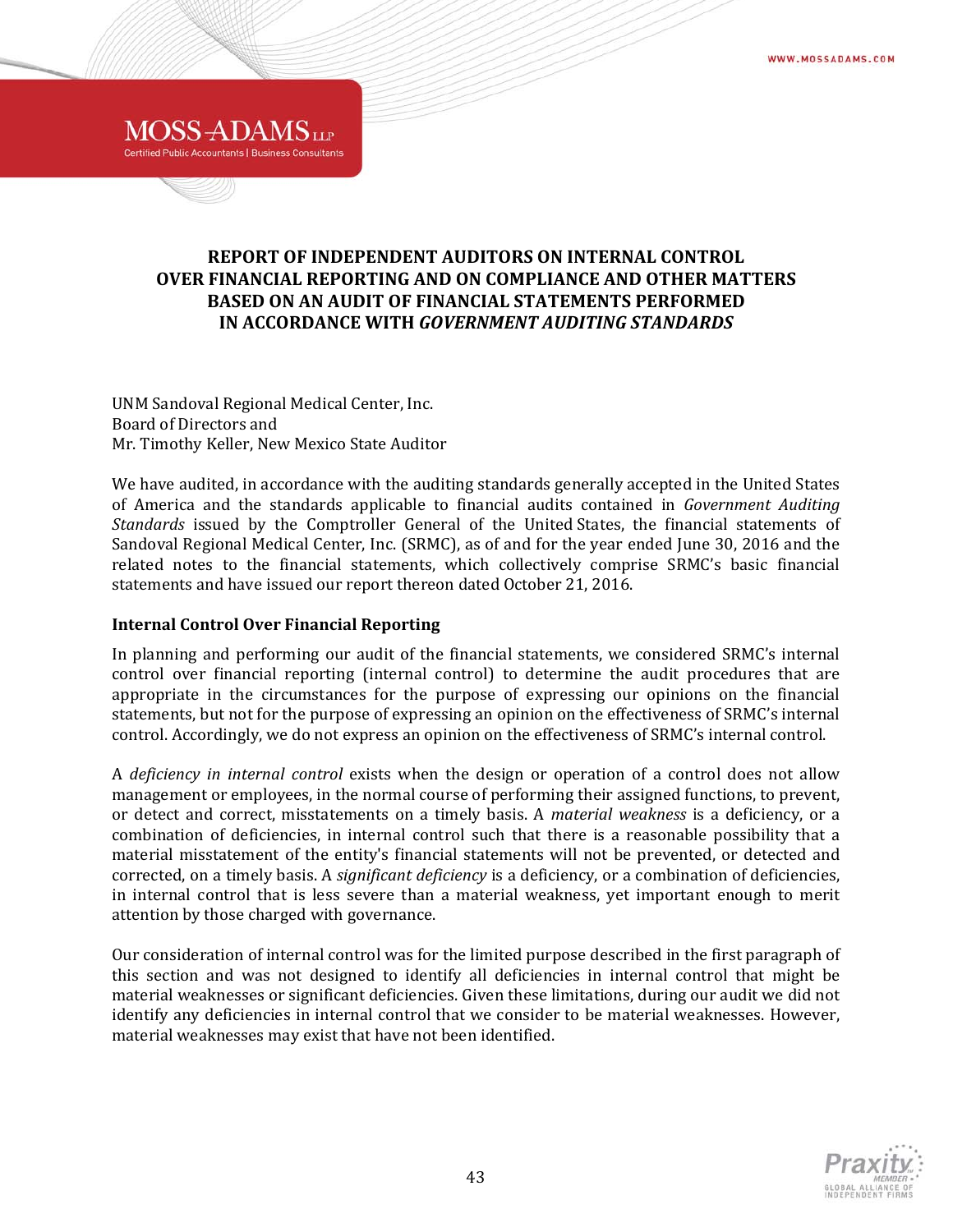UNM Sandoval Regional Medical Center, Inc. Board of Directors and Mr. Timothy Keller, New Mexico State Auditor

### **Compliance and Other Matters**

As part of obtaining reasonable assurance about whether SRMC's financial statements are free from material misstatement, we performed tests of its compliance with certain provisions of laws, regulations, contracts, and grant agreements, noncompliance with which could have a direct and material effect on the determination of financial statement amounts. However, providing an opinion on compliance with those provisions was not an objective of our audit, and accordingly, we do not express such an opinion. The results of our tests disclosed no instances of noncompliance or other matters that are required to be reported under *Government Auditing Standards*. We noted a certain matter that is required to be reported per Section 12-6-5 NMSA 1978, that we have described in the accompanying schedule of findings and responses as item 2016-001.

### **SRMC's Response to Finding**

SRMC's response to the finding identified in our audit is described in the schedule of findings and responses. SRMC's response was not subjected to the auditing procedures applied in the audit of the financial statements, and accordingly, we express no opinion on them.

#### **Purpose of this Report**

The purpose of this report is solely to describe the scope of our testing of internal control and compliance and the results of that testing, and not to provide an opinion on the effectiveness of the entity's internal control or on compliance. This report is an integral part of an audit performed in accordance with *Government Auditing Standards* in considering the entity's internal control and compliance. Accordingly, this communication is not suitable for any other purpose.

Mess adams LLP

Albuquerque, New Mexico October 21, 2016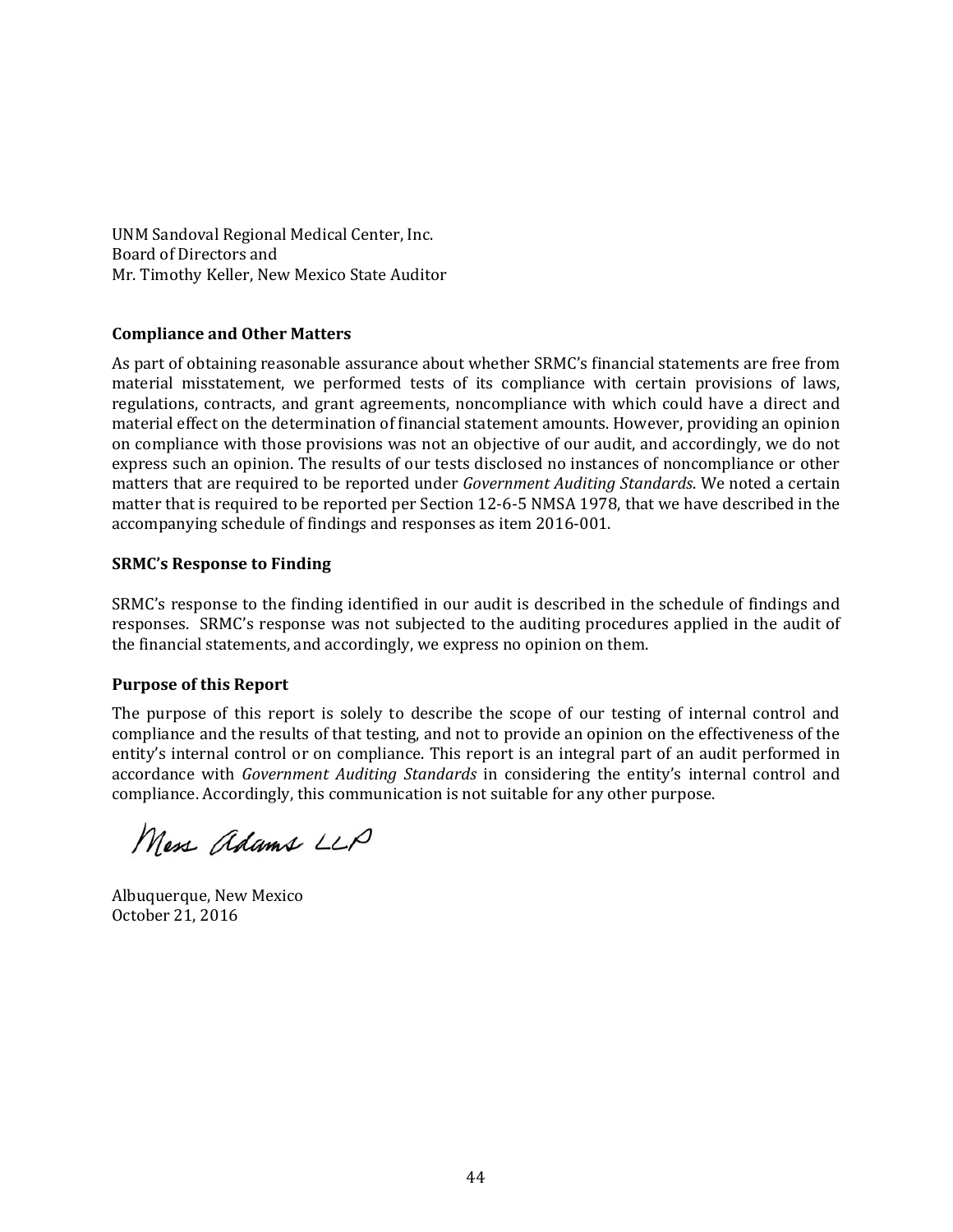## **UNM SANDOVAL REGIONAL MEDICAL CENTER, INC. (A COMPONENT UNIT OF THE UNIVERSITY OF NEW MEXICO) SCHEDULE OF FINDINGS AND RESPONSES JUNE 30, 2016**

### **2016‐001 FORMALIZED REVIEW OF ALL SOARIAN USERS (OTHER MATTER)**

### **CRITERIA**

The Medical Center's Soarian system processes, records, and stores information that is vital to its daily operations and contains protected health information of its patients. It is critical that access to this system is properly maintained to prevent inappropriate transactions from occurring, data from being lost, and to prevent protected health information from being released. 

#### **CONDITION**

During the audit, we noted that the Medical Center did not conduct a formalized review of all Soarian users. Although the Medical Center did conduct an ad-hoc user access review, in which they reviewed the access rights for all Soarian users, there was no actual formalized user access review being conducted on an annual basis.

#### **CAUSE**

Soarian was implemented in August 2015, and the design and implementation of a formalized user access review process had not been completed at the time of our audit inquiries.

#### **EFFECT**

There is a risk of one or more individuals gaining access to Soarian or retaining access after it should be revoked, potentially resulting in a breach of data or protected health information.

#### **RECOMMENDATION**

We recommend that management continues to review user access at least on an annual basis. This review should be formally documented and included as part the Medical Center's official policies and procedures. A departmental manager or individual responsible for the functional data should perform the review.

#### **MANAGEMENT RESPONSE**

Patient Financial Services Information Technology (PFS-IT) staff will conduct an annual review on 100% of user accounts in the Soarian Financials Patient Accounting system to ensure proper termination of access for unused accounts and accounts where the user changed departments. The audit will be conducted by the IT Manager and reviewed by the PFS Finance Director with completion prior to December  $31<sup>st</sup>$  of each calendar year beginning in 2016. A procedure regarding the annual review will be written by Management and maintained in coordination with the Data Integrity document.

In addition, users who have not logged into Soarian Financials for 90 days or more on a quarterly basis will be disabled based upon inactivity. This process will commence in the fall of 2016 and will continue on a quarterly basis thereafter.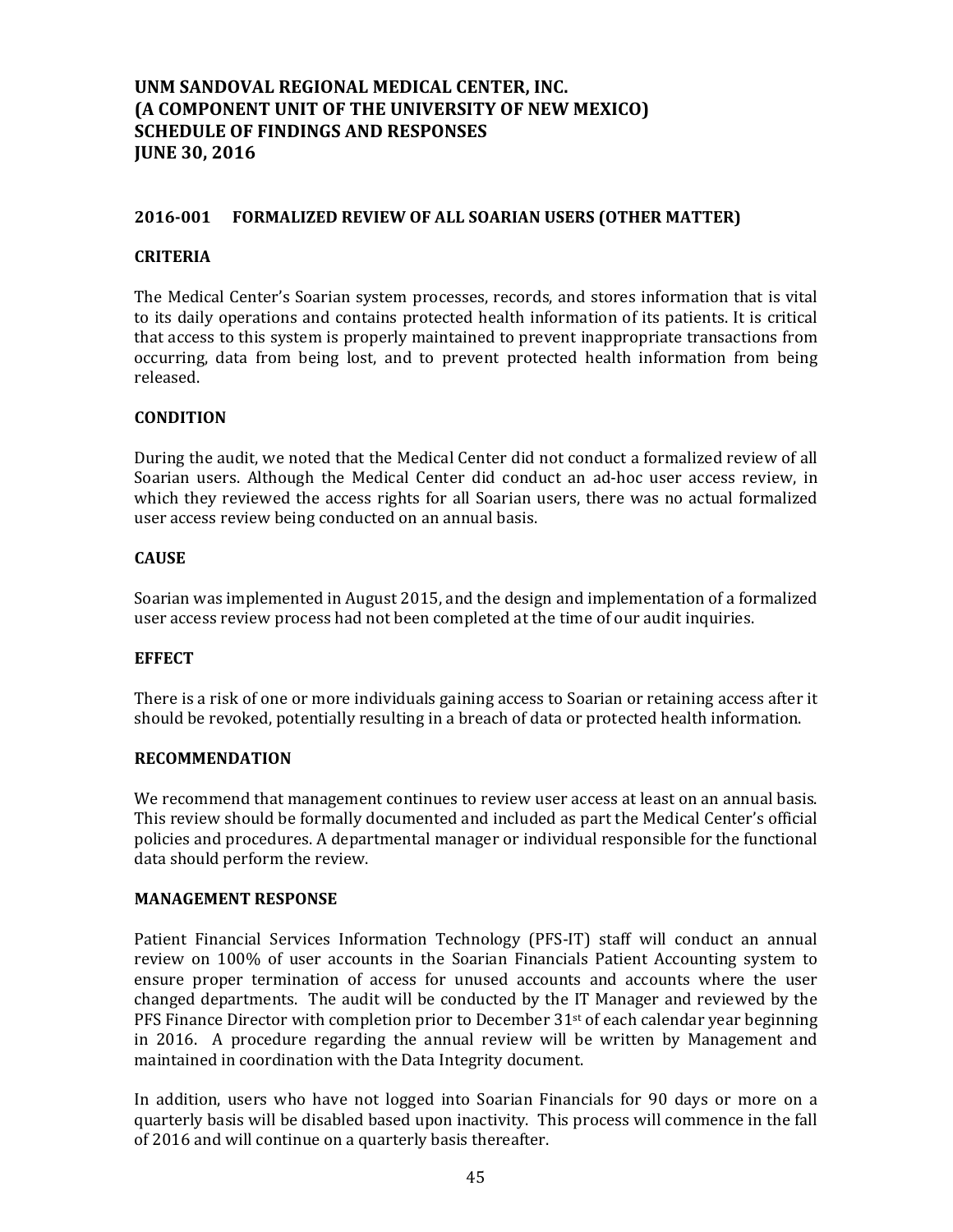## **UNM SANDOVAL REGIONAL MEDICAL CENTER, INC. (A COMPONENT UNIT OF THE UNIVERSITY OF NEW MEXICO) SUMMARY SCHEDULE OF PRIOR AUDIT FINDINGS JUNE 30, 2016**

No matters were reported.